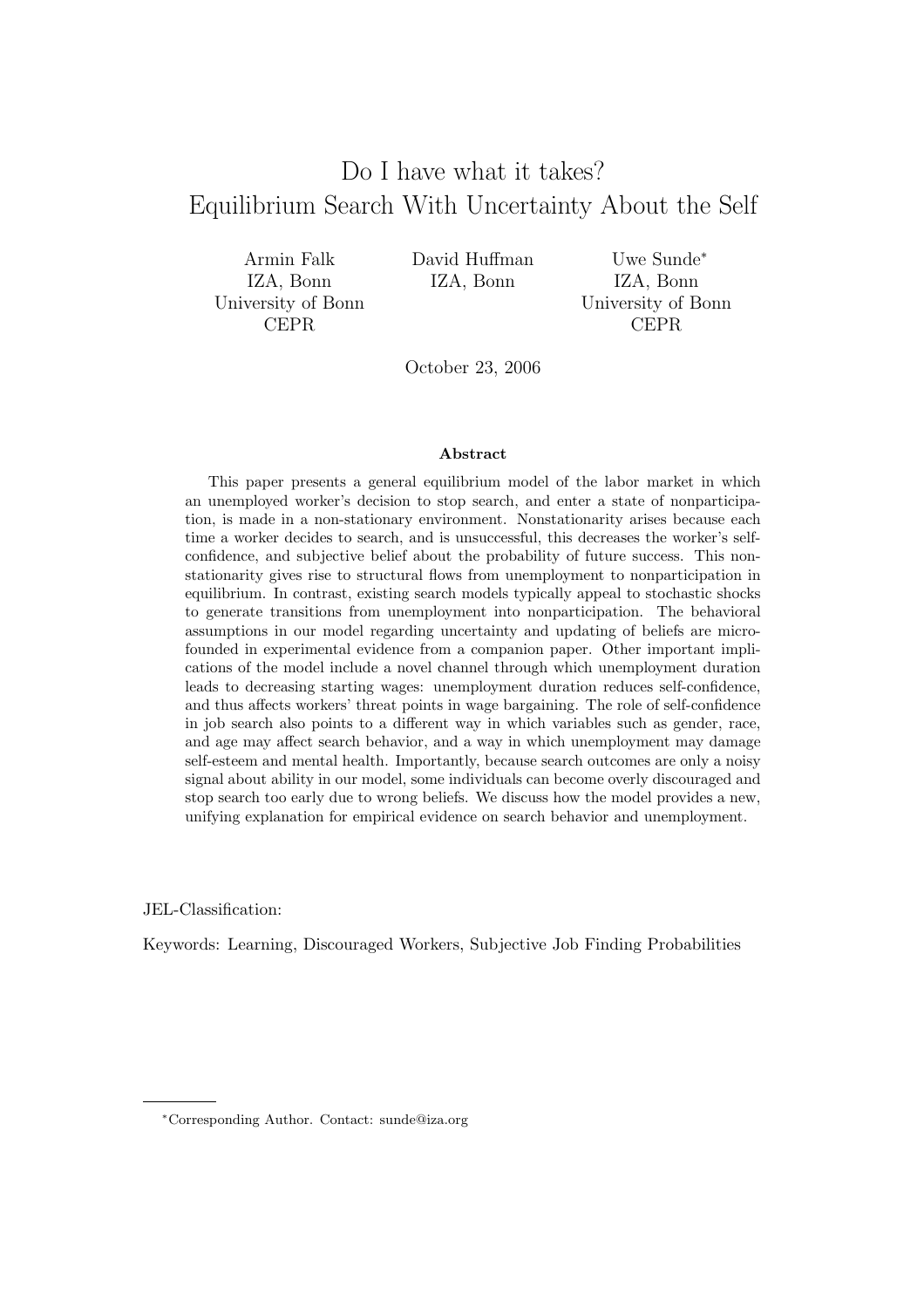## **1 Introduction**

This paper presents a general equilibrium model of the labor market in which an unemployed worker's decision to stop search, and enter a state of nonparticipation, is made in a non-stationary environment. Nonstationarity arises because each time a worker decides to search, and is unsuccessful, this decreases the worker's self-confidence, and subjective belief about the probability of future success. In contrast, most existing models maintain stationarity, and instead use exogenous stochastic shocks to generate transitions into nonparticipation, for instance shocks to the value of household production, or shocks to the job-finding rate. The particular mechanism highlighted in our model, changing selfconfidence, has not been discussed in the search literature, and in fact is ruled out in standard search theory by the assumption that workers know, with certainty, their objective abilities. If uncertainty and learning are modelled at all in search models, it is usually uncertainty regarding market conditions, e.g., the shape of the wage offer distribution. In contrast, our model assumes that individuals are uncertain about *themselves* when they enter the search process, lacking knowledge about their abilities relative to those of competing applicants. We also assume that workers rationally update beliefs about themselves based on search outcomes. These behavioral assumptions are consistent with findings from a companion experiment on search and learning, which we survey below when we introduce our model (Falk, Huffman and Sunde, 2006).

The model makes various novel predictions, in addition to the key prediction that unemployment duration erodes self-confidence and willingness to continue search. For example, because search outcomes are only a noisy signal of ability, beliefs about own ability need not converge to the truth in the short run. Thus, in contrast to standard search models, workers may search too long, or may give up on search too early, due to wrong beliefs about the self. Importantly, once a worker stops search, she receives no new information, and thus never realizes her mistake. The fact that search decisions depend on self-confidence also leads to a new channel through which variables such as gender, or race, may affect search behavior. If self-confidence is lower for women, or racial minorities, this leads to faster discouragement, and greater rates of nonparticipation, consistent with empirical evidence on gender and racial differences in labor market outcomes. Adding firms and wage bargaining contributes additional insights, which are hard to anticipate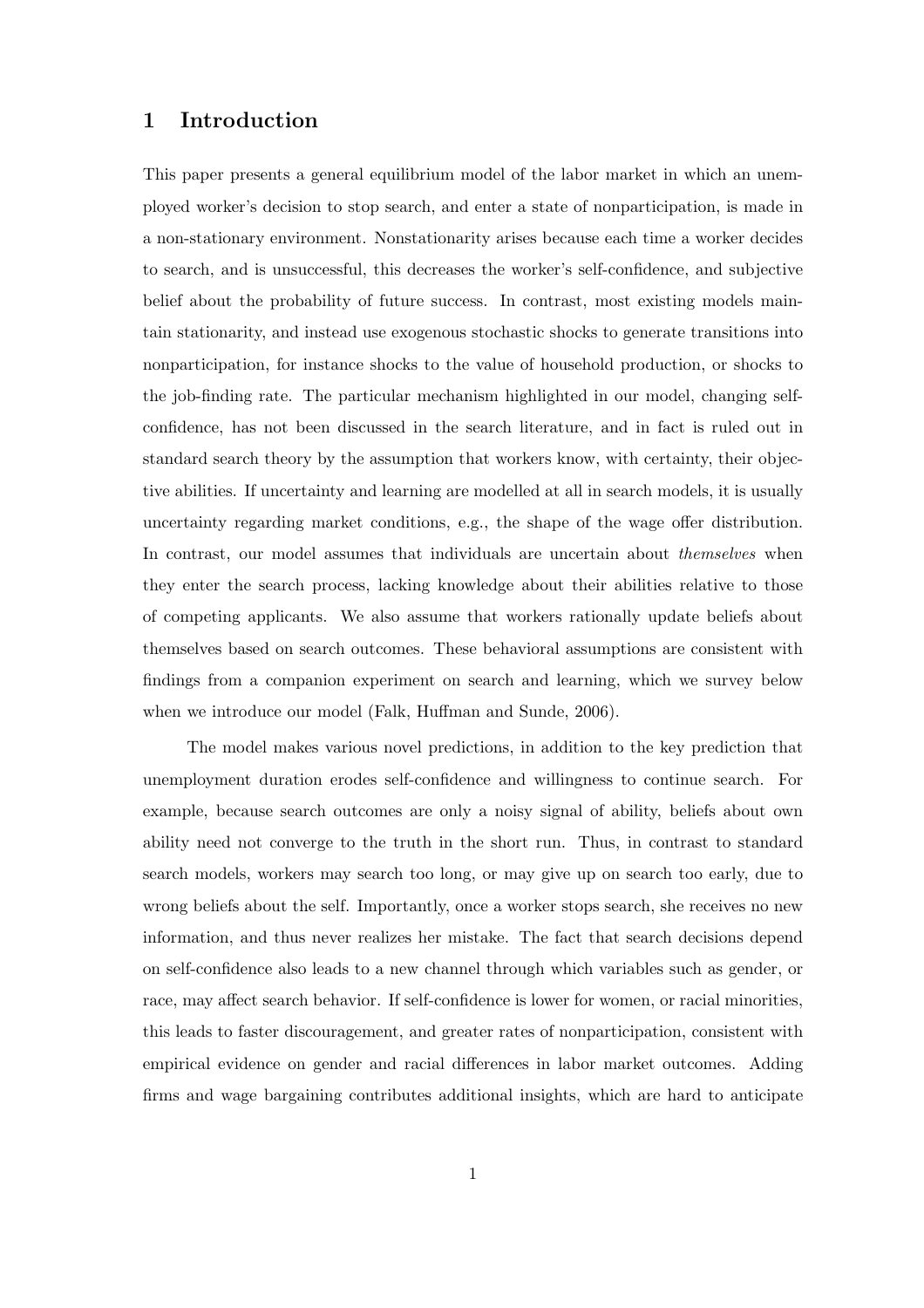without a general equilibrium model. This includes a novel way in which unemployment duration affects starting wages: falling self-confidence lowers workers' threat points in wage bargaining, and thus leads to a wage profile that is decreasing with unemployment duration. This also shows how a gender difference in confidence could translate into a gender difference in wages. A possible extension to the model would be to allow for beliefs about own ability to directly affect utility, such that workers lose utility when they receive negative information about the self. This could help explain empirical evidence that unemployment duration affects self-esteem, and mental health, even controlling for the drop in income associated with losing a job.

In the model there are two types of individuals, high and low. High types have a sufficiently high probability of receiving a job offer such that search is always worthwhile if an individual is certain of being a high type. Low types have a sufficiently low probability of success such that it is never worthwhile to search. The model builds on a single intuitive generalization of the standard model: instead of having perfect self-knowledge, individuals do not know their own type with certainty. As a result, search decisions are based on a subjective probability of success, which arises from the searcher's subjective beliefs about her type. Individuals update their beliefs about their type rationally based on successful or unsuccessful search outcomes. We show that for a given prior there is a unique cumulative unemployment duration after which it is rational for an individual to stop search, even if she is a high type, because subjective beliefs have converged sufficiently towards certainty of being a low type. This gives rise to endogenous, rational inactivity or discouragement after sufficient duration of unemployment.<sup>1</sup>

On the demand side, firms post vacancies optimally given their expectations about wages. Wages are determined once a match occurs based on Nash bargaining. However, individuals' subjective beliefs about their type affect their threat point in the wage negotiations. This implies that in equilibrium the wage an individual can earn decreases endogenously with her unemployment duration. In equilibrium, wages, the level of unemployment, the number of vacancies, and the unemployment duration threshold for discouragement are all determined endogenously. Everything else equal, both the equilibrium level of unemployment and the share of inactive unemployed are increasing in unemploy-

<sup>1</sup> In a less extreme form, this result can be interpreted as individuals deciding to stop search for a particular kind of job, rather than giving up on job search altogether, and redirecting efforts towards labor market segments that are less demanding in terms of ability but offer higher job finding chances.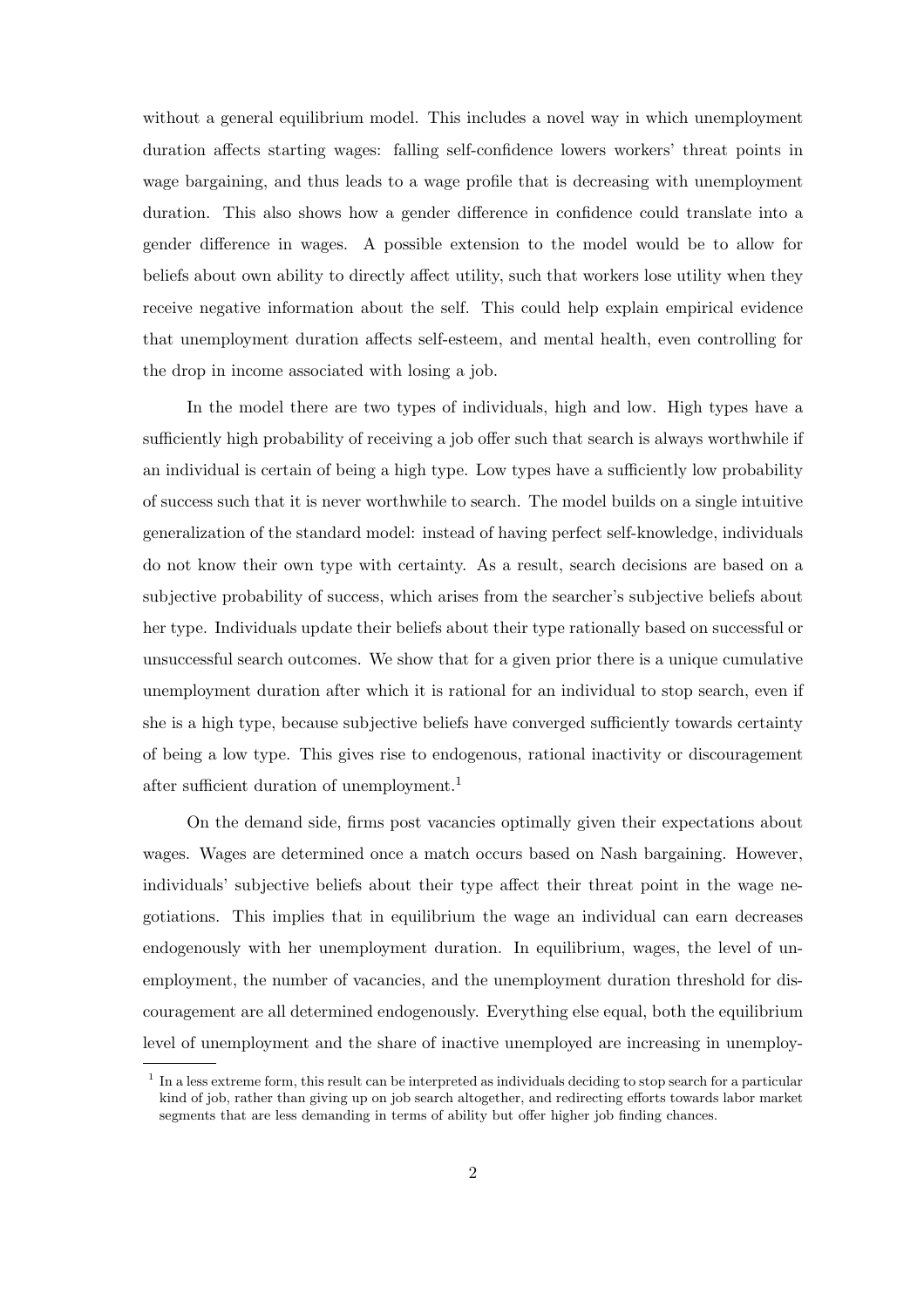ment benefits and decreasing in productivity. Moreover, in terms of responsiveness to variations in productivity, such as cyclical shocks, the model predicts a higher variability of unemployment than a standard model without uncertainty. This arises due to an additional feedback effect through the discouragement margin.

The model provides a new perspective on the empirical literature on search and nonparticipation. For example, it can explain the frequently documented pattern of falling exit rates from employment to employment as unemployment duration increases, and the tendency for wages to fall with unemployment duration (*e.g.*, Machin and Manning, 1999; Frijters and van der Klaauw, 2006). Leading explanations in the literature include nonstationarities arising from human capital depreciation, or employer stigma. Although these are plausible explanations, they have not been modelled explicitly, and there is little direct empirical evidence for either (*e.g.* the discussion in Machin and Manning, 1999). On the other hand, falling self-confidence is an alternative explanation that has not been discussed, and is supported empirically by our companion paper, where individuals exhibit substantial uncertainty about ability even in a very simple experimental setting. Notably, human capital depreciation and stigma are ruled out in the experiment by design.

To our knowledge Frijters and van der Klaauw (2006) is the only empirical paper to estimate a structural model with nonparticipation and nonstationarity. They distinguish between nonstationarity in the job-offer arrival rate and the wage offer distribution. Using German data they find that negative duration dependence is mainly evident for wages, with only weak evidence of negative duration dependence in job-offer probabilities. These findings are consistent with our model, which predicts no change in the objective probability of receiving a job offer, but falling wages due to changing subjective beliefs. It is less clear to what extent human capital depreciation or stigma can rationalize the lack of a decline in the job-finding probability. Interestingly, Frijters and van der Klaauw (2006) also find some evidence of a gender difference, although samples are too small for this to be robustly significant: women exhibit stronger negative duration dependence than men. This gender difference is difficult to explain with stigma or human capital depreciation; our model offers one potential explanation, which is lower self-confidence among women.

Our model also leads to a different perspective on what it means for a worker to be in the state of nonparticipation rather than unemployment.<sup>2</sup> It highlights the possibility

<sup>&</sup>lt;sup>2</sup> For some early studies showing that these states are behaviorally distinct, for example because exit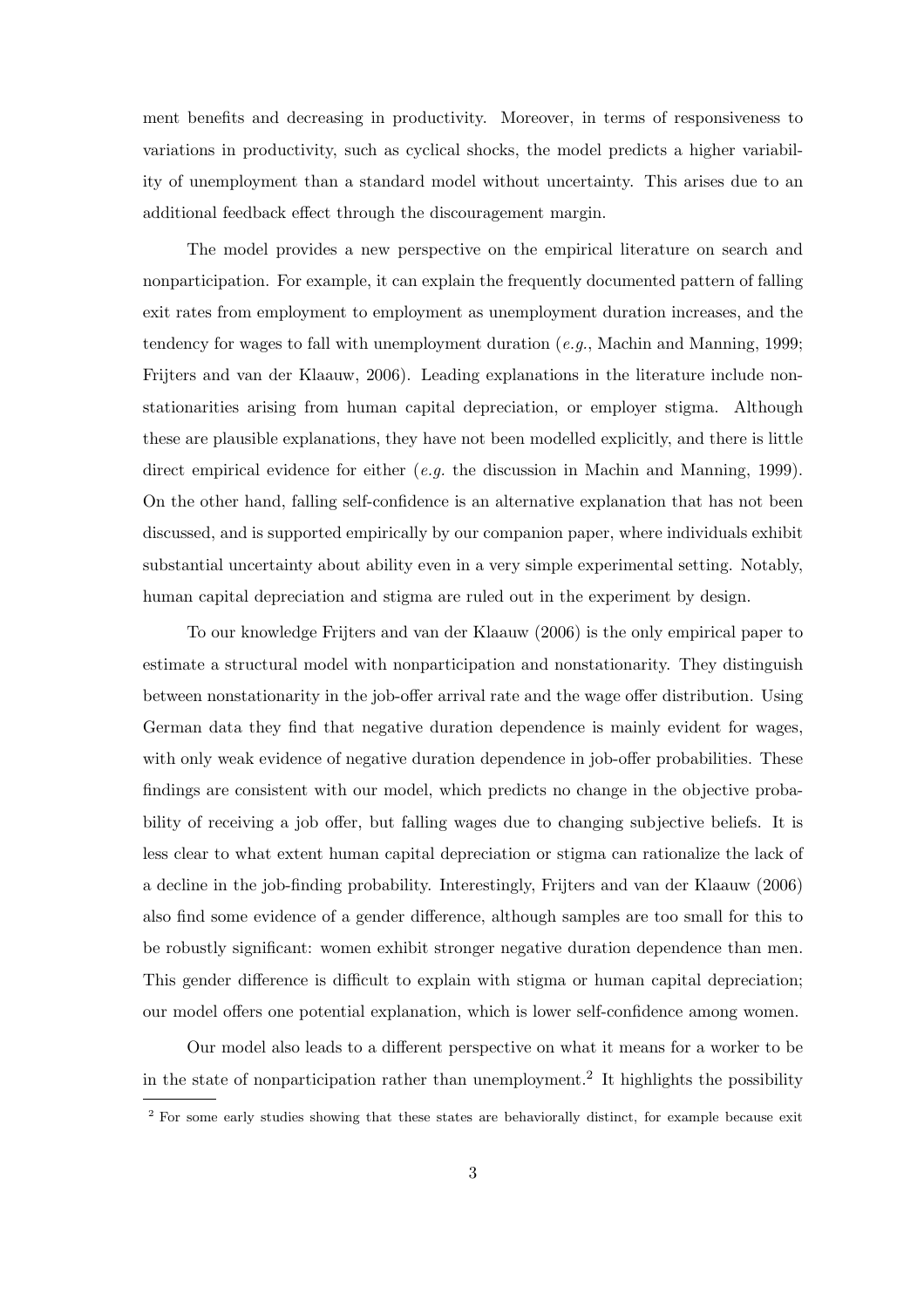that some nonparticipants may in fact be high ability types who have wrong beliefs. These individuals are objectively suited for work and are appropriately considered as part of the problem of involuntary unemployment, in contrast to definitions of unemployment based on the criteria of active search.<sup>3</sup> Notably, this perspective on nonparticipation matches the notion of discouraged workers identified in US labor force surveys. People are labelled as discouraged workers in these surveys if they state that they would like a job, but are not looking for one because they believe that their job finding chances are too low. Our model emphasizes that individuals reach this state after a personal experience of unsuccessful search depresses their subjective job-finding probability. One long-standing puzzle has been why discouraged workers exhibit only a weak response to improvements in aggregate conditions (McElhattan, 1980; Jones and Riddell, 1999). One explanation has been that these workers do not actually want a job, despite what they say in the survey. However, this discussion has assumed that people infer their personal job-finding chances mainly from aggregate conditions, whereas our model emphasizes that people pay attention to their own personal search histories. In our framework, even if someone does respond to a shock to aggregate conditions by resuming search, it may take only a few failures to push them back below the nonparticipation threshold again. Taken together, the view of job search provided by our model has consequences for policy interventions to reduce (long-term) unemployment. Rather than training measures designed to address a lack of objective ability, our model suggests early interventions that assist the unemployed in their search efforts and foster their subjective perception to be able to find new employment.

The model also suggests one explanation for why unemployment may be a psychologically painful process. Although we do not explicitly model an impact of positive beliefs about the self on utility, a plausible extension would be to allow for this type of "ego utility" (Köszegi, 2001 and 2006). In this case unsuccessful search would have an additional, psychological cost because it leads to a less positive self-perception and thus lower utility. This approach would move in the direction of linking search theory with evidence on the psychological costs of unemployment, which include declines in subjective well-being, mental health, and self-esteem, which are present even after controlling for loss of income

rates into employment are significantly lower for nonparticipants, see Flinn and Heckman, 1983; Blau and Robins, 1986; or Coleman, 1989)

<sup>3</sup> Low types who keep on searching because of uncertainty could also be seen as involuntarily unemployed in this context, since under perfect information they would immediately opt for nonparticipation.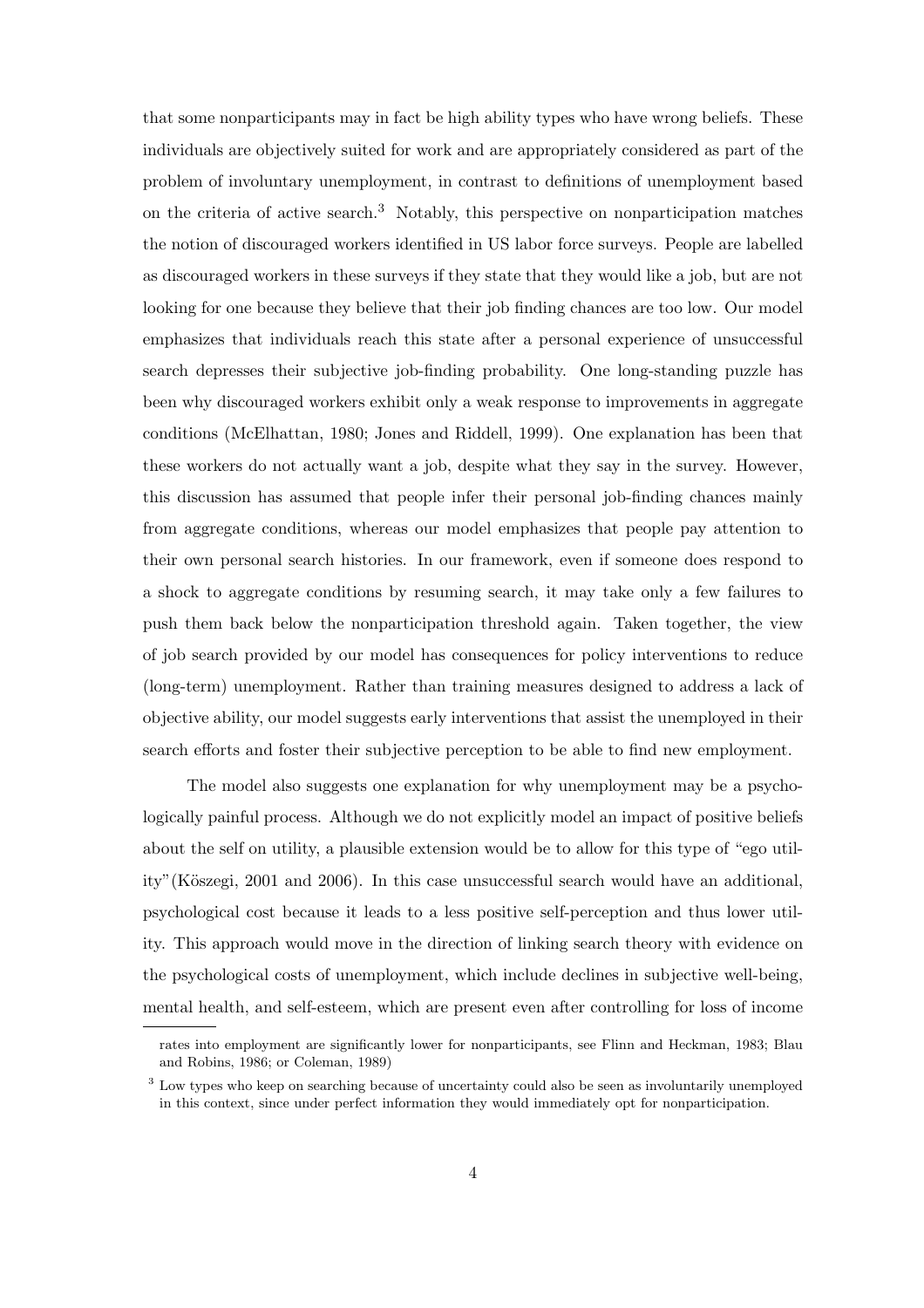(see, *e.g.*, Gerdtham and Johannesson, 2003; Bjorklund and Eriksson, 1998; Mathers and Schofield, 1998; and Winkelmann and Winkelmann, 1998). Standard search theory has little to say about these important social costs of unemployment.

Our paper contributes to a relatively small theoretical literature that models the nonparticipation decision in an environment with search frictions and unemployment. For the most part these models are based on individual heterogeneity with respect to the value of leisure or home production. Individuals decide about their labor market participation, and flows between unemployment and non-participation are driven by exogenous changes in the labor market environment, such as cyclical variations.<sup>4</sup> Only two recent general equilibrium search models, by Garibaldi and Wasmer (2005) and Pries and Rogerson (2004), are able to generate permanent structural flows between activity and inactivity, without changes in aggregate labor market conditions. These structural flows are caused by exogenous shocks to the individual productivity in home production, or exogenous shocks to the individual costs of labor market participation, respectively, rather than exogenous changes in the aggregate environment.<sup>5</sup> However, to our knowledge, there is no theoretical equilibrium search model that models transitions from unemployment to inactivity as the outcome of a nonstationary environment on the individual level, rather than of an exogenous stochastic variation. Nor is there a theoretical framework that can rationalize the empirical findings of negative duration dependence in job contacts and wages.

Our paper also relates to several recent theoretical contributions that consider uncertainty in a search framework. Andolfatto *et al.* (2004) consider an environment where individuals are uncertain about their abilities, but their focus is on modelling ego utility, or preference for positive beliefs about the self, and for this purpose they focus on a simple partial equilibrium framework with only two-periods. Our aim is different, namely to nest uncertainty about the self in a general equilibrium search framework. This allows us to investigate whether firms' vacancy posting or the wage determination have effects

<sup>4</sup> Examples for models in this vein are Bowden (1980), McKenna (1987), Pissarides (2000, chapter 7) and Sattinger (1995).

<sup>&</sup>lt;sup>5</sup> In another recent paper, Rosholm and Toomet (2005) investigate the role of unemployment benefits for transitions from unemployment to non-participation. In their partial equilibrium model, discouragement arises as consequence of shocks to the job offer arrival rate. In a different context, focused on the role of active labor market programs in a union wage-setting framework, Calmfors and Lang (1995) consider exogenous shocks to psychological well-being, which generate discouragement and negative duration dependence.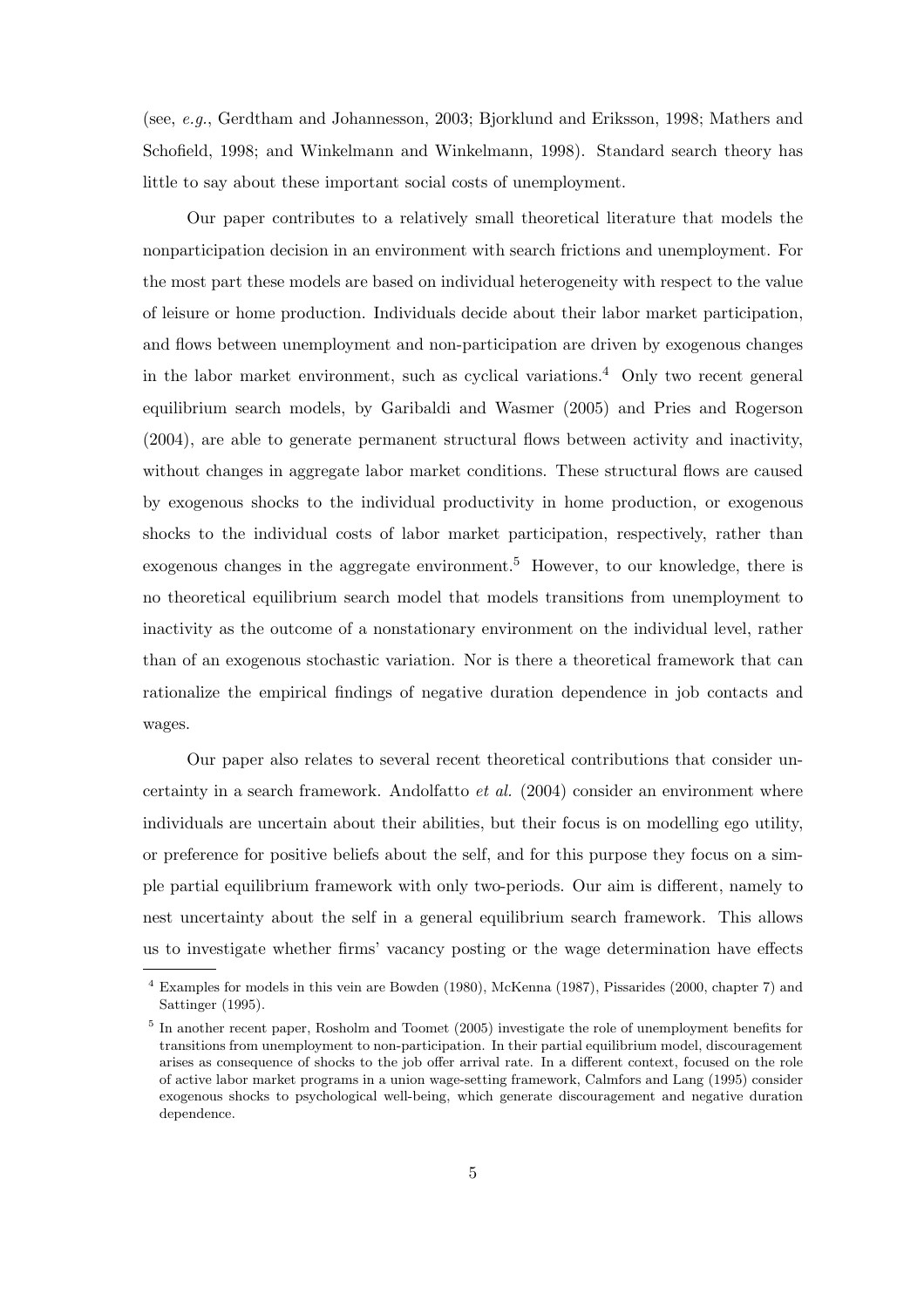that overturn the results under partial equilibrium, and to provide a behaviorally founded equilibrium search model in the spirit of Frijters and van der Klaauw (2006). A different group of papers studies uncertainty and learning in search, but focuses on learning about market conditions, such as the shape of the wage distribution (Morgan, 1985; Burdett and Vishwanath, 1988; Flam and Risa, 2003; Dubra, 2004). Our paper is different in that it highlights the role of uncertainty about the self, rather than market conditions. Moreover, we view individual unemployment history as natural candidate for explaining the observed heterogeneity in individuals' behavior. In addition, and in contrast to the other literature, the learning process embedded in our model is micro-founded on the basis of experimental evidence.<sup>6</sup>

The paper is organized as follows. In section 2 we highlight findings from our companion paper that motivate new behavioral assumptions regarding search behavior. In section 3 we develop a general equilibrium search model that incoporates these new assumptions. Section 4 concludes.

## **2 Some Evidence on Uncertainty and Search Behavior**

In order to motivate our equilibrium search model, we briefly survey some of the main findings from a companion paper, in which we conducted a laboratory experiment on learning and search (Falk, Huffman, and Sunde, 2006). In the experiment we tested whether people are in fact uncertain about relative abilities, and studied how this uncertainty affects decisions in a search environment.

In the experiment, subjects first took part in a math test. Subjects were compensated for each correct answer according to a piece rate. After the test, subjects were informed about their score, but not the scores of the other subjects in the room. Subjects then participated in eight rounds of a search process, which involved real stakes. In each round, they were given 80 points, and could decide whether to keep the 80 points or invest them. If they invested the points, they could win 200 or they could win nothing. Importantly, the probability of winning 200 depended on their relative performance on

<sup>6</sup> There are previous job search experiments that study search behavior when the wage or price distribution is unknown (*E.g.*, Hey, 1982 and 1987). This uncertainty is imposed rather than related to individual ability, however, and these experiments do not elicit beliefs directly, limiting the possibilities for verifying whether and how individuals update beliefs about wage distributions.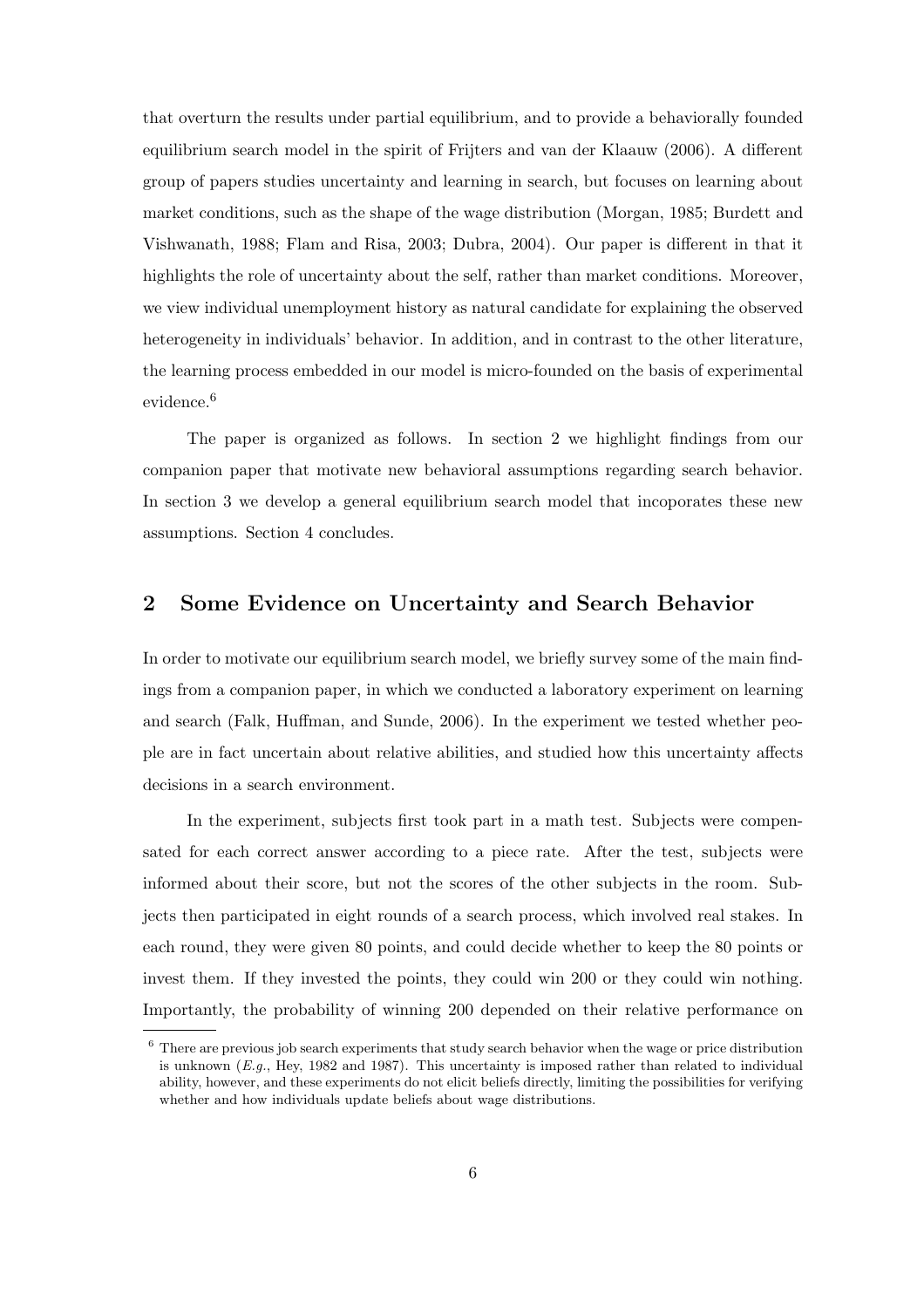the initial math test. If they had scored above the median they were a high type, with a 60 percent chance of winning 200. If they had scored below the median they were a low type, with only a 30 percent chance of winning. These parameters were chosen so that a risk neutral individual would always search given certainty of being a high type, and never search if certain of being a low type.

Figure 1 shows that people are uncertain about their relative abilities.<sup>7</sup> Between the math test and the first period of search, we asked subjects how likely they thought it was, in percentage terms, that they had scored better than half of the other subjects in the room. The top panel of Figure 1 shows the distribution of subjective beliefs of all participants. If subjects knew with certainty whether they were a high or a low type, the distribution should be bi-modal, with half of the mass at 0 at half at 1. Instead, the distribution is nearly uniform. Subjects did have some idea of their type, as shown by the bottom two panels: the beliefs of low types and high types are clearly different, in the right direction. There is still substantial uncertainty, however. For instance, some individuals who are absolutely certain that they are of one type are absolutely wrong. Given that the environment in our experiment is relatively simple, involving a known number of competing applicants, and only a single skill dimension, these findings provide a strong empirical basis for assuming that job searchers in the real world are also uncertain of their relative abilities.

The second main finding of the experiment is that subjects change their beliefs about themselves based on search outcomes, in the direction predicted by rational updating. We asked subjects about the likelihood of being the high type after each subsequent round of search. Regressions (not shown) reveal that the most important determinants of an individual's beliefs in period t are the belief in  $t-1$  and an indicator for whether search was successful or unsuccessful in  $t - 1$ . Following an unsuccessful round of search, beliefs about the probability of being the high type drop significantly.

The third main finding of the experiment is that belief updating has an impact on subsequent search decisions. We find that beliefs in t are the most important determinant of whether an individual decides to search in period  $t + 1$ , dominating demographic factors and risk preferences.

<sup>7</sup> In the experiment, subjects were informed about own absolute performance on the test, and so uncertainty about relative ability could come only from uncertainty about the abilities of others. Thus the degree of uncertainty about relative ability observed in the experiment is a lower bound.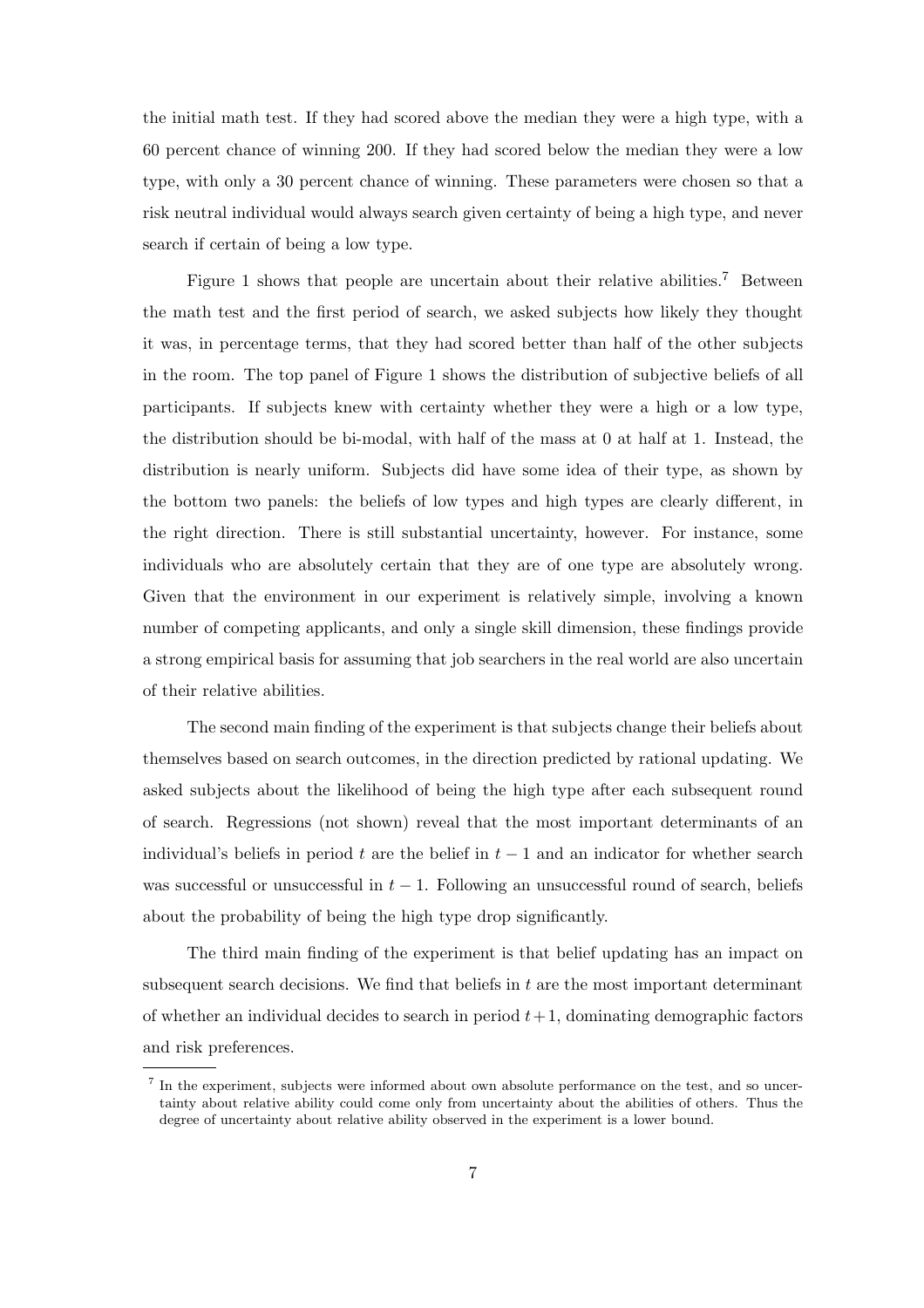In summary, the experiment provides an empirical basis for assuming that job searchers are uncertain of their own relative abilities. Furthermore, the data show how this uncertainty plays out in a search environment: people respond to search outcomes by updating beliefs about themselves, and this updating has an impact on subsequent search decisions.

The experiment also provides two additional results, which suggest possible extensions to our model. One is a gender difference in initial priors: women are significantly less confident about being the high type before search begins, even though they perform better on the test than men on average. A second finding suggests that the process of search may be psychologically painful. At the end of the search process, after learning whether they were in the top or bottom half, subjects were asked whether they wanted to know their exact rank on the math test. Although this information was free, roughly 30 percent of individuals declined to learn this information. In contrast to the null hypothesis that information aversion is random with respect to performance on the test, those who turned down information were overwhelmingly those who had scored in the bottom half. This finding suggests that people have a strong aversion to learning that they are one of the worst in terms of ability.

## **3 An Equilibrium Search Model with Type Uncertainty**

In this section we construct a general equilibrium model of the labor market. We develop the model incrementally, beginning by describing the behavior of workers and then characterizing the steady state, without adding the complexity of firm behavior, or wage determination. This portion of the model makes it possible to analyze the implications of our alternative assumptions in a partial equilibrium. We then proceed to add the firm side of the market and wage bargaining, and allow for endogenous wages and vacancy posting to close the model. We conclude the section by characterizing equilibrium in the full model, and performing comparative statics exercises.

#### **3.1 Workers**

In our model, workers are either unemployed or employed. Unemployed workers decide in each instant whether to search actively for a job or not. Active search entails a flow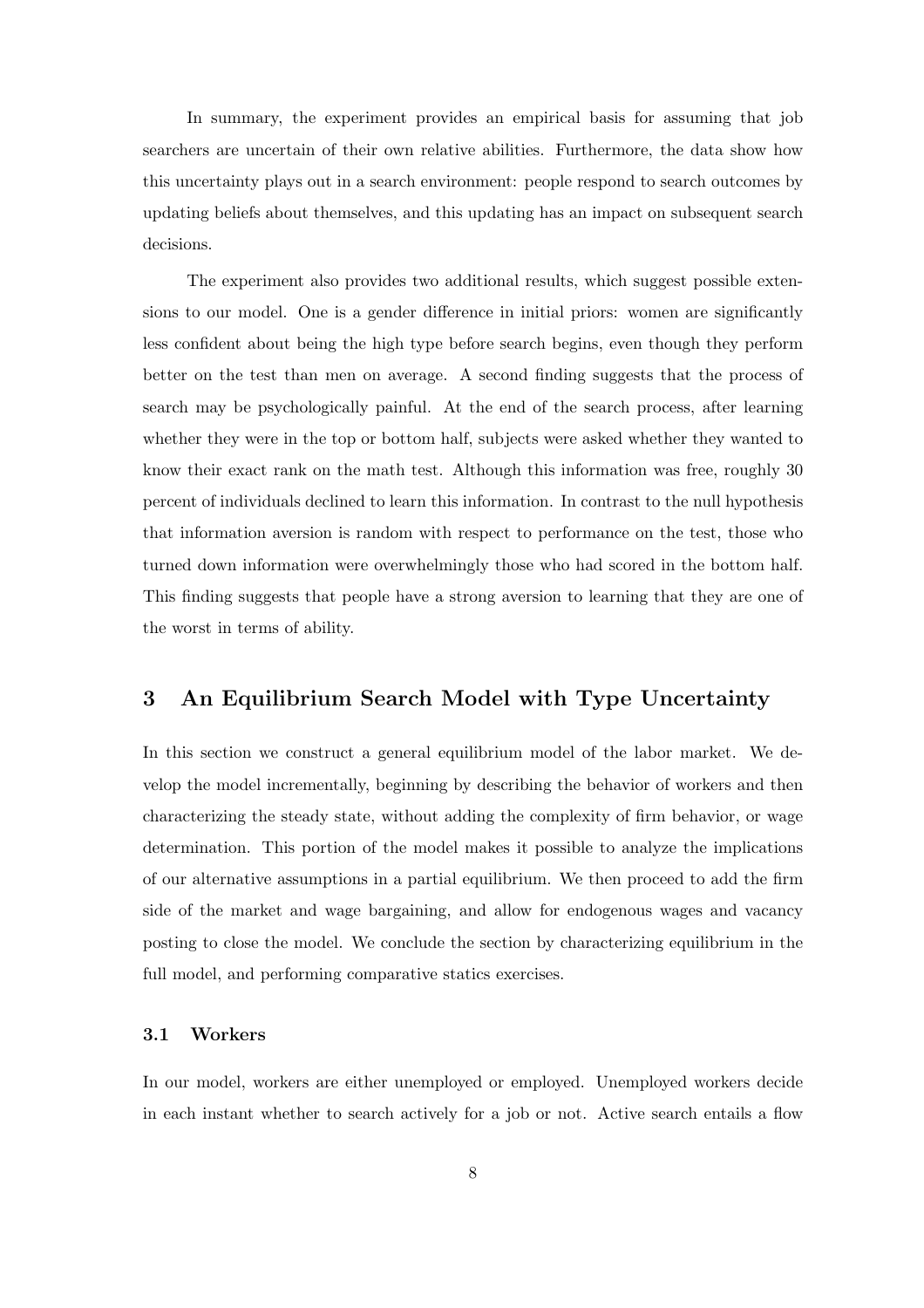cost of c, and with some probability leads to a job offer. Passive, or inactive search is costless but results in a job-finding probability of zero.<sup>8</sup> Employed individuals exhibit a flow productivity  $y$  and are assumed not to search while they have a job. Regardless of whether they are unemployed or employed, workers leave the labor force at a rate  $\rho$ , due to death or retirement. New workers are born, and enter the pool of unemployed at the same rate  $\rho$ <sup>9</sup>. Workers discount the future at rate r.

We depart from a standard model by assuming that individual workers do not know their objective job-finding probabilities with certainty. This assumption is motivated by our finding that people are uncertain about their relative ability even in the simple environment implemented in our laboratory experiment. This type of uncertainty is likely to be even more pronounced in real labor market decisions, given that these involve a much less transparent pool of competing applicants, and multiple skill dimensions rather than only one. Under the reasonable assumption that job-finding probabilities in the labor market are related to relative attributes, this uncertainty about the self leads to uncertainty about one's job-finding probability. For simplicity, we assume that there are only two types of workers in the market, high and low, with different job finding rates  $\lambda^h$  and  $\lambda^l$ , respectively. The precise job-finding rates are determined in equilibrium, and are increasing in labor market tightness,  $\theta$ , as discussed below. However, we impose the restriction  $\lambda^h > \lambda^l$ , *i.e.*, the high type has a relatively good chance of finding a job while the low type has a relatively poor chance. In fact, we will assume below that search is always worthwhile for a worker who knows with certainty that she is a high type, and never worthwhile for a worker who knows she is a low type. We normalize the labor force to one and assume that a fraction  $q^l = q \in (0, 1)$  are low types, with the remaining fraction  $q^h = (1 - q)$  consisting of high types. The objective job-finding probabilities for high and low types, and the fraction of high and low types in the population, are both common knowledge to workers and firms.

The key assumption of the model is that workers do not know their true type with certainty. They are assumed to have an initial prior abut the likelihood of being a high

<sup>&</sup>lt;sup>8</sup> Alternatively we could allow for a non-zero job-finding probability for passive searchers, without changing the main insights of the model as is discussed below. Without costs for search, however, individuals would never stop searching.

<sup>&</sup>lt;sup>9</sup> An alternative interpretation would be that employed workers lose their jobs and re-enter the pool of unemployed with rate ρ. This could reflect exogenous job destruction due to bankruptcies or plant closings, putting individuals in the situation of having to start searching for new jobs in a new environment.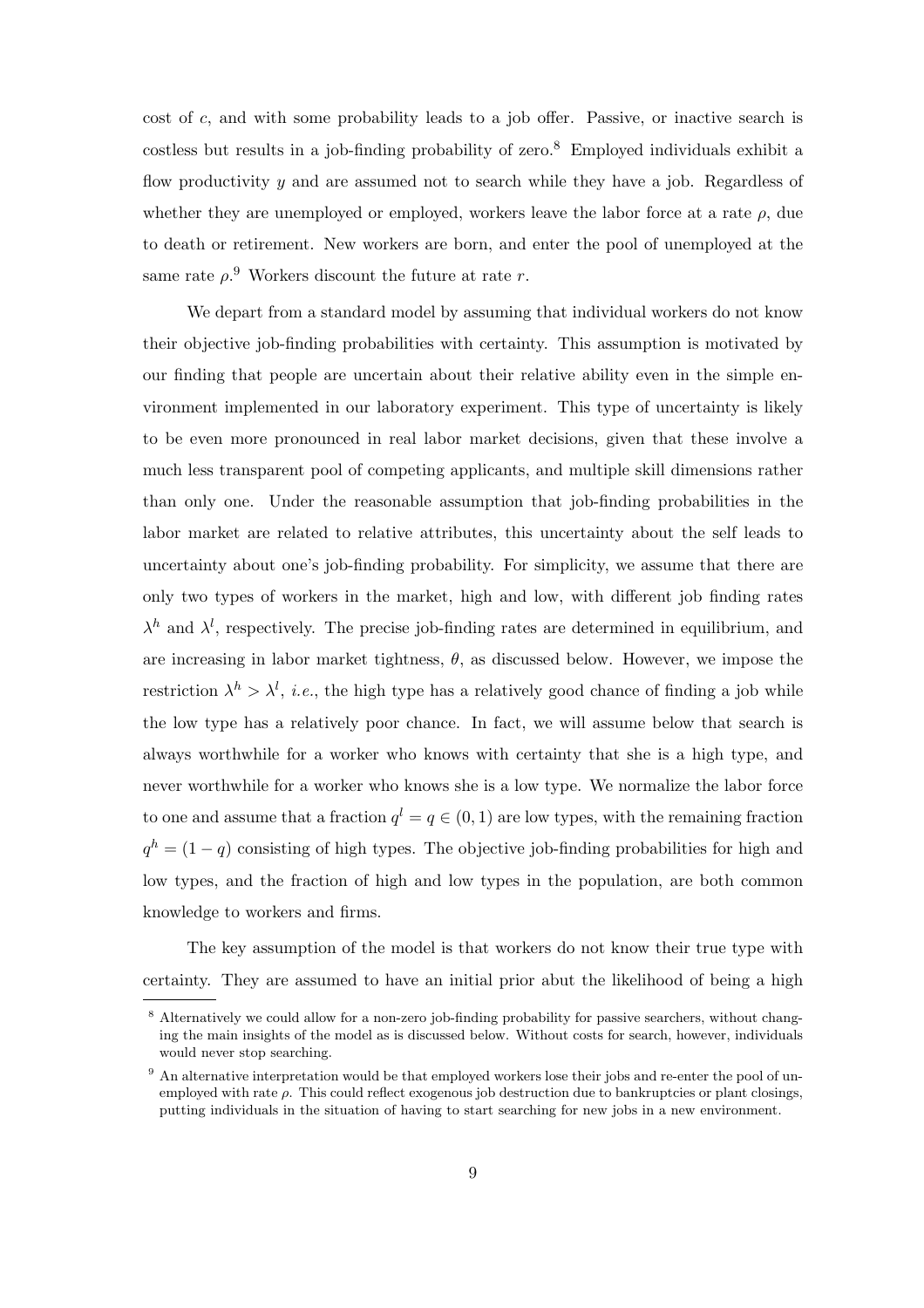type, equal to the fraction of high types in the population,  $p^h(0) = q^h$ . We assume that firms are also uninformed about a worker's true type, because this simplifies the analysis considerably. In particular, it precludes the possibility that firms exploit an information asymmetry in wage bargaining with workers. We also assume that productivity on the job, and therefore the wage, does not depend on whether a worker is a high or low type. In this case types can still be interpreted as reflecting differences in relative ability, but ability in the search process itself, *e.g.*, in writing resumes or interviewing, rather than in the workplace.<sup>10</sup> As will become clear below, this simplifying assumption does not imply that there is only a single wage in the market. Rather, a worker's wage will depend on the worker's level of confidence about being the high type, through wage bargaining. Thus there will be a distribution of wages across individuals, but due to different confidence levels rather than due to differences in randomly drawn productivity as is typically the case in search models.

A worker's type plays a crucial role in her choice of whether to search actively or not, because it affects the expected value of search. In the model, the only information that a worker can use to infer something about her true type is the cumulative time,  $t$ , she has spent unemployed so far. We assume that workers use Bayes' rule to update beliefs, so that their subjective belief about the likelihood of being the high type is decreasing in the length of unsuccessful search  $t$ . This assumption is in line with the results of our experiment, in the sense that people were observed to update beliefs in a way that is qualitatively consistent with Bayes' rule.<sup>11</sup> Below, we will also impose the restriction that the initial prior is high enough that all individuals find it worthwhile to search in the initial period, regardless of their type. This ensures that some portion of the population finds it optimal to search.

Formally, the worker's subjective belief about the probability of being the high type, conditional on  $t$ , is given by the continuous time version of Bayes' rule

$$
p^{h}\left(t,\theta\right) = \frac{e^{-\lambda^{h}\left(\theta\right)\cdot t} \cdot (1-q)}{e^{-\lambda^{h}\left(\theta\right)\cdot t} \cdot (1-q) + e^{-\lambda^{l}\left(\theta\right)\cdot t} \cdot q},\tag{1}
$$

 $10$  This assumption eliminates additional complications of complicated reservation wage strategies of workers. For a model considering this type of non-stationarity, see Burdett and Vishwanath (1988).

<sup>&</sup>lt;sup>11</sup> In fact, people were somewhat too conservative in their updating in our experiment. For simplicity we maintain the assumption of fully-rational updating, but in principle it is possible to modify the model, replacing Bayes' rule with a more conservative updating rule, in which case the main results are unchanged except that updating occurs more slowly.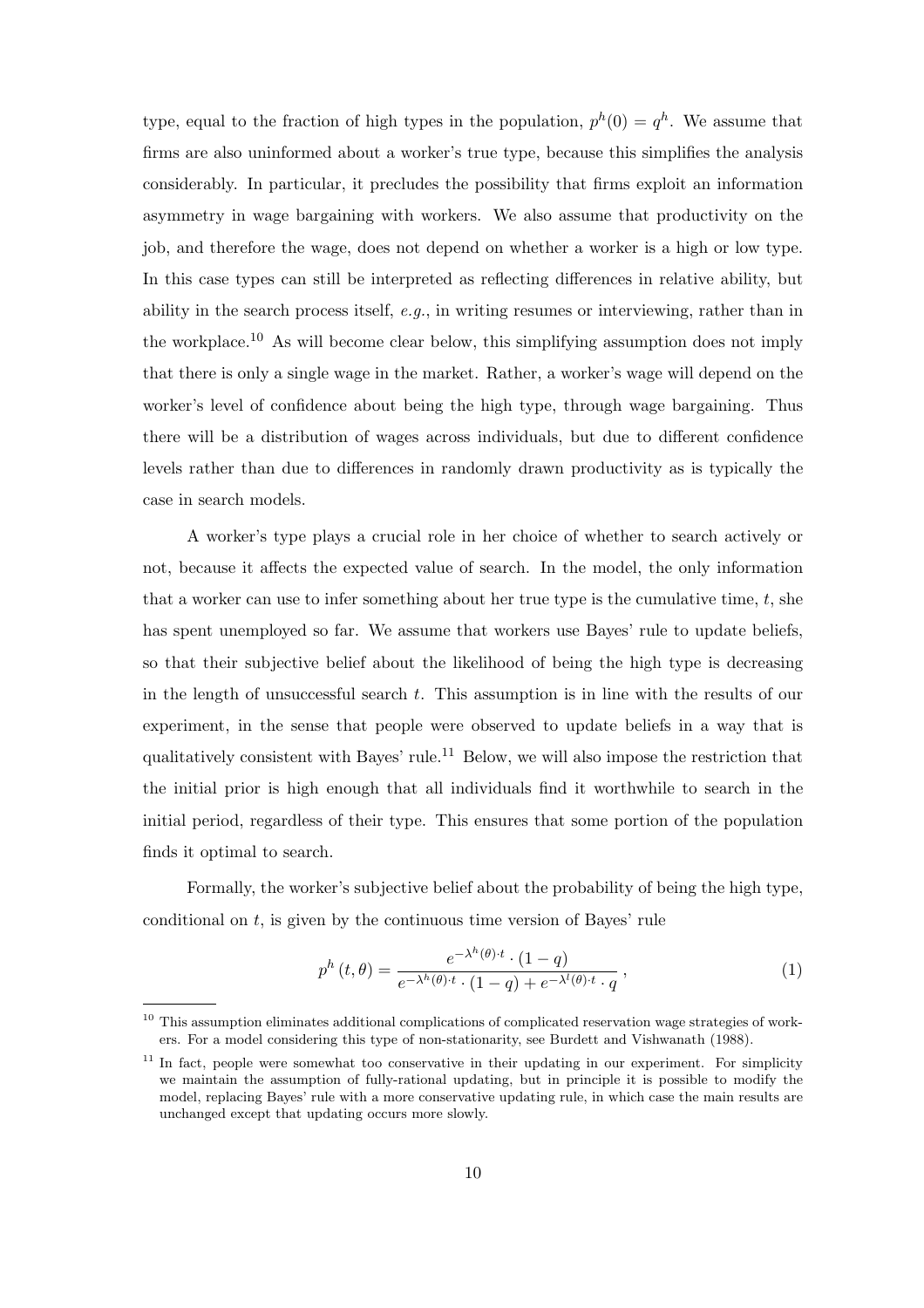where  $p^{h}(0) = 1-q$  is the prior belief about the probability of being a high type. A longer cumulative unemployment duration  $t$  unambiguously implies a lower subjective belief of being a high type.<sup>12</sup> Hence, it takes some time for a low type with a high initial prior to become certain that she is the low type, and similarly, a run of bad luck can convince a high type that she is a low type. Given her subjective beliefs about the probability of being a high type, the worker's subjective job-finding probability is simply the weighted average of the job-finding probabilities of high and low types

$$
\widetilde{p}(t,\theta) = \lambda^{l}(\theta) + p^{h}(t,\theta) \cdot \left(\lambda^{h}(\theta) - \lambda^{l}(\theta)\right).
$$
\n(2)

This subjective job-finding probability is clearly also decreasing in  $t^{13}$ .

We can now characterize the unemployed worker's decision problem formally. Let  $U(t)$  denote the expected discounted value of being unemployed for a worker with unemployment duration t, and let  $W(t)$  denote the expected discounted value of a newly found job, which also depends on t through subsequent search behavior in the case that the job is destroyed. When unemployed, the worker receives an unemployment benefit, b, which is independent of time and unemployment duration. The benefit level is assumed to be sufficient to cover the worker's basic needs, but to be sufficiently low for her to accept any job offer she might receive, i.e.  $W(t) - U(t) > 0$ . The value of unemployment for a worker with history  $t$  can then be characterized as

$$
(r+\rho)U(t) = b + \max \left\{ \widetilde{p}(t,\theta) \cdot (W(t) - U(t)) - c + U(t), 0 \right\},
$$
 (3)

where the expressions in curly brackets give the value of searching actively and searching

$$
\frac{\partial p^h(t,\theta)}{\partial t} = \frac{\left(\lambda^l(\theta) - \lambda^h(\theta)\right)q(1-q)e^{-(\lambda^h(\theta) + \lambda^l(\theta))t}}{\left(e^{-\lambda^h(\theta) \cdot t} \cdot (1-q) + e^{-\lambda^l(\theta) \cdot t} \cdot q\right)^2} < 0
$$

since  $\lambda^l(\theta) < \lambda^h(\theta)$  for any  $\theta$ .

 $12$  By taking partial derivatives, we have

<sup>&</sup>lt;sup>13</sup> The model could be extended by relaxing the assumption that employment is an absorbing state that can only be left by retirement or death, and assuming instead that employment relationships split up with some probability  $\delta$ . Such a model would complicate the analysis as one would also have to consider the informational content of the number of previous employment spells  $n$  of an individual with cumulative unemployment duration t. The equilibrium would have to be characterized by optimal policies for all combinations  $t$  and  $n$  and the respective consistent distributions, without altering the main insights of the model. Alternatively, to avoid a two-dimensional state space, one could assume perfect recall, i.e. that a worker, when being displaced, recalls the duration of unsuccessful search  $t$  that she had right before finding her job, or that the individual starts over with  $t = 0$  each time she loses her job. Neither extension is essential for the basic insights of the model, namely that individuals with longer unemployment history have lower beliefs about themselves. We therefore stick to the simplest case in which individuals remain employed until retirement.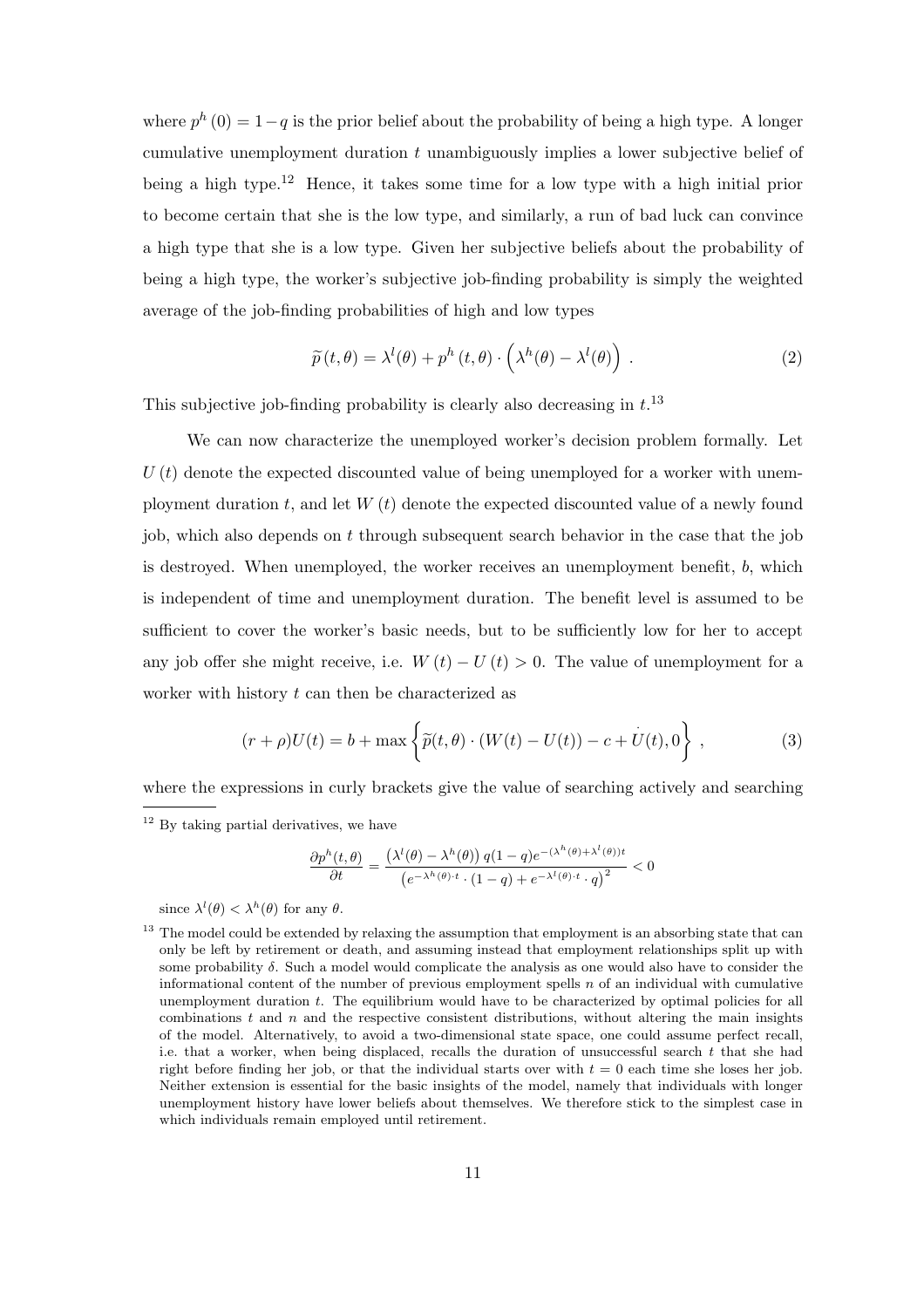passively, respectively. The last expression,  $\hat{U}(t)$ , is the derivative with respect to unemployment duration  $t$  and reflects the decline in utility associated with another instant of unsuccessful search, as discussed in detail below.

Clearly, the unemployed worker will choose to search actively as long as the expected benefit from doing so exceeds the utility of passive search. This implies that there exists a critical subjective job-finding probability such that the individual is just indifferent between searching and not searching. We assume that high types always find it worthwhile to search, given full information about their type, and that low types never find it worthwhile to search, which is equivalent to  $\lambda^h(\theta) > \tilde{p}(T,\theta) > \lambda^l(\theta)$ , where the critical probability  $\tilde{p}(T,\theta)$  is given by

$$
\widetilde{p}(T,\theta) = \frac{c}{W(T) - U(T)}.\tag{4}
$$

For each individual this probability is associated with a threshold duration of unemployment,  $T < \infty$ , sufficient to reduce their confidence about being the high type to the point that their subjective job-finding probability is equal to  $\tilde{p}(T,\theta)$ . We will refer to unemployed workers with  $t>T$  as discouraged workers, *i.e.*, workers whose personal search history has lead them to revise their subjective beliefs downwards, to the point where they no longer see a point in searching.<sup>14</sup> Note that high types should always search, by assumption, but will become discouraged and stop search if they are sufficiently unlucky to remain unemployed for more than T. Low types should never search, but will search until they reach  $T$ , assuming that they were sufficiently uncertain about their type to justify search initially.

To show that T exists and is unique for each individual, we use the fact that workers process no new information once they become discouraged and stop search. This implies that they have stationary values for  $U(t) = U$  and  $W(t) = W$  for all  $t \geq T$ , where U satisfies

$$
(r+\rho)\underline{U}=b\,,\tag{5}
$$

and W is discussed below. Active searchers with durations  $t \leq T$ , on the other hand, face a value of being unemployed of

$$
(r + \rho) U(t) = b - c + \widetilde{p}(t, \theta) (W(t) - U(t)) + U(t) . \qquad (6)
$$

 $14$  Note that once individuals become discouraged they stop search and thus receive no new information. This implies  $\dot{U}(t) = 0$  for all  $t > T$ .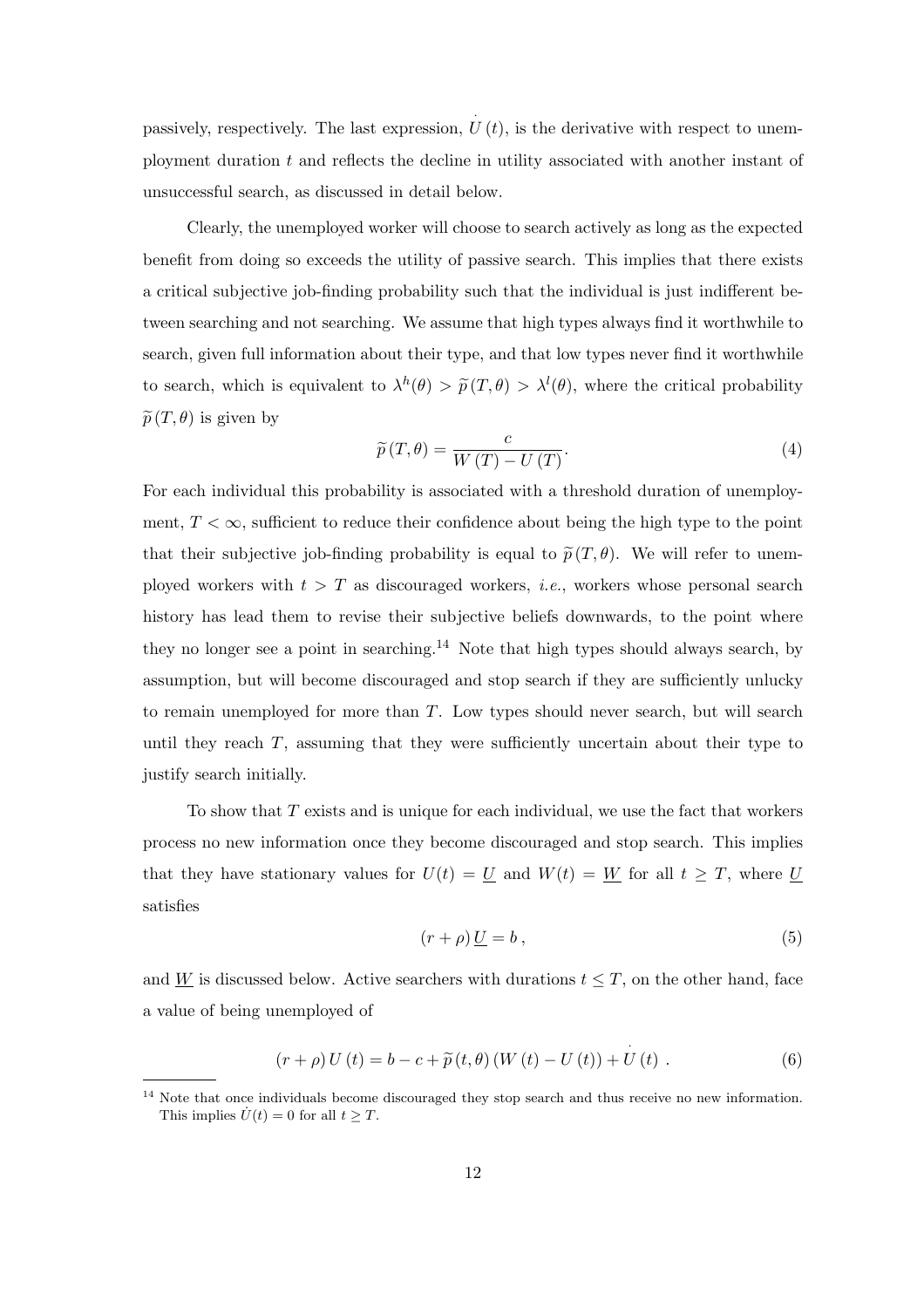Optimality of T implies  $U(T) = U$  and  $W(T) = W$ , which can be used to rewrite condition (4) as

$$
\widetilde{p}(T,\theta) = \frac{c}{\underline{W} - \underline{U}}.
$$
\n(7)

In a later section, we discuss the process of wage formation in detail, which is based on Nash bargaining between workers and firms. Bargaining occurs after a firm and a worker have met, and all characteristics of the match have been revealed, in particular t for the worker. For the moment, let  $w(t, \theta)$  denote the wage of a worker that has an unemployment history of cumulative duration t, given an aggregate labor market characterized by  $\theta$ . The value of being employed for a worker with cumulative unemployment duration  $t \leq T$  can then be characterized as

$$
(r+\rho)W(t) = w(t,\theta) + \dot{W}(t) , \qquad (8)
$$

while the value for discouraged workers with  $t>T$  is given by

$$
(r+\rho)\underline{W} = w(T,\theta). \tag{9}
$$

Using the value of being unemployed for discouraged workers given by (5), one obtains

$$
\underline{W} - \underline{U} = \frac{w(T, \theta) - b}{r + \rho},
$$
\n(10)

which then makes it possible to express the critical condition for the subjective job offer arrival rate as

$$
\widetilde{p}(T,\theta) = \frac{c}{w(T,\theta) - b}(r+\rho).
$$
\n(11)

This condition is crucial in the model, implicitly determining the maximum cumulative unemployment duration  $T$  after which individuals stop searching actively for employment. In partial equilibrium, i.e. taking the wages as exogenously given, existence follows directly from condition (11) and the fact that  $\tilde{p}(t, \theta)$  is strictly falling in t. In general equilibrium, the threshold also exists and is unique, since, as shown below, equilibrium wages depend negatively on unemployment duration and therefore on T. This implies that the right hand side is strictly increasing in T, while the left hand side falls in T.

In summary, we assume that the job-finding probability depends on the worker's true type, but that workers are uncertain of their type. Workers use search outcomes to update their beliefs, where the outcome is the cumulative duration of unsuccessful search. This updating in turn determines search decisions. Once the duration of unemployment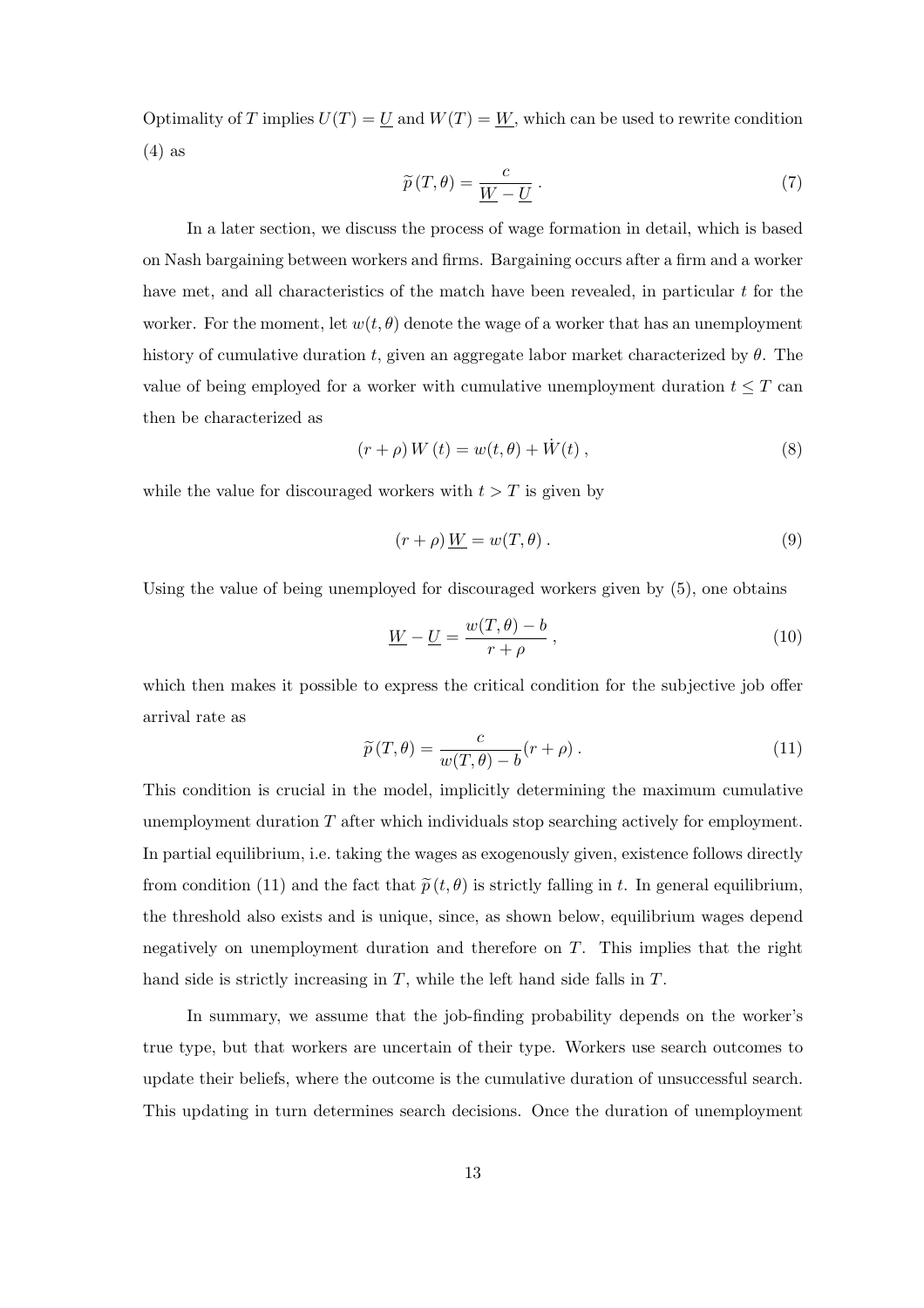reaches a critical threshold  $T$ , the likelihood of being a hight type, and thus the subjective job-finding probability, is perceived as being too low to justify further search. Importantly, uncertainty causes low types to search too long in the model, and can cause high types to stop search too early.

#### **3.2 Steady State**

Having defined the behavior of workers, we next characterize the conditions required to hold in a steady state. This yields a sufficiently developed framework for a partial equilibrium analysis focusing on worker behavior, without worrying about firms or how jobfinding probabilities and wages are determined.

Note that there are, in principle, four groups of workers in the model. For characterizing the steady state it is important to keep track of all of these. For each type  $j \in \{l, h\}$  we denote the proportion of unemployed that search actively by  $a_u^j$ , and let  $a_e^{j}$ be the proportion of employed workers who have not crossed the discouragement threshold. Let  $d_u^j$  be the proportion of unemployed of each type that are discouraged, that is, have experienced a cumulative unemployment duration exceeding T. By definition, these proportions satisfy

$$
a_u^h + d_u^h + a_u^l + d_u^l = 1.
$$
 (12)

$$
a_e^h + a_e^l \ = \ 1 \,. \tag{13}
$$

We denote the proportion of the labor force that is unemployed by  $u$ . Given that the fraction of low (high) types in the labor force is  $q(1-q)$  at any point in time, the following must also hold

$$
\left(a_u^l + d_u^l\right)u + a_e^l(1-u) = q, \text{ and } (14)
$$

$$
\left(a_u^h + d_u^h\right)u + a_e^h(1-u) = 1 - q.
$$
\n(15)

Let  $f^j_u(T)$  be the density of actively searching unemployed, of type  $j \in \{l, h\}$ , who become discouraged at any point in time, because their cumulative unemployment duration reaches T. This density differs across types because of the difference in job finding rates. Note that workers cannot become discouraged while being employed.

With this notation in hand we can now characterize the steady state, which is reached when all of the following are stationary:  $a_n^h, d_n^h, a_e^h, a_u^l, d_u^l, a_e^l$ , the unemployment rate, u,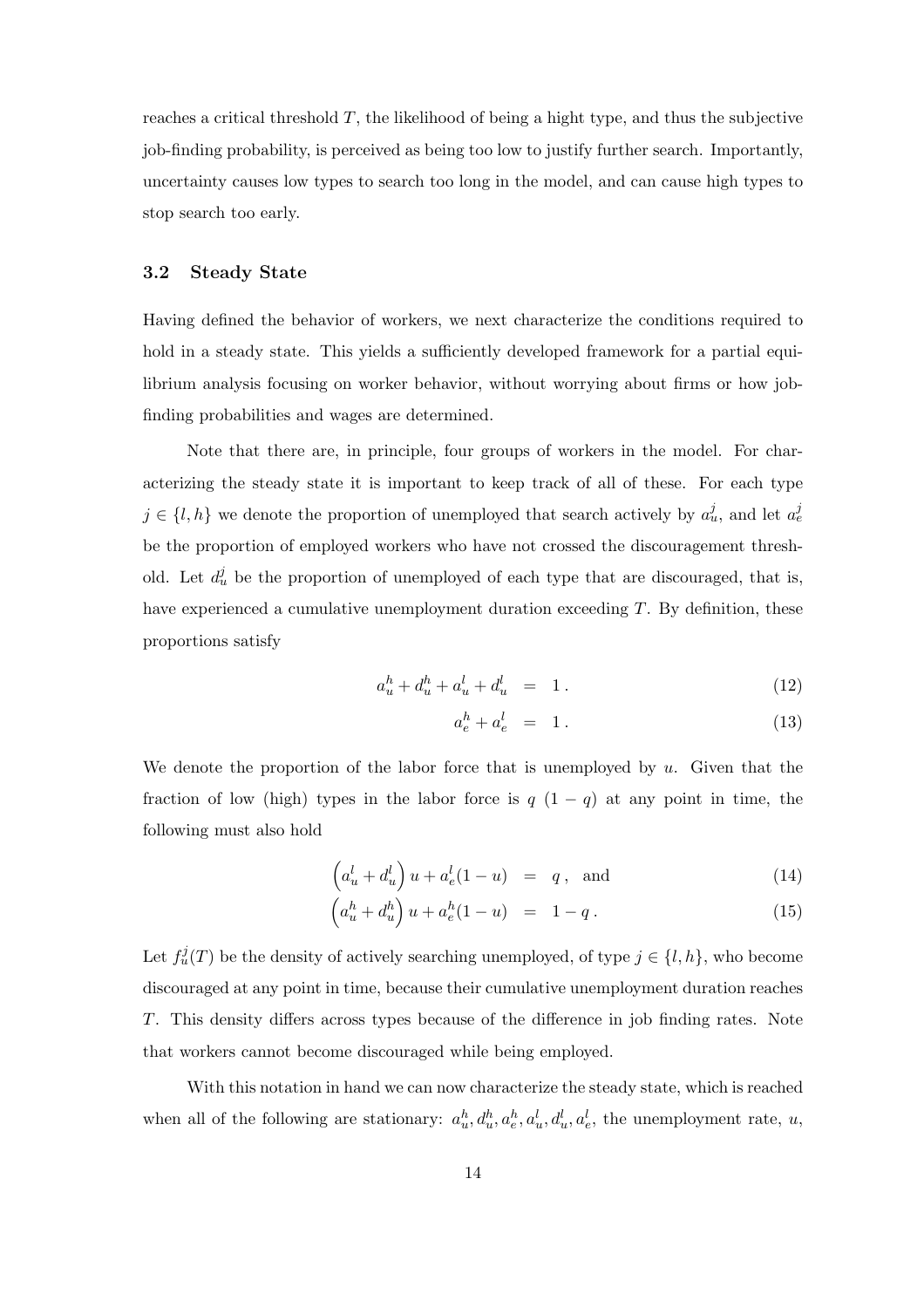and the density of unemployed individuals becoming discouraged in each moment of time,  $f_u^j(T)$ . In other words, the steady state is characterized by a collection of balancing conditions, such that the flows in and out of each of these states are equal, for both types of workers,  $j \in \{l, h\}$ . Using these conditions, one can derive an expression for the discouragement density  $f_u^j(T) = (\lambda^j + \rho) \frac{e^{-(\lambda^j + \rho)T}}{1 - e^{-(\lambda^j + \rho)T}}$ , with  $j = l, h^{15}$  This density is strictly decreasing in T. Solving the steady state conditions for the fractions of active and discouraged workers in and out of employment, and using the expression for  $f_u^j(T)$  one obtains

$$
a_u^j = \frac{\rho(1-u)}{u} \frac{q^j}{\lambda^j},\tag{16}
$$

$$
ua_u^j = \frac{\rho}{\lambda^j + \rho} \left( 1 - e^{-(\lambda^j + \rho)T} \right) q^j, \text{ and } (17)
$$

$$
d_u^j = \frac{1 - u}{u} \frac{e^{-(\lambda^j + \rho)T}}{1 - e^{-(\lambda^j + \rho)T}} \frac{q^j}{\lambda^j} \,. \tag{18}
$$

Finally, using conditions (14) and (15), one can recover  $a_e^l$  and  $a_e^h$ . These conditions express the masses of different groups of employed and unemployed workers in terms of exogenous parameters. One can easily verify that restrictions (14) and (15) are satisfied. Note also that the fraction of discouraged workers is strictly increasing in  $T$ , as one would expect. This completes the characterization of the steady state, treating the job finding probabilities and the wage schedule as given.

#### **3.3 Labor Market Tightness and Job Arrival Rates**

In this section we move beyond a partial equilibrium framework, defining the process that matches workers and firms. This matching process is assumed to be a function of labor market tightness,  $\theta$ , which is given by the effective number of unemployed searchers in the market divided by the number of job vacancies available. Through the matching process,  $\theta$  determines the equilibrium job-arrival rates for workers and the applicant arrival-rate for firms.

One component of labor market tightness is the effective number of unemployed workers searching for jobs. A formal investigation of the equilibrium requires an explicit treatment of the effective number of unemployed that determines the effective labor market tightness faced by all agents on the labor market. This effective mass of searching

<sup>&</sup>lt;sup>15</sup> The full derivation of the steady state conditions can be found in Appendix A.1.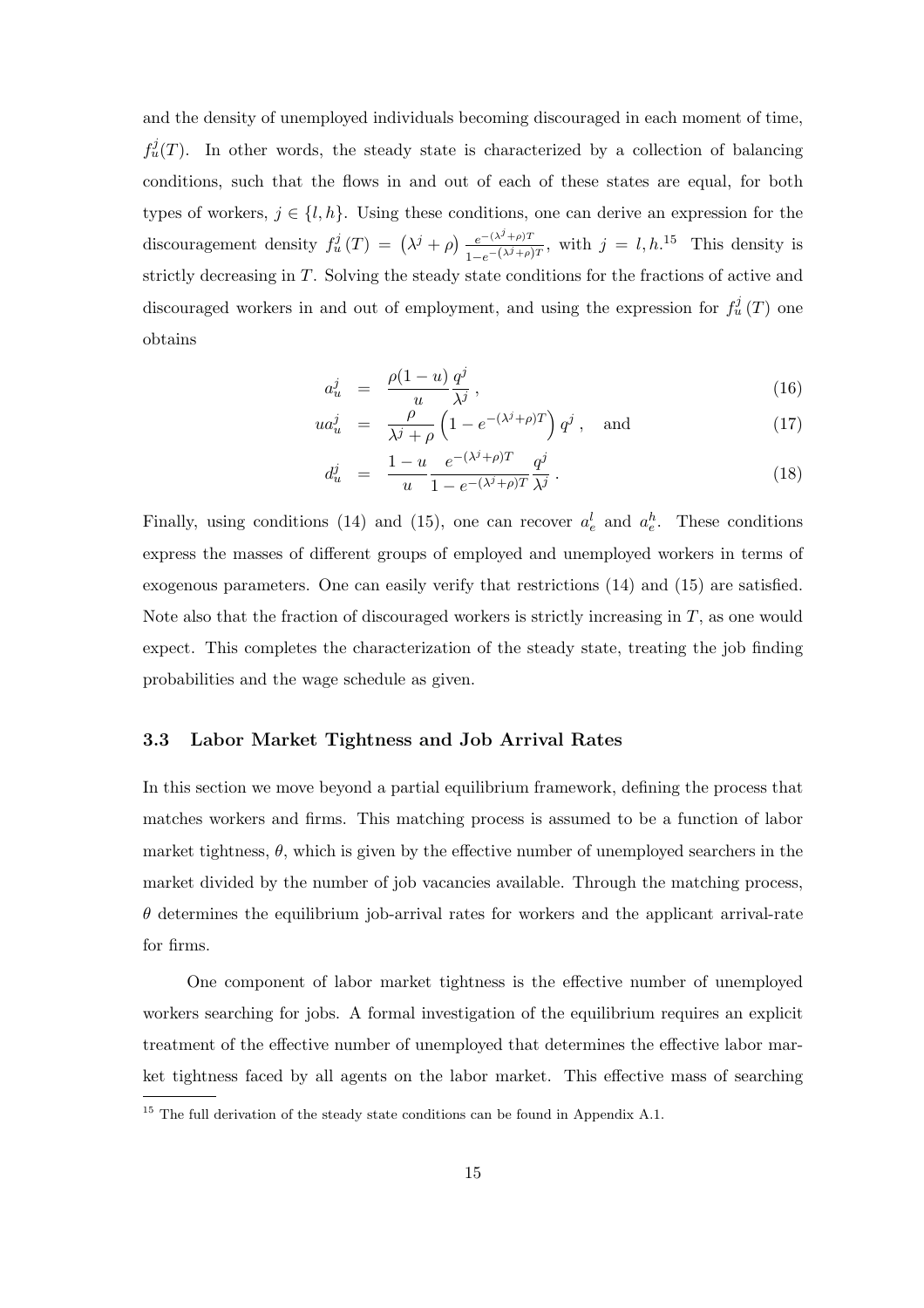unemployed workers can be characterized in terms of efficiency units as

$$
\tilde{u} = \left(a_u^h + \frac{\lambda^l}{\lambda^h} a_u^l\right) u \,,\tag{19}
$$

where the search efficiency of actively searching high types is normalized to one. Low types have a strictly lower relative search efficiency since  $\lambda^{l} < \lambda^{h}$ , and the search efficiency of inactive unemployed workers is zero. The second component of labor market tightness is the number of vacancies,  $v$ , available in the market. Firms looking for workers are assumed to post vacancies according to their hiring policy, which is described in the next section.

The labor market exhibits search frictions, so productive matches do not form instantaneously, but require a costly search process by both firms and unemployed workers. Matches between searching firms and searching unemployed workers are assumed to arise randomly, search is undirected. The flow of successful job matches arising per unit of time is generated by a matching function  $m$  such that

$$
m = m\left(\tilde{u}, v\right) \,,\tag{20}
$$

where  $m$  is increasing and concave in both arguments, exhibits constant returns to scale and satisfies  $m(0, v) = m(\tilde{u}, 0) = 0$ .

Given this matching function, the rate of job-arrivals per effective searcher is  $m(\tilde{u}, v) / \tilde{u} = m(\theta)$ , where  $\theta = \frac{v}{\tilde{u}}$  is market tightness in terms of search efficiency units.<sup>16</sup> At some points the discussion below will be facilitated by making specific assumptions about the relationship between the job finding probabilities of high and low types. Since we assume that  $\lambda^{l} < \lambda^{h}$ , a natural assumption to ensure this is that low types have a discretely lower job-arrival rate. The job finding probabilities for high and low types are then given by

$$
\lambda^{h} = m(\theta), \text{ and } \lambda^{l} = \max\{m(\theta) - \phi, 0\},
$$
\n(21)

respectively, with  $\phi > 0$ ,  $\partial \lambda^l / \partial \theta > 0$  and  $\partial \lambda^h / \partial \theta > 0$ .<sup>17</sup> We will discuss the role of this assumption and the effects of alternative assumptions where needed. For firms, the analogue is the applicant arrival rate, or number of matches per vacancy, given by  $m(\tilde{u}, v)/v = m(\theta)/\theta$ , which is decreasing in  $\theta$ .

<sup>&</sup>lt;sup>16</sup> To ensure the existence of a unique effective mass of searchers  $\tilde{u}$  it is sufficient to assume that  $\lambda^l/\lambda^h$  is non-decreasing in  $\theta$ . Existence and uniqueness of  $\tilde{u}$  given u and v can be shown by rewriting condition (19) in terms of  $\tilde{u}/u$ , which is strictly monotonically increasing in  $\tilde{u}$ , and noting that the corresponding right hand side is continuous and non-decreasing in  $\theta$ , i.e. non-increasing in  $\tilde{u}$ ; since  $a_u^h + a_u^l < 1$  it also follows that  $\tilde{u} < u$ .

 $17$  The maximum operator is needed to rule out negative job finding probabilities.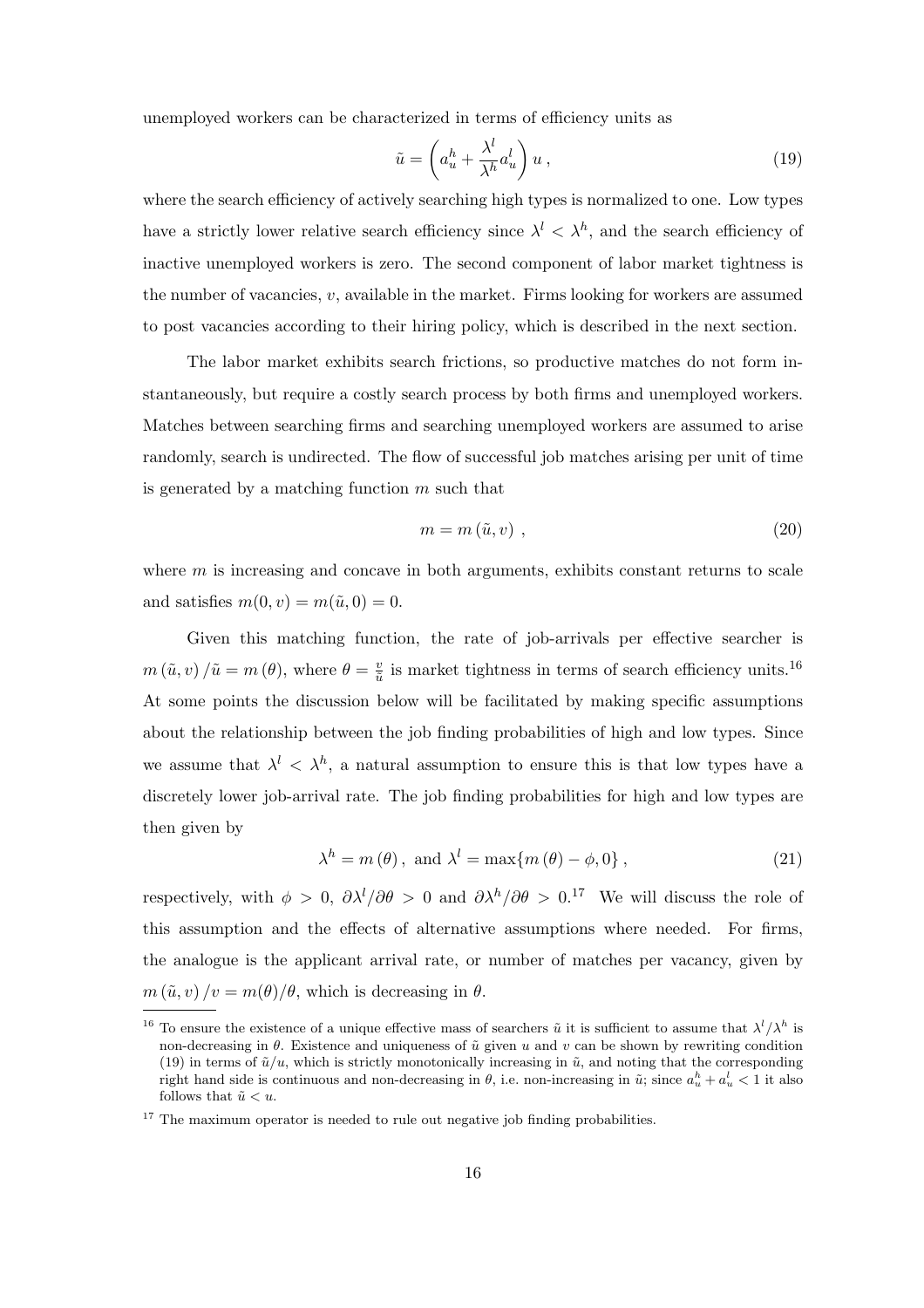#### **3.4 Vacancy Posting**

We now specify the hiring policy of firms in the model, which determines the number of vacancies in the market. We assume that jobs are created by small firms, offering only one job at a time, where v denotes the total number of vacancies posted in the economy. The productivity of a newly hired worker does not to depend on the worker's unemployment history t. Nevertheless, as mentioned earlier, t will affect the value of the match to the firm, through its impact on the wage that the firm has to pay. We assume that firms have to post a vacancy before it is possible to encounter a match. As long as a job is vacant, the firm incurs a flow cost  $\kappa$  for maintaining the vacancy. Therefore, firms decide whether to post a vacancy or not by comparing the expected cost of the vacancy to the expected wage that will have to be paid to the worker. Free entry of firms implies that the expected vacancy cost has to be equal to the expected return from the job for the firm,  $EJ > 0$ , where  $E$  denotes the expectations operator over worker types. Importantly, this must be true *ex ante*, that is before a particular match has been formed and the unemployment duration t of the respective worker is known.<sup>18</sup> Free entry (with positive job creation) implies

$$
\kappa = \frac{m(\theta)}{\theta} EJ \,. \tag{22}
$$

Given the assumptions on  $m(\tilde{u}, v)$ , this condition determines the equilibrium value of market tightness  $\theta$ , as will be shown below.

With free entry of firms, the value of a vacancy is zero in equilibrium. As soon as a match between a vacancy and an unemployed applicant is realized, however, information about the worker's cumulated unemployment duration  $t$  is revealed. This  $t$  determines the worker's threat point and thus has an impact on wage bargaining. What is important from the firm's point of view is that a filled job generates an expected payoff that depends on the particular wage that has to be paid to the worker with state variable  $t$ . The value of a filled job to the firm is then given by

$$
(r+\rho)J = y - w(t,\theta). \tag{23}
$$

<sup>&</sup>lt;sup>18</sup> Note that we assume that y, q, T etc. are common knowledge and therefore known to firms. We explicitly rule out heterogeneity and uncertainty concerning the productivity of workers on the job. In contrast to the uncertainty of workers about their self studied here, uncertainty about productivity would give rise to statistical discrimination of workers by part of firms, and thus stigma effects, and would require a more involved information structure. While such an extension would be possible at the cost of considerable complication, in this paper we confine ourselves to highlight the consequences of uncertainty about the self on the side of the workers in the clearest possible way.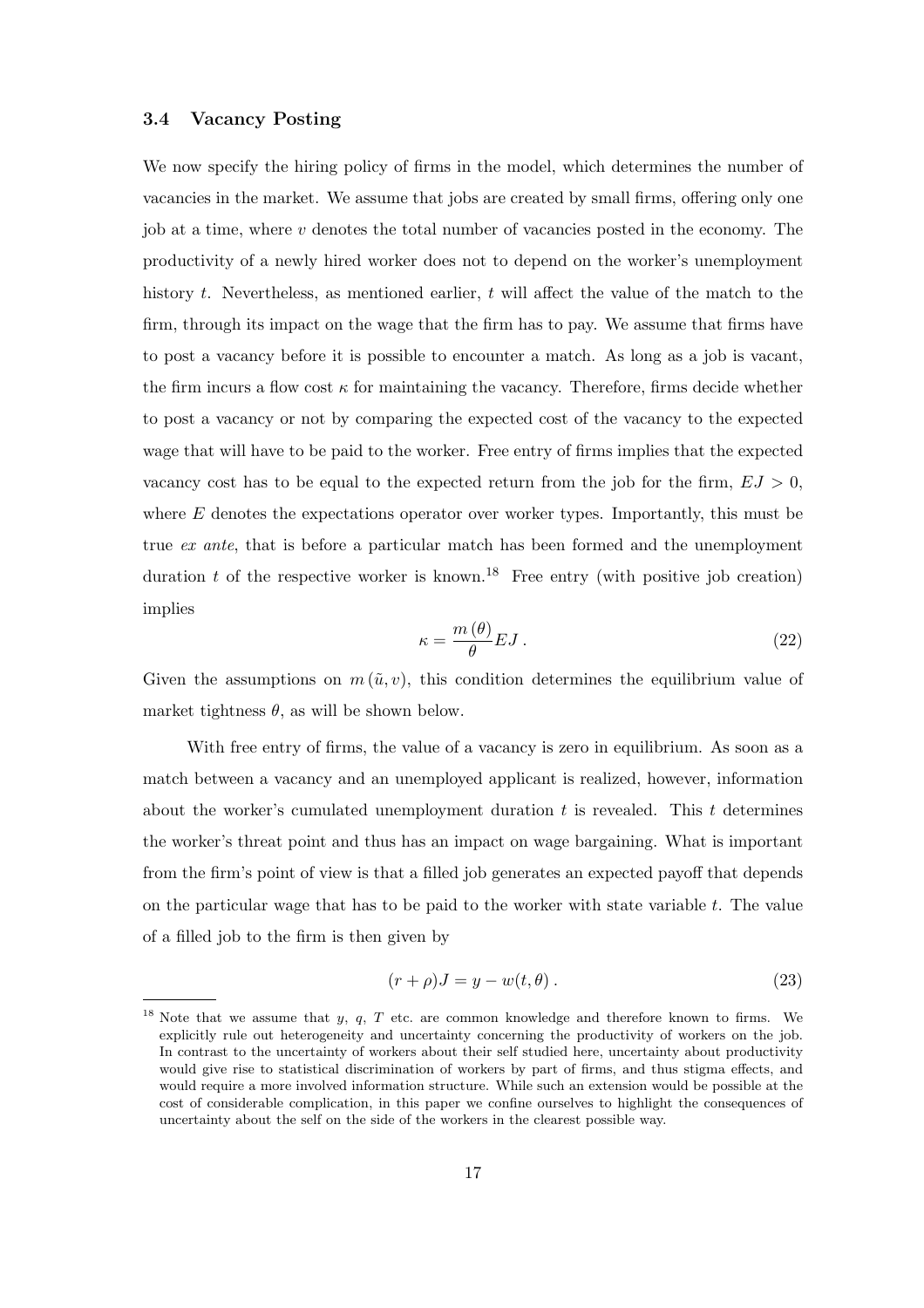#### **3.5 Wage Determination and Search Decisions**

Wages are a key determinant of vacancy posting and job creation behavior on the side of firms. At the same time, wages determine the search decisions of workers. The set-up of the model implies that wages are determined once a match has been formed and all match characteristics, such as the worker's cumulative unemployment duration at the time of hiring, have materialized. We assume that the surplus  $S$  that a new match generates is divided according to the generalized Nash solution to the bargaining problem. Let  $\beta$  denote the workers' bargaining power. Then, the solution to the bargaining problem  $\max_{W(t)-U(t),J(t)} (W(t) - U(t))^{\beta} (J(t))^{1-\beta}$  s.t.  $S(t) = W(t) - U(t) + J(t)$  can be characterized as

$$
\frac{W(t) - U(t)}{\beta} = S(t) = \frac{J(t)}{(1 - \beta)}
$$
\n(24)

as long as the surplus  $S(t)$  is non-negative. The key issue to note is that a worker's threat point in the wage negotiations depends on his subjectively perceived job finding probability,  $\tilde{p}(t, \theta)$ , and, in particular, his subjective probability of being a high type,  $p^{h}(t, \theta)$ , which determines the value of being unemployed. Once a match is realized and firm and worker begin bargaining, the unemployment 'clock' is stopped, and the workers threat point does not decrease during the negotiations. This rules out that any party can change the surplus by delaying.<sup>19</sup> Using (3), (8) and (23), and eliminating  $(r + \rho)$ , the wage can be expressed as

$$
w(t,\theta) = \beta y + (1-\beta)(b-c) + (1-\beta)\tilde{p}(t,\theta) (W(t) - U(t)) + (1-\beta)\left(\dot{U}(t) - \dot{W}(t)\right). (25)
$$

The last term reflects the fact that another instant of unsuccessful search alters (more precisely, decreases) the worker's self-evaluation, and therefore the values of being unemployed and employed, respectively.<sup>20</sup> In the current context, these terms can not simply be dismissed since they affect the worker's position in the bargaining, and therefore imply a discount on the wage, as we now show. From the sharing rule in equation (24), one can solve for  $U(t) - W(t) = \frac{\beta}{1-\beta} \frac{1}{r+\rho} (w(t) - y)$ . Taking derivatives with respect to t, one obtains an expression for  $(\dot{U}(t) - \dot{W}(t))$  that can be substituted into the wage expression.

<sup>&</sup>lt;sup>19</sup> In this sense, the problem differs from a non-stationary bargaining problem where the possible payoffs change over time even during the negotiations, as in the environment studied by Coles and Muthoo (2003).

 $20$  It is important to note, however, that the time derivatives are derivatives with respect to unemployment duration, i.e.  $\dot{U}(t) = \partial U(t)/\partial t$ , not with respect to actual (calendar) time.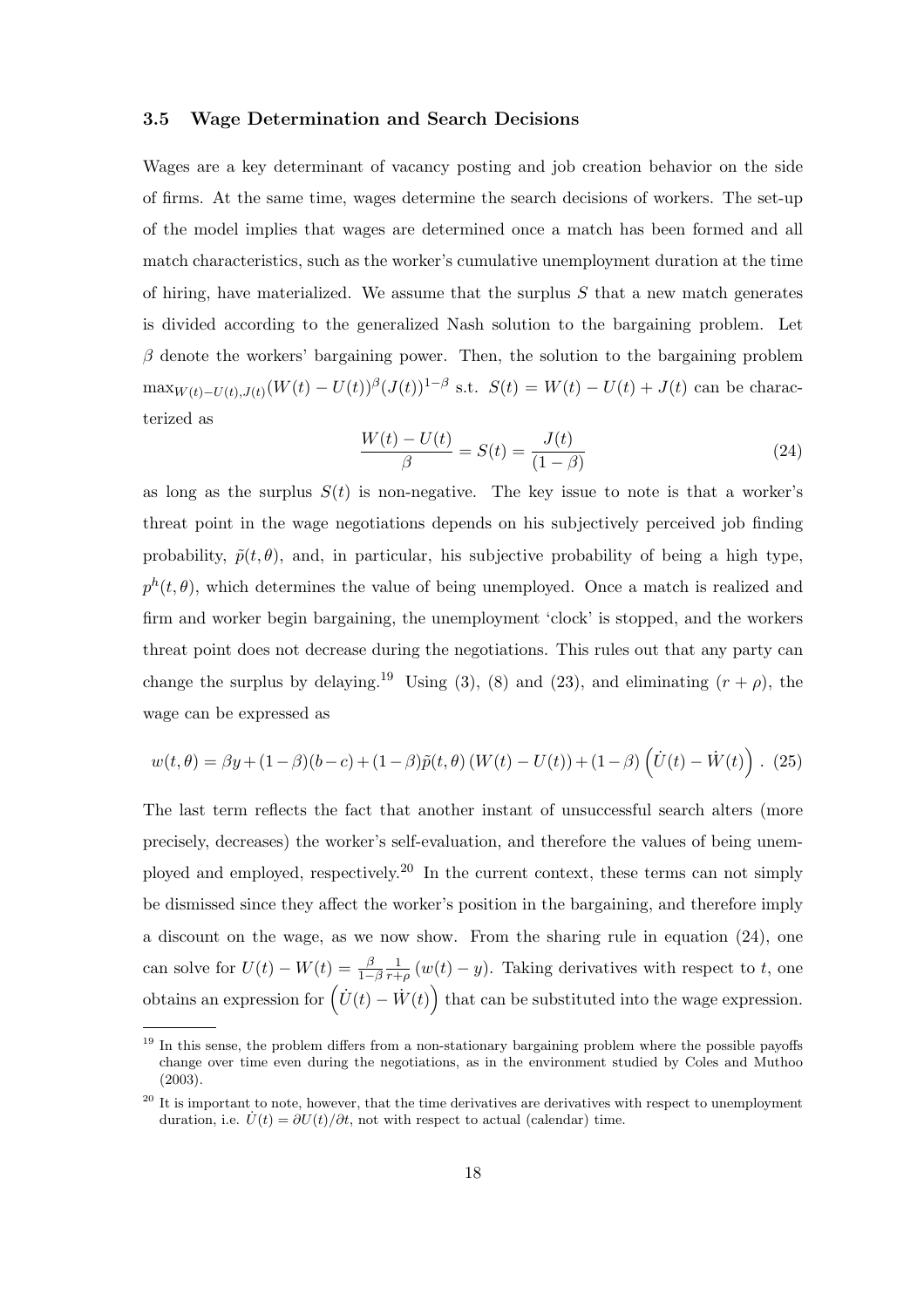In this case, the wage function is characterized by a non-homogeneous, non-autonomous ordinary differential equation that can be written as

$$
w(t,\theta) = \frac{r+\rho+\tilde{p}(t,\theta)}{r+\rho+\beta\tilde{p}(t,\theta)}\beta y + \frac{(1-\beta)(r+\rho)}{r+\rho+\beta\tilde{p}(t,\theta)}(b-c) + \frac{\beta}{r+\rho+\beta\tilde{p}(t,\theta)}\dot{w}(t,\theta). \tag{26}
$$

A general solution to this ordinary differential equation exists and can be obtained by applying an integrating factor method.<sup>21</sup> To see how the logic of discouragement shows up in the wage distribution, consider the wage of an individual that is just about to give up search at  $t = T$ . Using the fact that no new information arrives in the next instant when search is abandoned,  $\dot{w}(T,\theta) = 0$ , it turns out that the wage in the last instant of search is given by the respective share of the surplus without taking into account any option value of future job offers.<sup>22</sup> Using condition (7) and simplifying, the wage expression (26) can be simplified to yield

$$
w(T, \theta) = \beta y + (1 - \beta)(b - c) + (1 - \beta)\tilde{p}(T, \theta)\left(\underline{W} - \underline{U}\right) = w(T, \theta) = b + \beta(y - b). \tag{27}
$$

Solving the differential equation yields a unique solution for the wage function conditional on  $T$ ,  $\theta$ , and  $u$ .

Given the solution to the wage function, we can now also explicitly state the assumptions mentioned in the discussion of worker behavior before, which ensure that search is optimal for a subset of the unemployed population. Without loss of generality and for the sake of illustration, in the following we assume first that active search is always preferred to inactivity when individuals first enter the labor market with their initial (flat) prior. Secondly, we assume that inactivity is better than active search if an individual is certain to be a low type. Formally, these assumptions imply

$$
\tilde{p}(0,\theta) > \frac{(r+\rho)c}{\beta(y-b)},
$$
  
and 
$$
\tilde{p}(p^h = 0,\theta) < \frac{(r+\rho)c}{\beta(y-b)}.
$$

Taken together, these conditions imply that search tends to be better than inactivity for small  $t$ , while for large  $t$  the opposite is the case because individuals become certain that they are the low type.

We now turn to the determination of the labor market equilibrium.

<sup>21</sup> See Appendix A.2 for details.

 $22$  Put differently, this condition implies a terminal condition that the differential equation (26) has to solve, see Appendix A.2.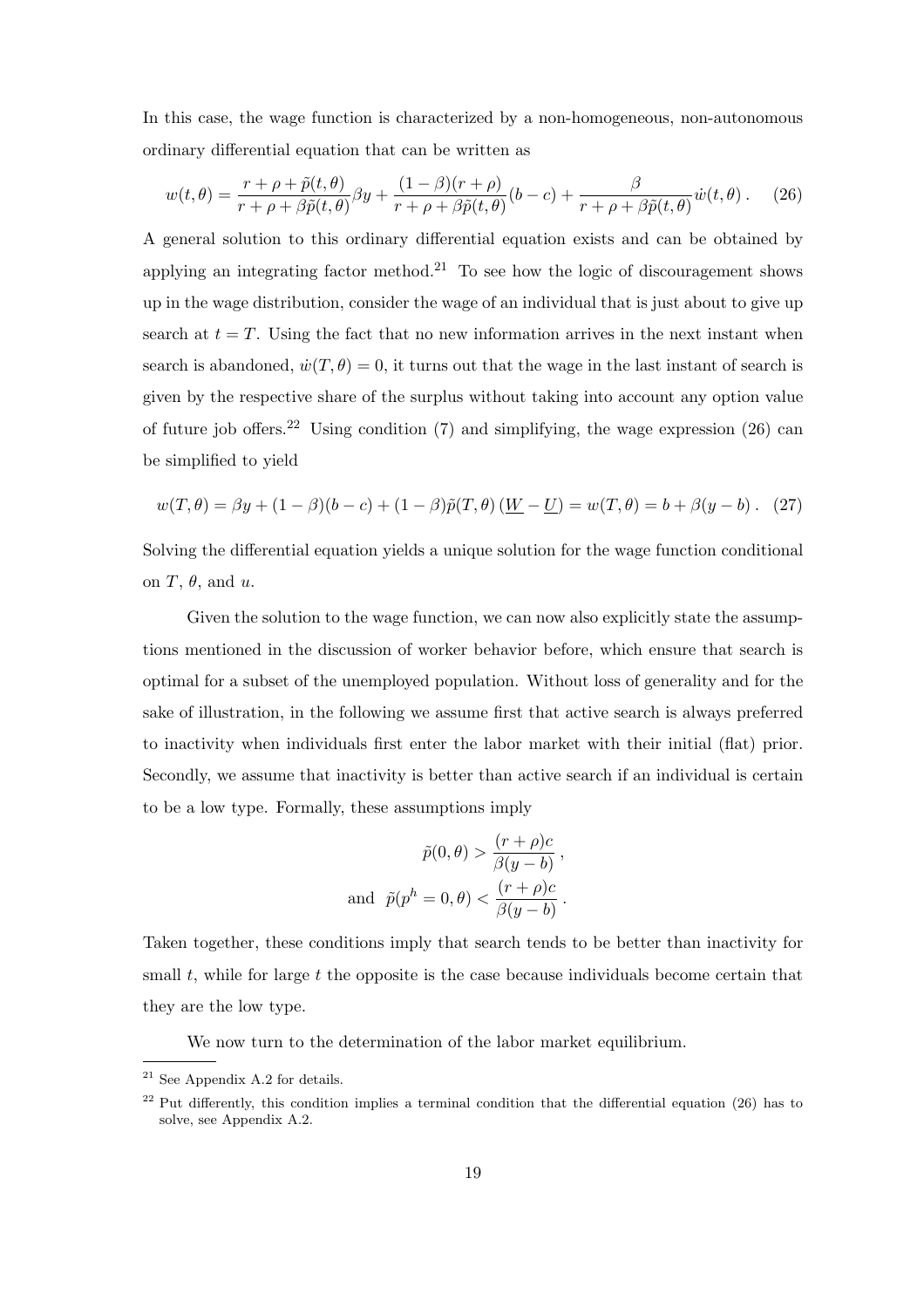#### **3.6 Labor Market Equilibrium**

Intuitively, a labor market equilibrium is given by a search threshold  $T^*$ , a labor market tightness  $\theta^*$  and a level of unemployment  $u^*$ , such that individuals stop search optimally given their beliefs about themselves, firms post vacancies optimally with free entry ensuring the value of a vacancy being zero, and the level of unemployment as well as the composition of active and discouraged unemployed is stationary. In this section we specify the equilibrium condition for each of these three endogenous variables. As we go along, we derive the properties of each condition that are needed to show that the equilibrium exists and is unique.

For determining the equilibrium, note that the wage function is strictly decreasing in unemployment duration over the entire support. That is, for a given labor market tightness  $\theta$ , the wage decreases as the cumulative unemployment duration t of an individual increases,  $\dot{w}(t, \theta) < 0$  for all searchers with  $t \in [0, T)$ .<sup>23</sup> Intuitively, individuals with low cumulated unemployment history  $t$  have a high subjective probability of being a high type, and thus can credibly extract higher wages in equilibrium than individuals with a long unemployment record, because the threat point is better with a low unemployment duration. Recalling the implicit condition (11), and the fact that  $\tilde{p}(t, \theta)$  is strictly decreasing in t, this implies that, for each  $\theta$ , a search threshold T exists and is unique. By feeding the wage  $w(T, \theta)$  back into the threshold condition (11), the condition that implicitly determines  $T$  in equilibrium is given by

$$
G \equiv \tilde{p}(T,\theta) = \phi m(\theta) + (1-\phi)m(\theta)p^{h}(T,\theta) = \frac{c(r+\rho)}{\beta(y-b)}.
$$
\n(28)

This implies that, for any state of aggregate labor market conditions,  $\theta$  and  $u$ , there exists a unique search threshold,  $T$ , such that condition (28) holds. Given the assumptions on the job finding rates made in (21), one can rewrite  $p^{h}(t, \theta) = \frac{1}{1 + \frac{q}{1-q}e^{\phi t}} = p^{h}(t)$  and  $\tilde{p}(t, \theta) =$  $-\phi + m(\theta)$   $(1 + p^h(t))$ . With this, and using the threshold conditions (11) and (27), the threshold can be explicitly written as function of equilibrium labor market tightness  $\theta$ ,

$$
T(\theta) = \frac{1}{\phi} \ln \left[ \left( \frac{m(\theta)\beta(y-b)}{c(r+\rho) + \phi\beta(y-b)} \right) \frac{1-q}{q} \right].
$$
 (29)

Hence, in equilibrium, the search threshold  $T$  is strictly increasing in labor market tightness θ. This implies that the higher θ in equilibrium, the larger is the unemployment duration <sup>23</sup> The result is shown in Appendix A.3.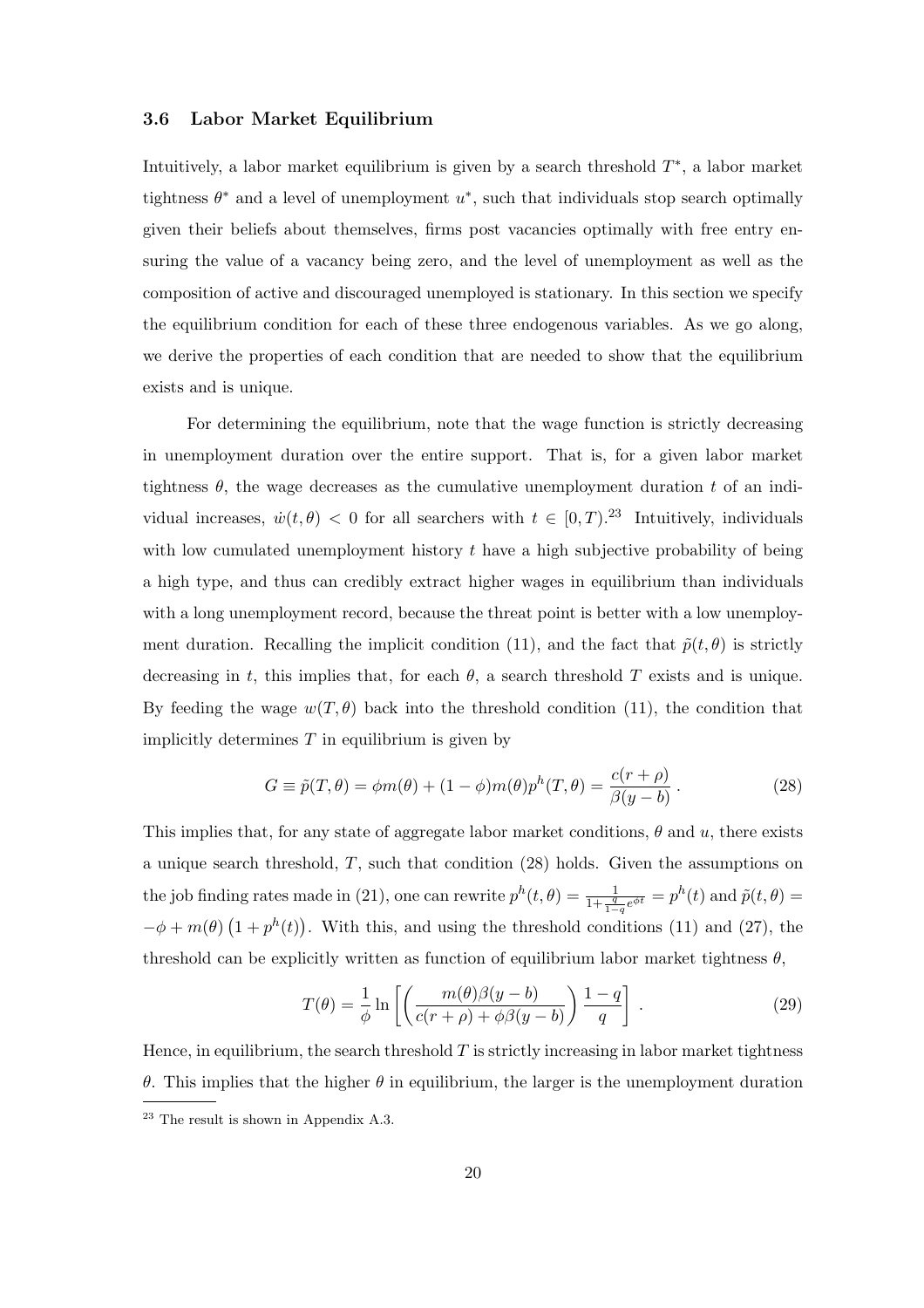$T$  before people get discouraged in equilibrium.<sup>24</sup>

Note that, although there is a unique discouragement threshold  $T^*$ , there is a distribution of wages along the dimension of cumulative unemployment duration. More precisely, in equilibrium wages are distributed according to the density  $\frac{a_e^l f_e^l(t) + a_e^b f_e^h(t)}{a_e^l + a_e^h}$  on a support that is bounded by the range of subjective probabilities  $p^h(t)$  that sustain active search behavior (i.e. in equilibrium, wages only exist for individuals of unemployment duration  $t \in [0, T^*]$ .

The second equilibrium condition characterizes the optimal vacancy posting behavior of firms, and thus the equilibrium value of  $\theta$ . In equilibrium the costs of posting a vacancy must be exactly outweighed by the expected value of a job, which depends crucially on the expected wage. Note that the firm has no way to influence the type of worker in terms of t that it encounters in the frictional labor market. From the characterization of the wage function before, wages are strictly decreasing in the  $t$  of the worker the firm is eventually matched with.<sup>25</sup> Note also that the subjective probability of being a high type at  $T$  defines the lower bound for the wage distribution, while the upper bound is given by the prior probability of being a high type that one presumes (e.g.  $(1 - q)$  with a flat prior). The expected wage therefore depends on the expected unemployment duration of the available workers that the firm can be matched with. Hence, in equilibrium it must hold that

$$
\kappa = \frac{m(\theta)}{\theta} EJ = \frac{m(\theta)}{\theta} \frac{y - Ew(t, \theta)}{r + \rho} = \frac{m(\theta)}{\theta} \frac{y - w(E(t|T^*, \theta), \theta)}{r + \rho} \equiv H. \tag{30}
$$

Because the probability to be matched with an applicant decreases with  $\theta$ ,  $\frac{\partial (m(\theta)/\theta)}{\partial \theta} < 0$ ,

 $^{24}$  This positive relationship follows from the assumption in (21) concerning the different job finding probabilities for high and low types. Allowing for a positive job finding probability  $\lambda$  even under inactivity would leave the results unaltered if  $\Delta$  is unrelated to labor market conditions  $\theta$ . With a  $\Delta$  that increases in  $\theta$  just as the job finding probabilities of active searchers of either type, however, the relationship between  $\theta$  and T would be negative. In this case inactivity is relatively more attractive if labor market conditions are better. Finally, assuming that low types have a proportionally lower job finding probability than high types, i.e.  $\lambda^l = \varphi \lambda^h$ ,  $0 < \varphi < 1$ , the sign of  $\frac{\partial T}{\partial \theta}$  would be *a priori* ambiguous. As long as the direct, positive effect on the labor market outweighs the indirect, negative effect through perception in that case, the subjective job finding probability  $\tilde{p}(t, \theta)$  would be higher for a labor market with more vacancies per searcher, and thus  $\frac{\partial T}{\partial \theta} > 0$ . This would lead to the same results as in the presented scenario. In this context it is worth noting that the model can also be solved for a negative relationship between  $T$  and  $\theta$ . In this case better labor market conditions imply a faster discouragement of unemployed. While changing the comparative statics results below, this would provide different, but potentially interesting implications. Which assumption is more appropriate is ultimately an empirical question.

<sup>25</sup> This is shown formally in Appendix A.3.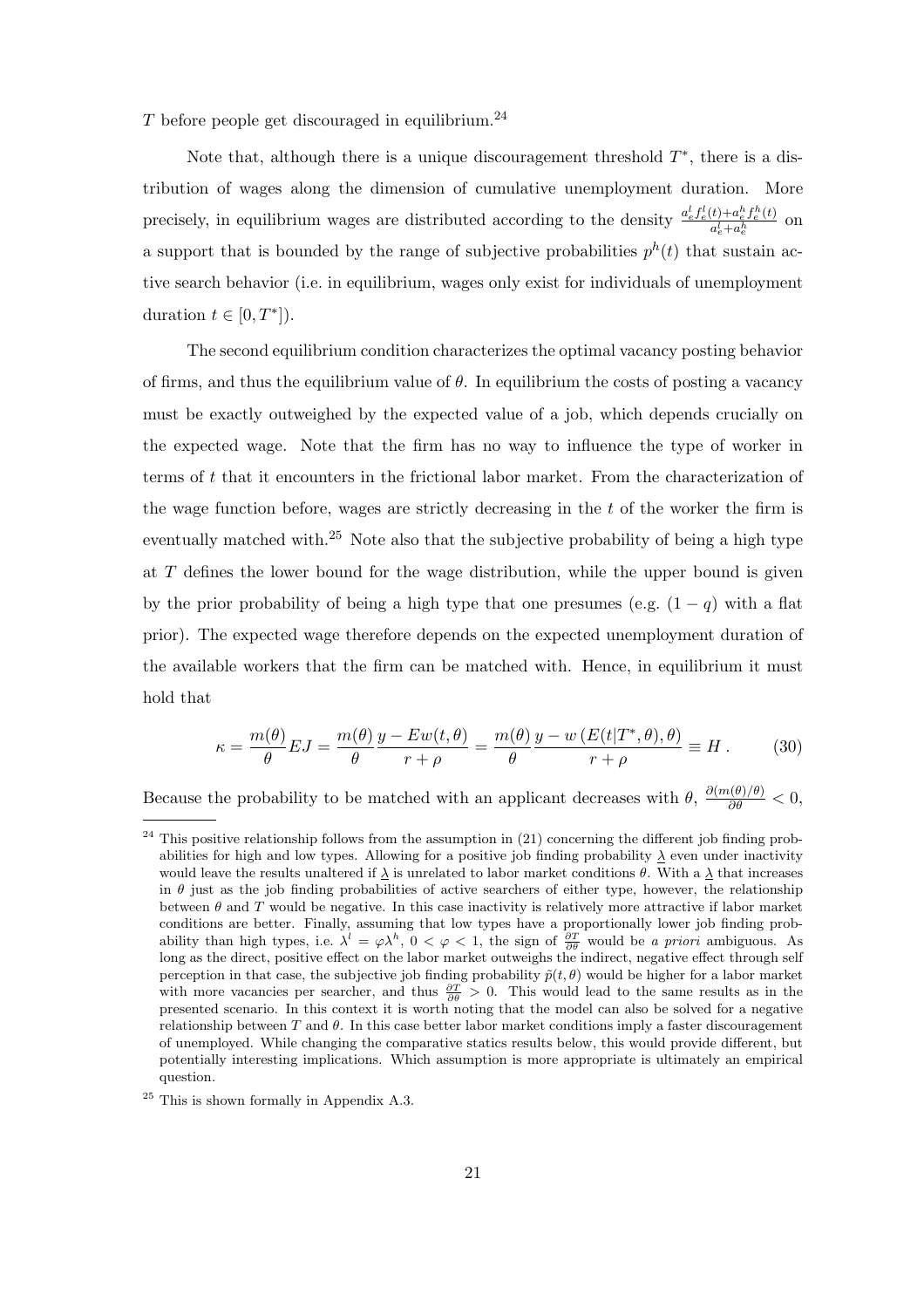we have that the right hand side of the condition is strictly falling in  $\theta$ ,  $\frac{\partial H}{\partial \theta} < 0$ .<sup>26</sup>

To evaluate the behavior of the function H with respect to  $T^*$ , we again use the fact that the wage is decreasing in the unemployment duration of a worker that is hired, which implies that the wage is also decreasing in the expected duration. But the expected duration is a strictly monotonic increasing function of the search threshold  $T^*$ ,  $\frac{\partial E(t|T^*,\theta)}{\partial T^*}$ 0, and so the right hand side of condition (30) increases in  $T^*$ ,  $\frac{\partial H}{\partial T^*} > 0.^{27}$  This implies a one-to-one relationship between the optimal search threshold T<sup>∗</sup> and firms' vacancy posting, which determines  $\theta$ . In particular, the higher the search threshold  $T^*$ , the more it pays off for firms to post vacancies, and therefore the higher is  $\theta$ .

The third equilibrium condition concerns the level of unemployment. Note that for each level of unemployment  $u$ , there is a unique level of effectively searching unemployed  $\tilde{u}$ , so one can restrict attention to either of these variables in the determination of the equilibrium.<sup>28</sup> In the following, we consider the equilibrium level of aggregate unemployment u.

The level of unemployment only affects the level of vacancy posting through its effect on labor market tightness, and does not affect the structure of wages, which is entirely determined by the pattern of unemployment duration t. For consistency between expected wages and the wages that firms actually have to pay, we assumed before that firms cannot strategically target unemployed with certain unemployment histories. Using conditions (16) and (17) and the steady state condition for unemployment (35), the equilibrium unemployment rate can be expressed as

$$
u = 1 - \frac{\lambda^h (1 - q)\rho}{\rho + \lambda^h} \left( 1 - e^{-(\lambda^h + \rho)T} \right) - \frac{\lambda^l q\rho}{\rho + \lambda^l} \left( 1 - e^{-(\lambda^l + \rho)T} \right) , \qquad (31)
$$

<sup>&</sup>lt;sup>26</sup> Under mild assumptions on  $\phi$ , one can also show that the wage is strictly increasing in  $\theta$  for any t, see Appendix A.3.

<sup>&</sup>lt;sup>27</sup> This result follows from applying the Leibniz rule to both densities  $f_u^j$ ,  $j = h, l$ , since the expected unemployment duration  $E(t|T,\theta)$  is an average of the expected unemployment durations of both types weighted by their respective share of the total pool of unemployed. Because  $E(t^j|T,\theta)$  =  $\int_0^T f_u^j(t) t dt = \int_0^T (\lambda^j + \rho) \frac{e^{-(\lambda^j + \rho)t}}{1 - e^{-(\lambda^j + \rho)T}} t dt$ , we have  $\frac{\partial E(t^j | T, \theta)}{\partial T} = \int_0^T (\lambda^j + \rho)^2 \frac{e^{-(\lambda^j + \rho)t} e^{-(\lambda^j + \rho)T}}{(1 - e^{-(\lambda^j + \rho)T})^2} t dt$  $\int_0^T (\lambda^j + \rho) \frac{e^{-(\lambda^j + \rho)t}}{(1 - e^{-(\lambda^j + \rho)T})} dt + (\lambda^j + \rho) \frac{e^{-(\lambda^j + \rho)T}}{1 - e^{-(\lambda^j + \rho)T}} > 0.$ 

<sup>&</sup>lt;sup>28</sup> The proof of the injective relationship between u and  $\tilde{u}$  depends on the assumptions concerning the relative search effectiveness of the two types in terms of  $\lambda^{l}$  and  $\lambda^{h}$ . Given the assumptions in (21),  $\frac{\tilde{u}}{u} = a_u^h + a_u^l \frac{\max\{m(\theta) - \phi\}}{m(\theta)}$ . The claim then follows, because the left-hand side is strictly increasing in  $\tilde{u}$ , while the right hand side is strictly decreasing in  $\tilde{u}$ . This can be seen since the right hand side increases in  $m(\theta)$  while  $\partial m/\partial \theta > 0$  and  $\partial \theta/\partial \tilde{u} < 0$ . For alternative assumptions like a proportional mark-off in search efficiency of low types  $\varphi$  mentioned in footnote 24, an analogous proof applies.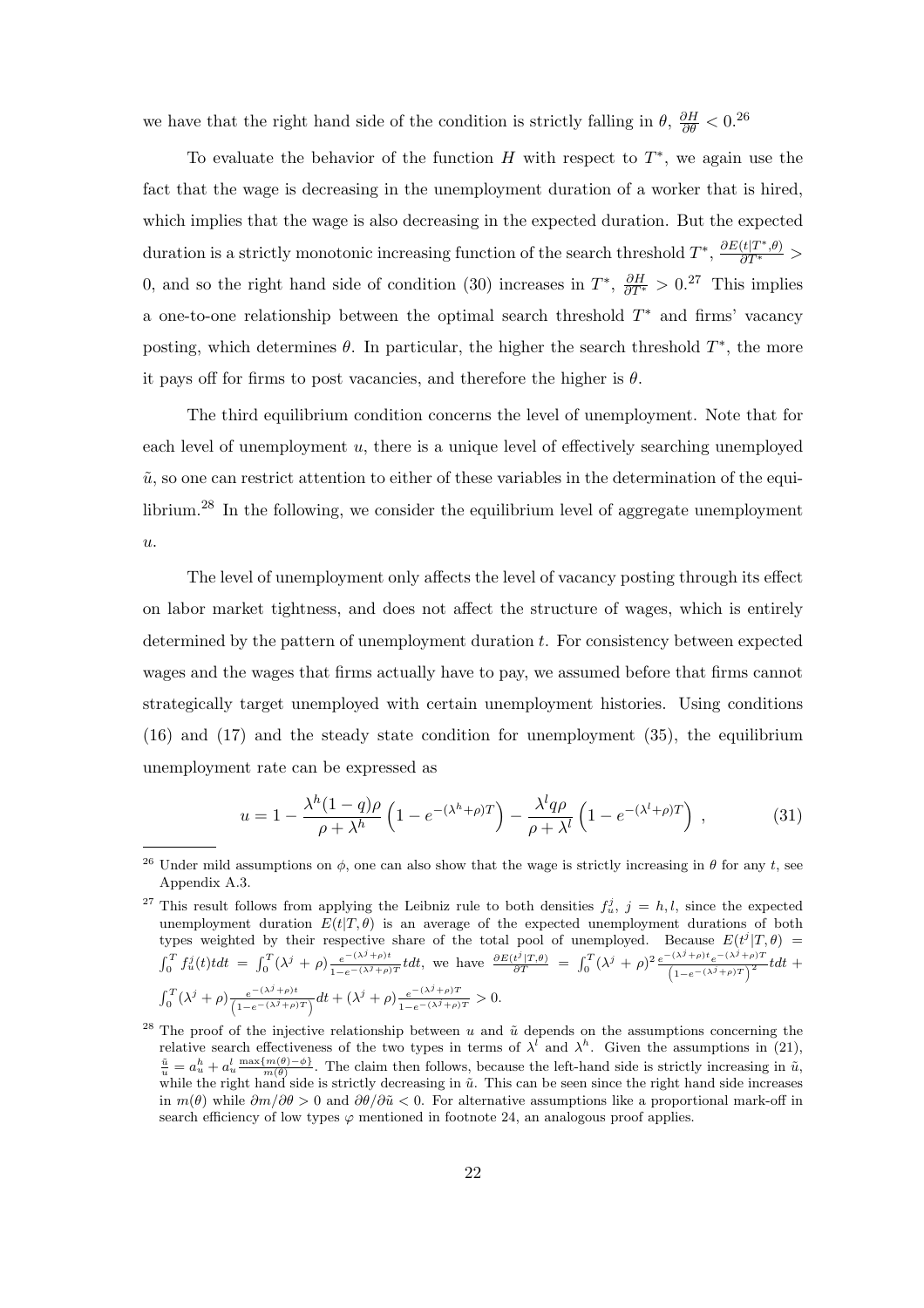using the implicit notation of before.<sup>29</sup> Taking derivatives shows that unemployment is strictly falling in the horizon until unemployed become discouraged, *i.e.*,  $\frac{\partial u}{\partial T}$  < 0.<sup>30</sup> Likewise, unemployment is lower if labor market tightness is higher, *i.e.*,  $\frac{\partial u}{\partial \theta} < 0$ .<sup>31</sup>

The steady state equilibrium is fully characterized by a vector  $\{T^*, \theta^*, u^*\}$  for which conditions (28), (30) and (31) hold simultaneously, and by a composition of the population  $a_u^j$ ,  $a_e^j$  and  $d_u^j$  such that the steady state conditions (16), (17) and (18) hold as well. Hence, together with the steady state conditions, the equilibrium is characterized by the unique solution of a system of six equations in six unknowns. Apart from the unemployment rate  $u^*$ , all these variables are jump variables. The properties of the equilibrium conditions, identified above, imply that conditional on the prior the equilibrium exists and is unique.<sup>32</sup> The results so far are sufficient to illustrate the working of the model.<sup>33</sup>

To summarize, in equilibrium the outflows from unemployment into employment decline with cumulative unemployment duration, and become zero for durations above T∗. On the other hand, outflows into the inactive state of discouragement increase with unemployment duration, in the sense of a discrete jump at  $T^*$ . The extent of this negative duration dependence of the hazard into employment, and the positive duration dependence of hazards into discouragement is endogenously determined in equilibrium and character-

<sup>29</sup> Given the assumptions on the job finding probabilities  $\lambda^j$ , this condition can be explicitly written as

$$
u = 1 - \frac{m(\theta)(1-q)\rho}{\rho + m(\theta)} \left(1 - e^{-(m(\theta) + \rho)T}\right) - \frac{(m(\theta) - \phi)q\rho}{\rho + (m(\theta) - \phi)} \left(1 - e^{-(m(\theta) - \phi + \rho)T}\right).
$$

<sup>30</sup> This result can be seen by the fact that  $\partial (1 - e^{-(\lambda^j + \rho)T})/\partial T > 0$ .

$$
^{31} \text{ The result follows since } \partial (1-e^{-(\lambda^j+\rho)T})/\partial \theta>0 \text{ and } \partial (\tfrac{m(\theta)(1-q)}{\rho+m(\theta)})/\partial \theta>0.
$$

<sup>&</sup>lt;sup>32</sup> See also appendix B. In case of type specific priors, there are two type specific search thresholds in equilibrium. More generally, if priors are dispersed, the equilibrium is characterized by a distribution of threshold durations that correspond to the priors. A detailed analysis of these cases is beyond the scope of this paper.

<sup>&</sup>lt;sup>33</sup> The main results of this section do not depend on the assumption of wage determination through Nash bargaining. If firms were to post wages upon having matched with a worker, a qualitatively similar wage distribution would arise. The problem faced by firms in this case would be very similar to the model by Albrecht and Vroman (2005), where individuals' unemployment benefits b vary, and can fall to a lower level  $s < b$  according to a random process. With type uncertainty, it is not the value of unemployment that is changing along an unemployment spell, but the value of employment, due to the decreasing expected wage. In equilibrium, firms would post wages corresponding to the respective worker's reservation wage, and vacancies would depend on the reservation wage of the expected worker, i.e. the expected unemployment duration t. Firms would pay the reservation wage ex post, since offers that are below a worker's reservation wage are rejected. The main complication in such a model is the continuum of different reservation wages determined by the unemployed's beliefs about their type and characterized by their t. The determination of a continuous wage distribution with unknown types under wage posting is beyond the scope of this paper.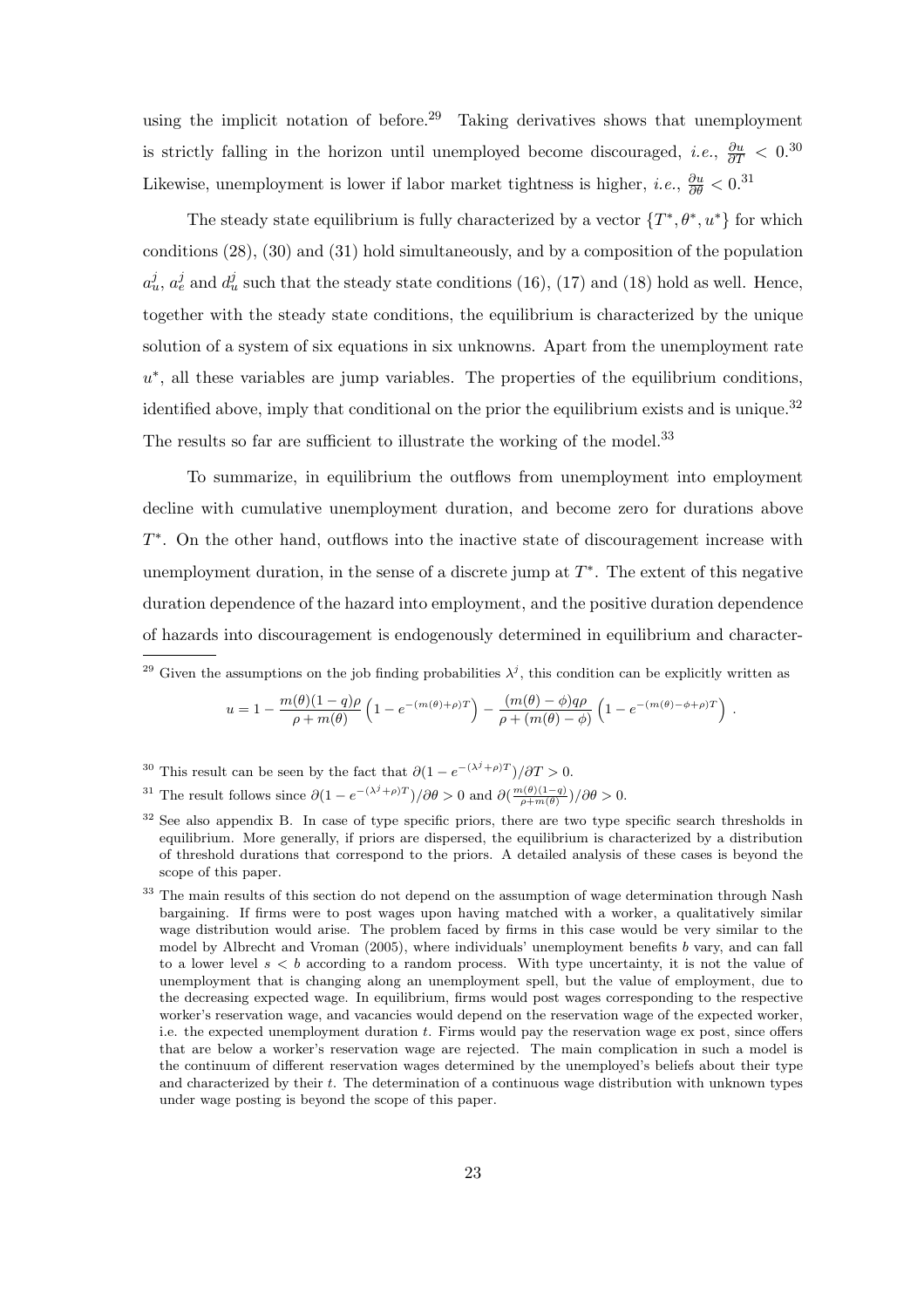ized by  $T^*$  and the associated distributions  $f_u^i$ . Thus, in line with the evidence provided by Jones and Riddell (1999), our model provides a rationale that is consistent with permanent, structural flows between the states of unemployment and (marginally attached) non-participation because of discouragement after reaching the threshold  $T^*$ .<sup>34</sup> Finally, wages decline with unemployment history in terms of  $t$ , reflecting the lower self-confidence in terms of subjective job finding probabilities that eventually determines the bargaining position of the unemployed. Overall, fewer individuals with high unemployment duration are employed.

#### **3.7 Some Comparative Static Results**

Having characterized equilibrium in the model, we can now perform comparative statics. We illustrate by discussing the impact of a change in the income stream from unemployment, b, and a change in productivity, y. Comparative statics with respect to other parameters follow directly, based on analogous arguments.

An unexpected, exogenous increase in the income stream from unemployment,  $b' > b$ , leads to workers becoming discouraged earlier, and increases the level of unemployment. To see this, note that an increase in b improves all workers' payoff from inactivity. From condition (28) this leads to an increase in the subjective probability of being a high type that makes an unemployed worker indifferent between active search and discouragement. In other words, there is a new equilibrium unemployment duration  $T'$ , such that the unemployed leave the active search pool earlier, i.e.  $T' < T^*$ . This, in turn, leads to an increase in the wages that firms expect to pay to newly hired workers, as implied by the discussion of condition (30), and therefore reduces the job creation activity of firms. A lower labor market tightness  $\theta' < \theta^*$  and an earlier discouragement threshold  $T' < T^*$ , lead, in turn, to a higher equilibrium unemployment level,  $u' > u^*$ , as can be seen from condition (29). We obtain analogous comparative static results for an exogenous increase in the search cost, c, by similar arguments. Higher search costs imply faster discouragement,

<sup>34</sup> An extension of the model taking into account cyclical productivity shocks or likewise other shocks affecting individuals' incentives to search for employment, e.g. arising from marriage or child birth, can generate inflows from non-participation into (active) unemployment. An extension of the model with positive job finding probabilities even in the state of no active search would allow to generate flows from the state of discouragement back to employment. Likewise, the model could be extended to allow for stochastic shocks that affect the value of being unemployed along the lines of Garibaldi and Wasmer (2005) and Pries and Rogerson (2004), and therefore induce discouraged workers to return to the labor market and search actively.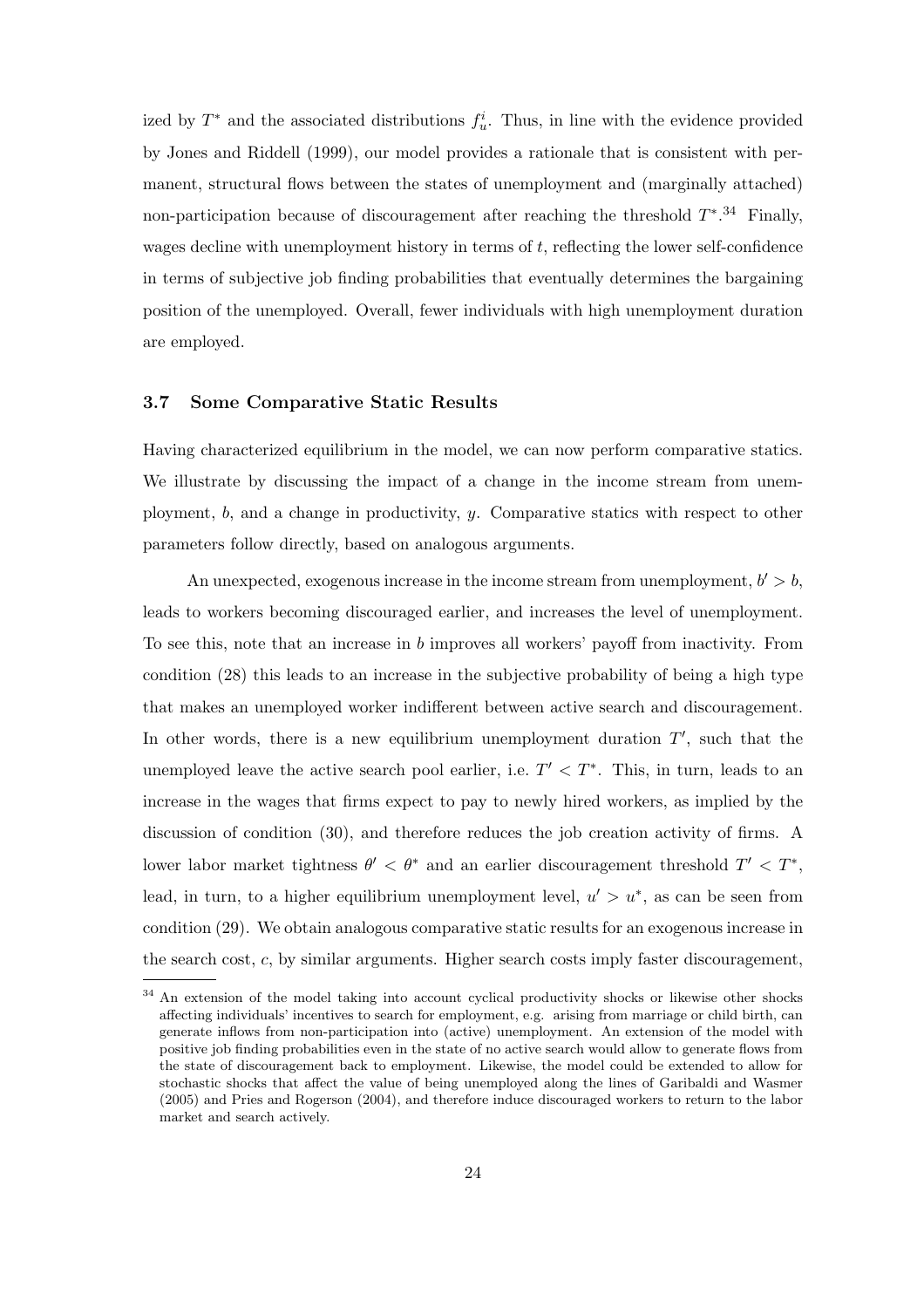and a higher level of unemployment.

Following an unexpected, exogenous increase in productivity to  $y' > y$ , the time it takes for workers to become discouraged increases, and unemployment decreases. This follows from the fact that, on the one hand, an increase in  $y$  implies that search is more profitable. This induces the unemployed to search longer, i.e. it must be that  $T' > T^*$  for (28) to be satisfied because  $\partial \tilde{p}(T^*, \theta)/\partial T^* < 0$ . On the other hand, higher productivity makes vacancies more attractive, and thus for (30) to be satisfied, labor market tightness must increase. Consequently, the steady state is characterized by lower unemployment  $u' < u^*$  from condition (29). Similar effects emerge for an unexpected exogenous decrease in vacancy costs  $\kappa$ . On the other hand, higher rates of r or  $\rho$  have precisely the opposite effect of an increase in productivity, since they make vacancy posting and search more expensive. They lead to a lower  $\theta$  and faster discouragement  $T' < T^*$  in equilibrium.<sup>35</sup>

As an aside, note that a policy enforcing active search, that is, increasing T<sup>∗</sup> exogenously regardless of whether this is optimal or not, unambiguously decreases unemployment since  $u(T^* = \infty) < u(T^* = 0)$ . Hence, if unemployed could be forced to search, not surprisingly, unemployment would be lower in steady state.

Beyond these comparative statics results, the presence of type uncertainty has important implications for the dynamics of the labor market. After an unexpected increase in productivity y, individuals' subjective beliefs about their type, and hence about their job finding probability, are unchanged. This is because the change in labor market conditions does not affect the information value of their previous search history in the old environment, and therefore does not affect their current subjective self-evaluation.<sup>36</sup> However, the threshold probability needed to justify search decreases with an increase in  $y$ . This induces individuals at the discouragement threshold to resume active search. In the model presented so far, there is a mass point of discouraged workers with unemployment duration  $T^*$ , so the response to an increase in y in terms of renewed search is substantial. In fact, immediately after the increase, all workers in the economy will be searching actively, and will continue to do so until they reach the new unemployment threshold  $T'$ .

 $^{35}$  A similar result would hold in an extended model for an exogenous displacement rate  $\delta.$ 

<sup>&</sup>lt;sup>36</sup> Recall that under the assumption (21) it follows that  $p^{h}(t, \theta) = p^{h}(t) = \frac{1}{1 + \frac{q}{1 - q} e^{\phi t}}$ . This claim would be also true for any change in labor market conditions under any other parametric specification of the difference in job finding probabilities, however, since there would be no reason to adjust the subjective belief retroactively.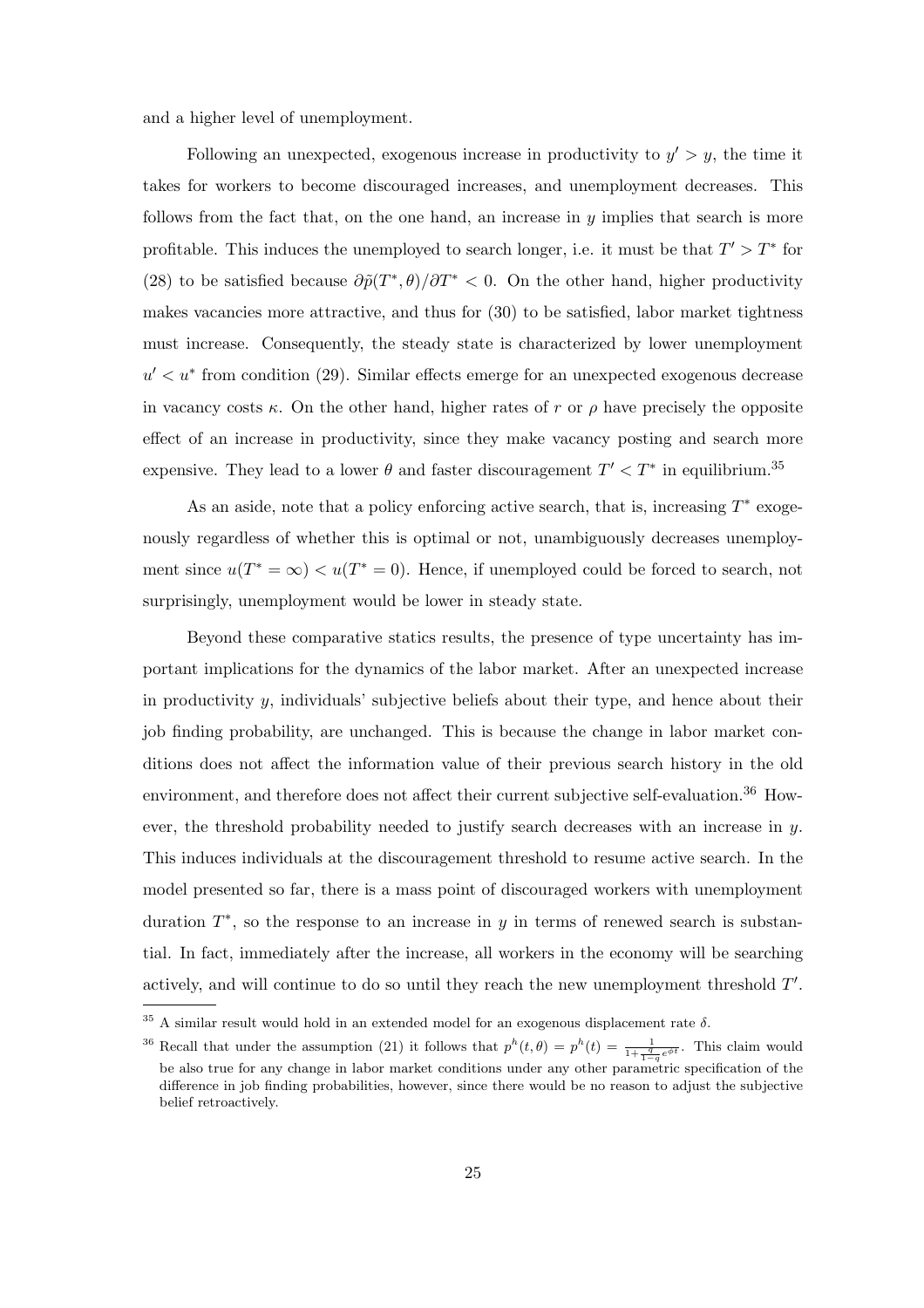This implies that type uncertainty leads to an amplification of the effects of changes in productivity on unemployment and vacancies, compared to a standard search model. The increase in y raises  $\theta^*$  as jobs become more valuable for firms, but the attendant increase in T<sup>∗</sup> induces more individuals to search, which makes it even easier for firms to meet an applicant as labor market tightness is moderated by more searchers. This facilitates job creation, amplifying the firms' increase in vacancy posting.<sup>37</sup> In a model with a nondegenerate distribution of unemployment durations above T∗, the increase in the pool of active searchers would be less pronounced but still existent. Thus, in comparison to a standard model without uncertainty, unemployment decreases more in response to an increase in y.

## **4 Concluding remarks**

This paper explores a simple idea: what happens when people are uncertain about their abilities, and thus search without knowing their objective chances of success? We develop a general equilibrium model of the labor market in which workers are uncertain of their type and update beliefs about their subjective job-finding chances based on the duration of unsuccessful search. The model offers a new perspective on several aspects of job-search behavior and unemployment, including falling hazards out of unemployment, lower wages for individuals with long unemployment history, the phenomenon of discouraged workers, the volatility of unemployment, gender differences in search behavior, and the damaging effects of unemployment on mental health. In terms of labor market policy, the results of this paper suggests that job search assistance should not be focused solely on the longterm unemployed. In fact, early interventions that credibly increases worker's subjective beliefs about the likelihood of finding a job may be as important for avoiding long-term unemployment as retraining schemes designed to address skill depreciation among longterm unemployed.

Our model need not be interpreted narrowly in terms of describing a choice between participation or non-participation in the labor force. Instead, the insights could apply

<sup>&</sup>lt;sup>37</sup> In this respect, the model adds to the recent debate about the standard search model's ability to generate the empirically observed high unemployment volatility in response to cyclical variations. (see Shimer, 2005 and Mortensen and Nagypal, 2005). The effect generated by our model is based on inflows of discouraged workers, analogous to the added-worker and discouraged-worker effects discussed by Pissarides (2000, chapter 7).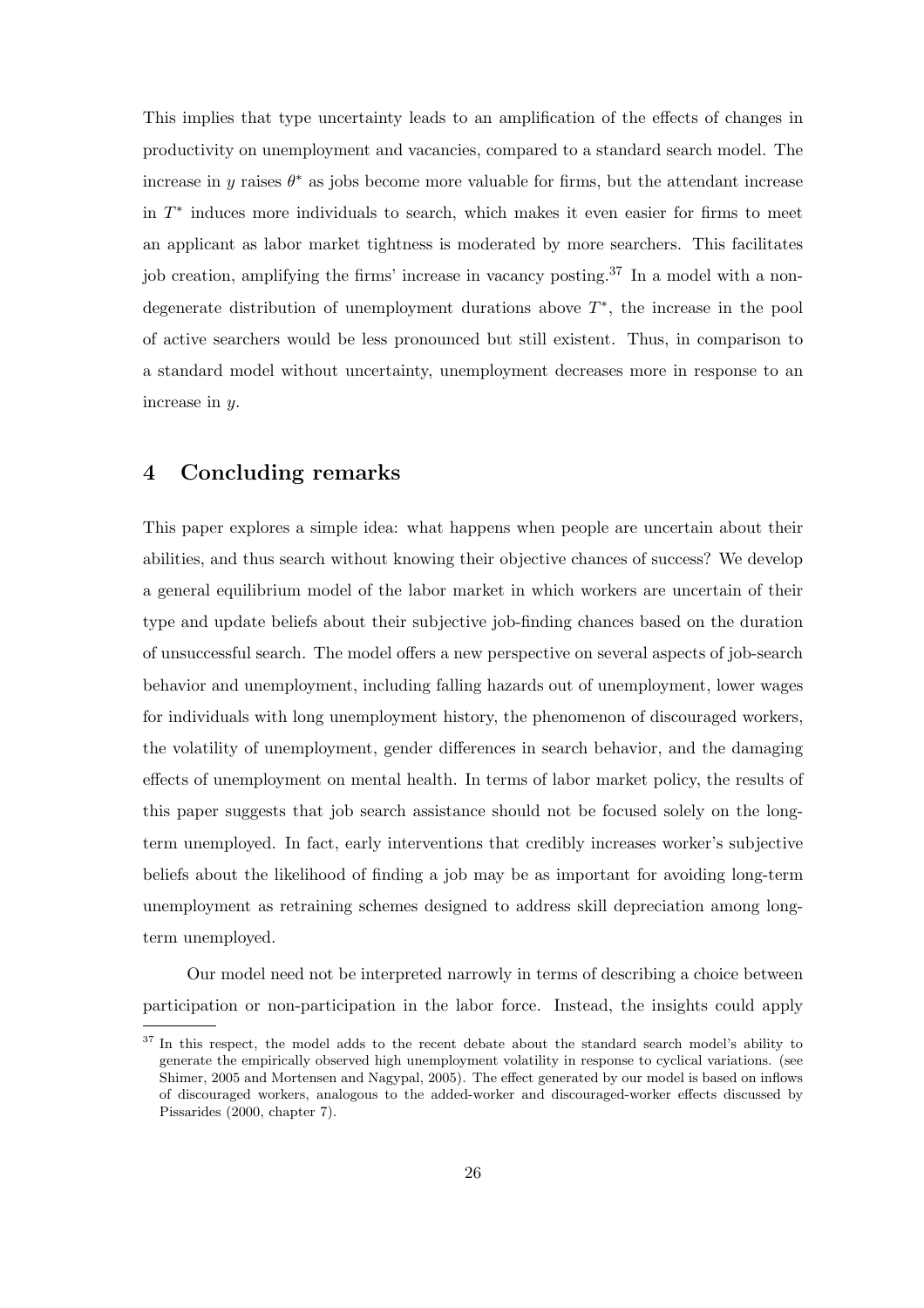equally well to explaining the behavior of someone searching a particular segment of the labor market, and then lowering aspirations and switching to search in a less remunerative but also less demanding sector. The mechanism highlighted in the model could also apply to other types of search besides job search. In many search settings, individuals are probably uncertain of their own abilities, and uncertain of their abilities relative to others. For example, someone searching for a mate may be uncertain about own attractiveness, compared to competitors in the marriage market. A prolonged period of unsuccessful search could lower self-confidence, and cause an individual to switch to a different type of mate, or give up on search altogether.

We draw on laboratory evidence to provide empirical support for our assumptions, but in the future it should also be possible to design surveys that elicit individuals' beliefs about their relative abilities and job-finding chances, and their certainty about these beliefs. Analogous to our experiment, respondents could be asked how certain they are that they job finding chance in the next month is higher than a certain percentage. Questions like this would allow an investigation of how duration of unsuccessful search affects confidence and future search decisions. It would also provide an indication of how confidence and updating varies according to different personal characteristics in the field. We believe that this is a fruitful direction for future research on explaining individual search behavior.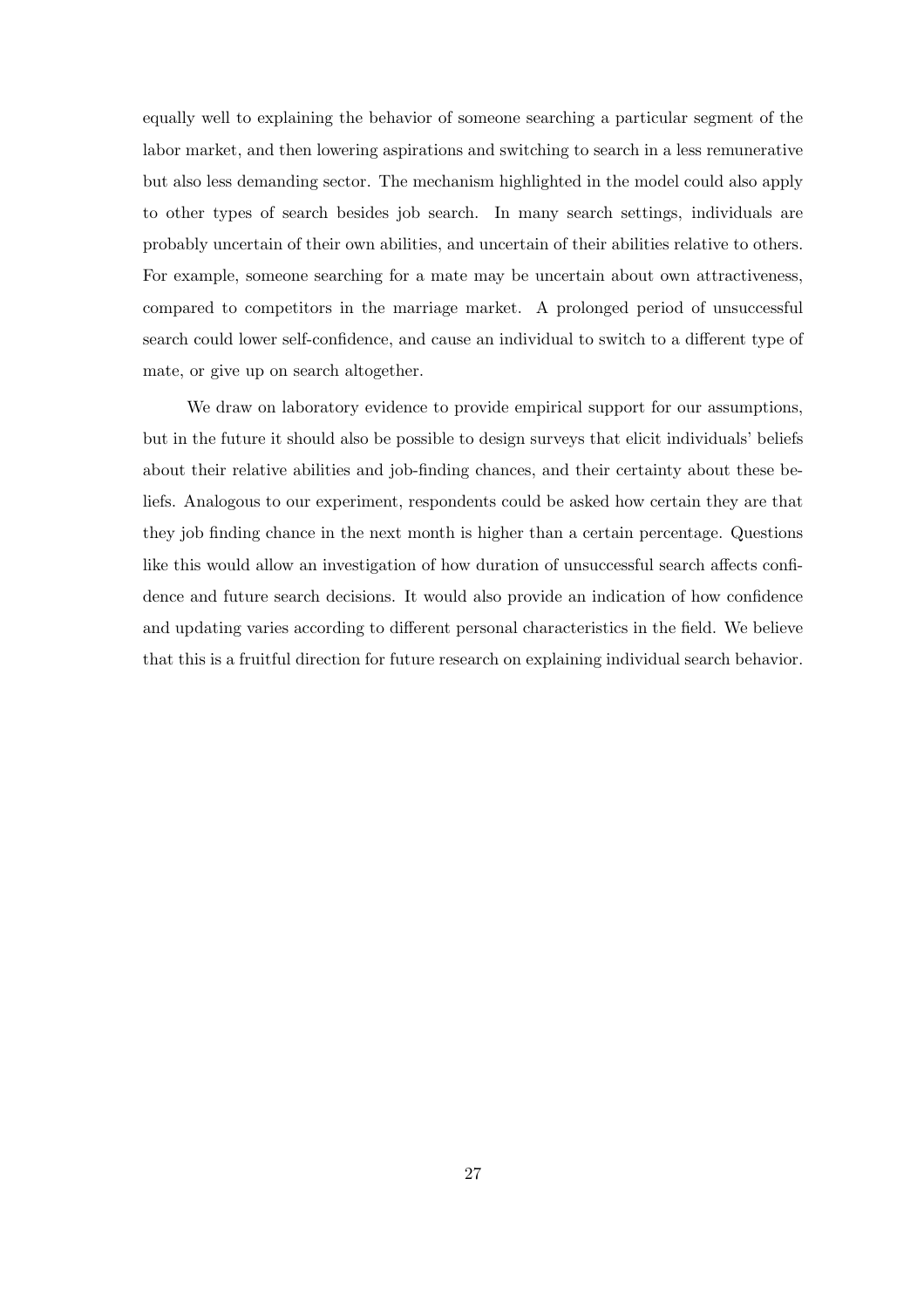## **References**

- Albrecht, J., and S. Vroman (2005): "Equilibrium Search with Time-Varying Unemployment Benefits," *Economic Journal*, 115(505), 631–648.
- Andolfatto, D., S. Mongrain, and G. Myers (2005): "Self-Esteem and Labour Market Choices," *mimeo, Simon Fraser University*.
- Bjorklund, A., and T. Eriksson (1998): "Unemployment and Mental Health: Evidence from research in the Nordic Countries," *Scandinavian Journal of Social Welfare*, 7, 219–235.
- BLAU, D. M., AND P. K. ROBINS (1986): "Labor Supply Response to Welfare Programs: A Dynamic Analysis," *Journal of Labor Economics*, 4(1), 82–104.
- Bowden, R. J. (1980): "On the Existence and Secular Stability of *u-v*-Loci," *Economica*, 75, 35–50.
- BURDETT, K., AND T. VISHWANATH (1988): "Declining Reservation Wages and Learning," *Review of Economic Studies*, 55(4), 655–665.
- Calmfors, L., and H. Lang (1995): "Macroeconomic Effects of Active Labour Market Programmes in a Union Wage Setting Model," *Economic Journal*, 105, 601–619.
- Coleman, T. S. (1989): "Unemployment Behavior: Evidence from the CPS Work Experience Survey," *Journal of Human Resources*, 24(1), 1–38.
- Coles, M. G., and A. Muthoo (2003): "Bargaining in a Non-Stationary Environment," *Journal of Economic Theory*, 109, 70–89.
- Dubra, J. (2004): "Optimism and Overconfidence in Search," *Review of Economic Dynamics*, 7, 198–218.
- FALK, A., D. HUFFMAN, AND U. SUNDE (2006): "The Relevance and Implications of Imperfect Self-Knowledge for Search," *mimeo, IZA, Bonn*.
- Flam, S. D., and A. E. Risa (2003): "Ability, Self-Confidence, and Search," *Journal of Institutional and Theoretical Economics*, 159, 439–456.
- Flinn, C. J., and J. J. Heckman (1983): "Are Unemployment and Out of the Labor Force Behaviorally Distnict Labor Force States?," *Journal of Labor Economics*, 1(1), 28–42.
- FRIJTERS, P., AND B. VAN DER KLAAUW (2006): "Job Search with Non-Participation," *Economic Journal*, 116(508), 45–83.
- Garibaldi, P., and E. Wasmer (2005): "Equilibrium Search Unemployment, Endogenous Participation, and Labor Market Flows," *Journal of the European Economic Association*, 3(4), 851–882.
- GERDTHAM, U.-G., AND M. JOHANNESSON (2003): "A Note on the Effect of Unemployment on Mortality," *Journal of Health Economics*, 22(3), 505–518.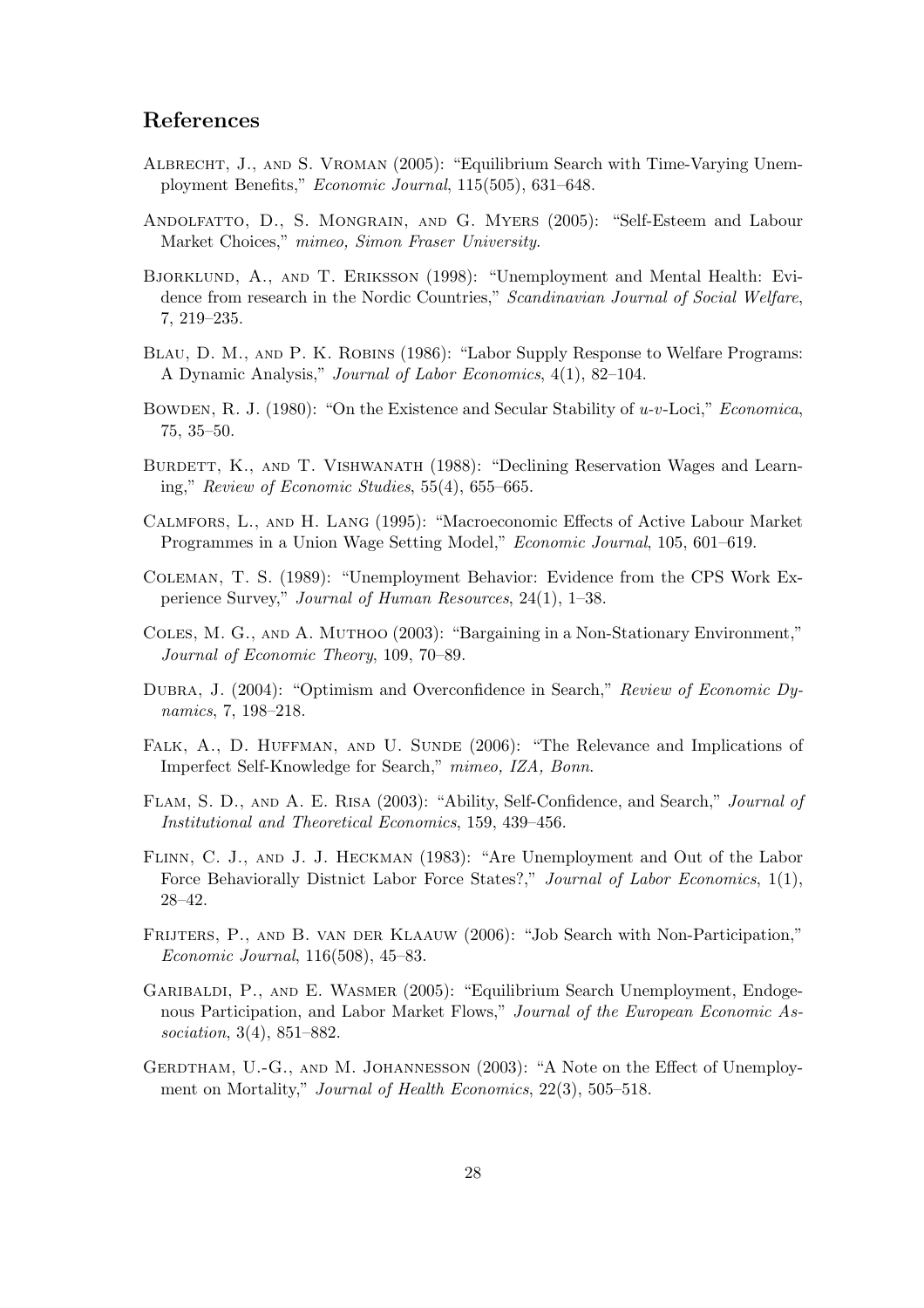- Hey, J. D. (1982): "Search for Rules for Search," *Journal of Economic Behavior and Organization*, 3(1), 65–81.
	- (1987): "Still Searching: Search for Rules for Search," *Journal of Economic Behavior and Organization*, 8(1), 137–144.
- JONES, S. R., AND C. W. RIDDELL (1999): "The Measurement of Unemployment: An Empirical Approach," *Econometrica*, 67(1), 147–162.
- KÖSZEGI, B. (2001): *Essays in Behavioral Economics*. Ph.D. Thesis, UC Berkeley.
- (2006): "Ego Utility, Overconfidence, and Task Choice," *Journal of the European Economic Assciation*, 4(4), 673–707.
- Machin, S., and A. Manning (1999): "The Causes and Consequences of Longterm Unemployment in Europe," in *Handbook of Labor Economics*, ed. by O. C. Ashenfelter, and R. Layard, vol. 3.
- MATHERS, C., AND D. SCHOFIELD (1998): "The Health Consequences of Unemployment: The Evidence," *Medical Journal of Australia*, 168, 178–182.
- MCELHATTAN, R. (1980): "Should Discouraged Workers Be Counted in the Labor Force? A Job Search Approach," *Federal Reserve Bank of San Francisco Economic Review*, pp. 7–24.
- McKenna, C. J. (1987): "Labor Market Participation in Matching Equilibrium," *Economica*, 54, 325–333.
- Morgan, P. B. (1985): "Distributions of the Duration and the Value of Job Search with Learning," *Econometrica*, 53(5).
- Mortensen, D. T., and E. Nagypal (2005): "More on Unemployment and Vacancy Fluctuations," *IZA Discussion Paper*, 1765.
- Pissarides, C. A. (2000): *Equilibrium Unemployment Theory*. MIT Press, Cambridge, Massachusetts, 2nd edn.
- PRIES, M., AND R. ROGERSON (2004): "Search Frictions and Labor Market Participation," *mimeo, University of Maryland*.
- Rosholm, M., and O. Toomet (2005): "A Search Model of Discouragement," *IZA Discussion Paper*, 1633.
- Sattinger, M. (1995): "General Equilibrium Effects of Unemployment Compensation with Labor Force Participation," *Journal of Labor Economics*, 13, 623–652.
- Shimer, R. (2005): "The Cyclical Behavior of Equilibrium Unemployment and Vacancies," *American Economic Review*, 95(1), 25–49.
- Simon, C. P., and L. Blume (1994): *Mathematics for Economists*. W.W.Norton & Company, New York.
- Winkelmann, L., and R. Winkelmann (1998): "Why are the Unemployed so Unhappy? Evidence from Panel Data," *Economica*, 65(257), 1–15.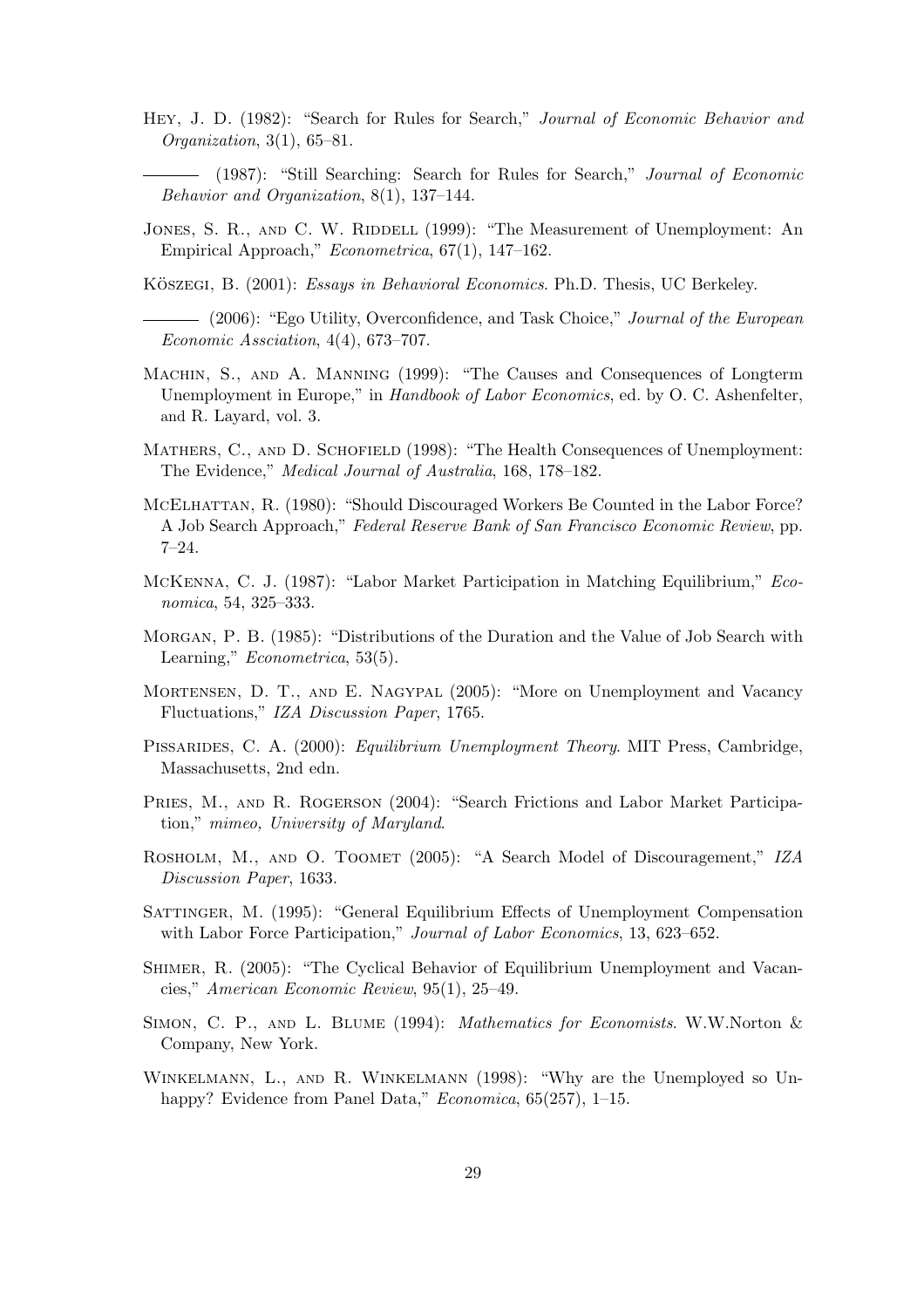## **A Appendix: Proof of Steady State Conditions and Claims about the Wage Function**

#### **A.1 Derivation of Steady State Conditions**

The steady state conditions stated in the text can be derived from equating inflows and outflows into the four respective states. Among the discouraged unemployed,  $d_u^j u$ , inflows due to newly discouraged unemployed must equal the outflows into employment or retirement.<sup>38</sup> Thus the following must hold

$$
ua_u^j f_u^j(T) = \rho u d_u^j. \tag{32}
$$

For actively searching unemployed,  $a_u^j u$ , inflows from new births must equal outflows due to discouragement, new jobs, and retirement

$$
\rho q^{j} = u a_{u}^{j} f_{u}^{j} (T) + (\rho + \lambda^{j}) u a_{u}^{j}, \qquad (33)
$$

where  $q^l = q$  and  $q^h = (1 - q)$ . Inflows into the pool of employed workers that result from new hires must equal outflows due to retirement or death

$$
\lambda^{j}ua_{u}^{j} = \rho \left(1 - u\right)e_{e}^{j}.
$$
\n(34)

If the unemployment rate is also to be stationary, inflows into unemployment due to new births must be exactly offset by outflows, which arise either due to active searchers finding new employment or due to death

$$
\rho = \lambda^h u a_u^h + \lambda^l u a_u^l + \rho u \,. \tag{35}
$$

To complete the characterization of the steady state we need an expression for  $f_u^j(T)$ , the density of unemployed individuals of type j who have just reached T. In order to derive this expression we first characterize the cumulative distribution functions  $F_u^j(t)$ that denotes the c.d.f. of actively searching unemployed over all unemployment durations t and  $F_e^j(t)$  that denotes the corresponding cumulative distribution for workers who are employed. To derive an expression for  $F^j_u(t)$  and  $F^j_e(t)$ , consider a discrete time version of the model for small time increments  $\Delta$ , and without loss of generality, consider just one type of worker.<sup>39</sup> The mass of 'duration type  $t$ ' unemployed workers in time period  $s$ , denoted  $x_u(t, s)$ , evolves according to

$$
x_u(t, s + \Delta) = x_u(t, s) - \Delta \lambda x_u(t, s) - \Delta \rho x_u(t, s) .
$$

The first term on the right hand side reflects the fact that, for some unemployed, duration simply increases without a change in their status. The second term reflects outflows into employment, the third captures exit due to death. Likewise, the mass of 'duration type  $t$ ' employed workers in time period s, denoted  $x_e(t, s)$ , evolves according to

$$
x_e(t, s + \Delta) = x_e(t, s) + \Delta \lambda x_u(t, s) - \Delta \rho x_e(t, s) .
$$

<sup>&</sup>lt;sup>38</sup> The model could also be extended to allow for some low probability that inactive unemployed receive a job offer such that  $(1 - u)d_u^j > 0$ .

 $39$  For simplicity, we suppress indices for types in the following derivation.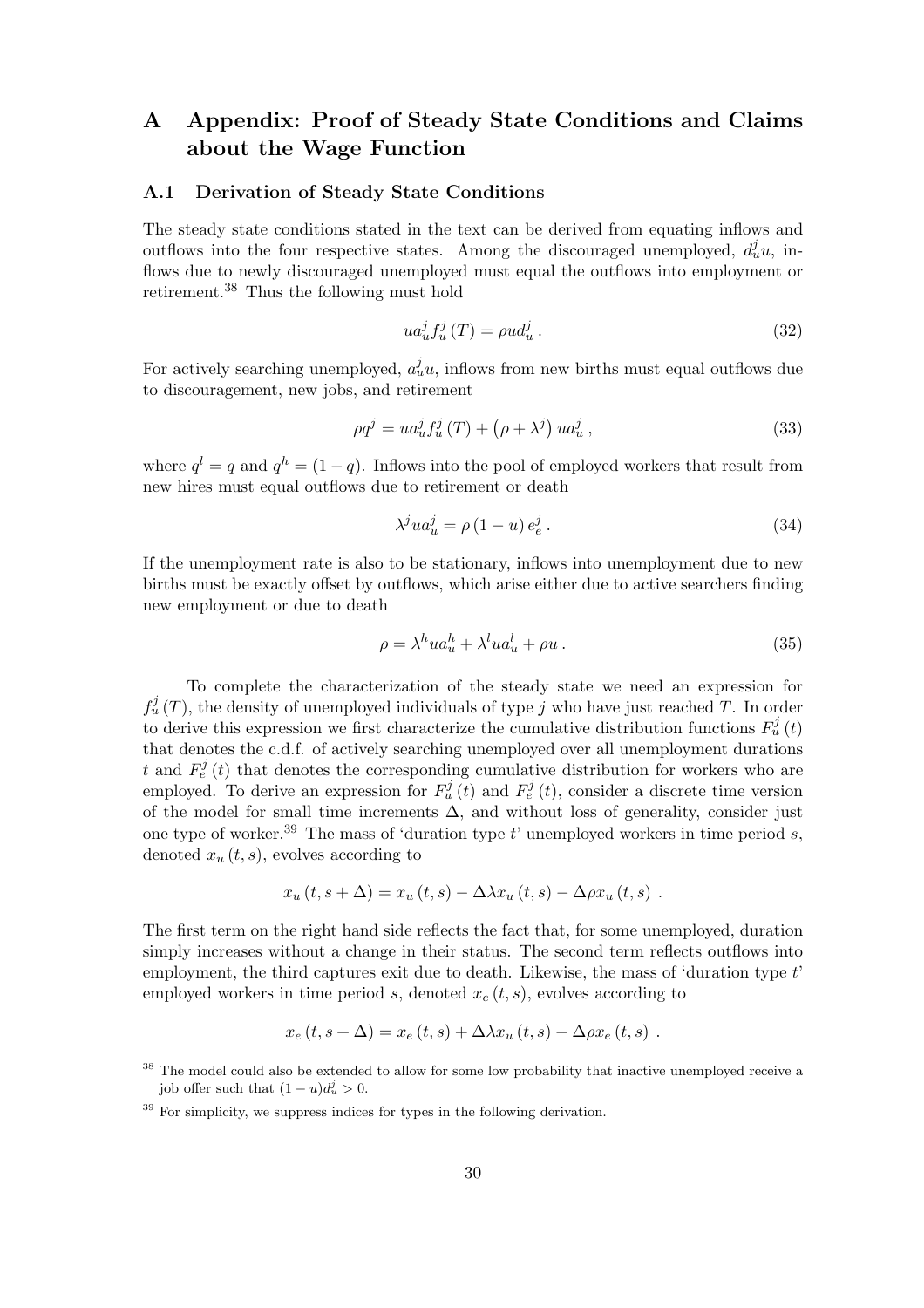The next step is to impose the steady state conditions  $x_k (t, s + \Delta) - x_k (t, s) = 0$ , where  $k = u, e$ , and let  $\Delta \to 0$ . Dropping the time index, rearranging, and using  $x_u(t) =$  $a_u u f_u(t)$  and  $x_e(t) = a_e (1 - u) f_e(t)$  one arrives at

$$
0 = -a_u u \frac{d}{dt} f_u(t) - \lambda a_u u f_u(t) - \rho a_u u f_u(t) , \text{ and}
$$
  
\n
$$
0 = \lambda a_u u f_u(t) - \rho a_e (1 - u) f_e(t) .
$$

The solution for  $j \in \{l, h\}$  is then

$$
f_e^j(t) = \frac{\lambda^j a_u}{\rho} \frac{u}{1-u} f_u^j(t) , \quad \text{and} \quad \frac{d}{dt} f_u^j(t) = -(\lambda^j + \rho) f_u^j(t) .
$$

The solution of this system of differential equations can be shown to be

$$
F_u^j(t) = \frac{1 - e^{-(\lambda^j + \rho)t}}{1 - e^{-(\lambda^j + \rho)T}} \quad \text{and} \quad f_u^j(t) = (\lambda^j + \rho) \frac{e^{-(\lambda^j + \rho)t}}{1 - e^{-(\lambda^j + \rho)T}}.40 \tag{36}
$$

Substituting  $T$  into (36) we arrive at the necessary expression for completing the steady state:  $f_u^j(T) = (\lambda^j + \rho) \frac{e^{-(\lambda^j + \rho)T}}{1 - e^{-(\lambda^j + \rho)T}}$ , which is strictly decreasing in T. The conditions (16) and (17) in the text can be derived by solving (33) and (34) and using the expression for  $f_u^j(T)$ . Finally, combining conditions (16) and (17) with (32), one obtains (18).

#### **A.2 General Solution of the Wage Function**

After some substitution, the wage function given by equation (26) can be expressed as

$$
\dot{w}(t,\theta) - \left[\frac{r+\rho}{\beta} + \tilde{p}(t,\theta)\right]w(t,\theta) =
$$
  
- 
$$
\left[ (r+\rho + \tilde{p}(t,\theta))y + (r+\rho)\frac{1-\beta}{\beta}(b-c) \right],
$$

which is equivalent to

$$
\dot{w}(t,\theta) + P(t,\theta) \cdot w(t,\theta) = Q(t,\theta) , \qquad (37)
$$

where

$$
P(t, \theta) = -\left[\frac{r+\rho}{\beta} + \tilde{p}(t, \theta)\right]
$$
  

$$
Q(t, \theta) = -\left[(r+\rho+\tilde{p}(t, \theta))y + (r+\rho)\frac{1-\beta}{\beta}(b-c)\right].
$$

Using  $e^{\int P(t,\theta)dt}$  as integrating factor (see e.g. Simon and Blume, 1994, pp. 637ff) the solution can be written as a wage function in terms of unemployment duration,

$$
w(t,\theta) = \left[C + \int Q(t,\theta)e^{\int P(t,\theta)dt}dt\right]e^{-\int P(t,\theta)dt},\qquad(38)
$$

<sup>&</sup>lt;sup>40</sup> It is straightforward to show that  $\frac{\partial}{\partial t} f_u^j(t) = -(\lambda^j + \rho) f_u^j(t)$ , that  $\frac{\partial}{\partial t} F_u^j(t) = f_u^j(t)$  and that  $F_u^j(0) = 0$ and  $F_u^j(T) = 1$ .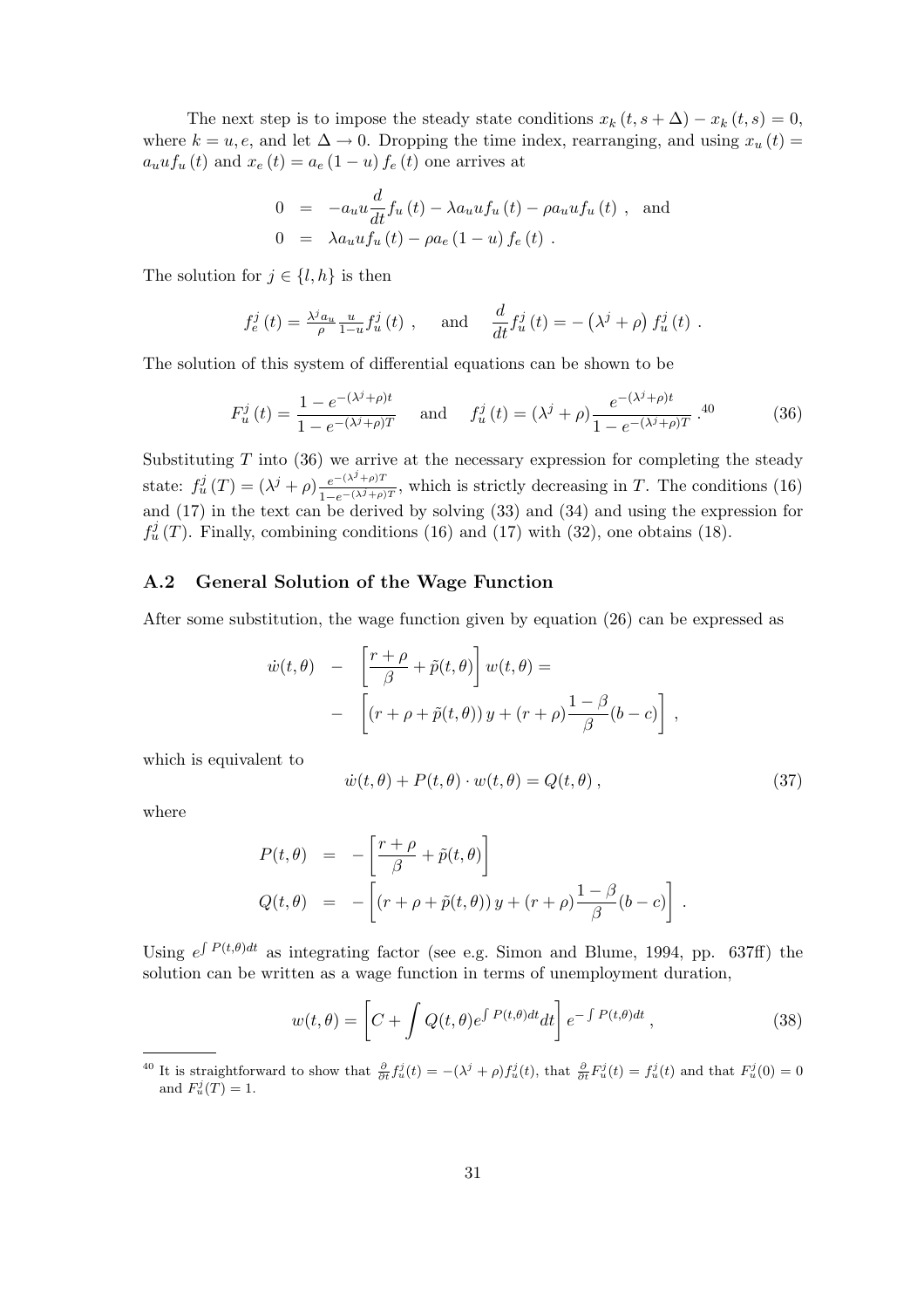where  $C$  is a constant still to be determined. Condition  $(27)$  provides a terminal condition that the differential equation (37) has to solve because wages are only defined for  $t \in [0, T]$ . Using this, one can determine a unique particular solution for the wage function by setting

$$
C = \frac{Q(T,\theta)}{P(T,\theta)} e^{\int P(T,\theta)dt} - \int Q(T,\theta) e^{\int P(T,\theta)dt} dt.
$$
 (39)

Substituting this expression into (38) yields a unique solution for the wage function conditional on T,  $\theta$ , and u.

#### **A.3 Characterization of the Wage Function**

**Claim 1.** *The wage is strictly decreasing in unemployment duration,*  $\dot{w}(t, \theta) < 0 \ \forall t \in$  $[0, T)$ .

*Proof.* To show the claim, first use conditions (6) and (8) to obtain

$$
(r + \rho + \tilde{p}(t, \theta)) (W(t) - U(t)) = w(t, \theta) - (b - c) + (\dot{W}(t) - \dot{U}(t)).
$$

Taking time derivatives we have that

$$
(r + \rho + \tilde{p}(t, \theta)) \left(\dot{W}(t) - \dot{U}(t)\right) + \left(W(t) - U(t)\right) \dot{\tilde{p}}(t, \theta) = \dot{w}(t, \theta)
$$

applying an approximation with  $(\ddot{W}(t) - \ddot{U}(t)) \approx 0$ . From the solution of the bargaining problem,  $(W(t) - U(t)) = \frac{\beta}{(1-\beta)}J(t) = \frac{\beta}{(1-\beta)}$  $\frac{y-w(t,\theta)}{r+\rho}$ , and  $\left(\dot{W}(t)-\dot{U}(t)\right) = \frac{\beta}{(1-\beta)}\dot{J}(t) =$  $-\frac{\beta}{(1-\beta)}$  $\frac{\dot{w}(t,\theta)}{r+\rho}$ . Substituting and collecting terms, one can express the wage increment as

$$
\dot{w}(t,\theta) = \frac{\beta(y - w(t,\theta))\dot{\tilde{p}}(t,\theta)}{r + \rho + \beta \tilde{p}(t,\theta)}.
$$
\n(40)

The claim follows since  $(W(t) - U(t)) > 0$ , or alternatively  $y - w(t, \theta) > 0$ , and  $\tilde{p}(t, \theta) < 0$ for any admissible  $t$  on the support, excluding the last instant of active search when  $\tilde{p}(T,\theta) = 0$ . Hence,  $\dot{w}(t,\theta) < 0 \ \forall t \in [0,T)$  and  $\dot{w}(T,\theta) = 0$ , which proves the claim.  $\Box$ 

**Claim 2.** *By making appropriate assumptions on parameters, in particular making the difference in search effectiveness between high and low types,* φ *sufficiently large, and the size* q *of the group of low types sufficiently small, one can always ensure that the wage is* strictly increasing in labor market tightness,  $\frac{\partial w(t,\theta)}{\partial \theta} > 0 \ \forall \ t \in [0,T^*].$ 

*Proof.* First note that, by using the sharing rule given by (24) to eliminate  $W(t) - U(t)$ and substituting, the wage function (25) can be rewritten as in (26),

$$
w(t,\theta) = \frac{(r+\rho+\tilde{p}(t,\theta))\,\beta y + (1-\beta)(r+\rho)(b-c) + \beta \dot{w}(t,\theta)}{r+\rho+\beta \tilde{p}(t,\theta)}.
$$

Taking derivatives with respect to  $\theta$ , one obtains

$$
\frac{\partial w(t,\theta)}{\partial \theta} = \frac{\beta \left[ (r+\rho)(1-\beta)[y-(b-c)] - \beta \dot{w}(t,\theta) \right] \frac{\partial \tilde{p}(t,\theta)}{\partial \theta}}{(r+\rho+\beta \tilde{p}(t,\theta))^2} + \frac{\beta \frac{\partial \dot{w}(t,\theta)}{\partial \theta}}{(r+\rho+\beta \tilde{p}(t,\theta))}. \tag{41}
$$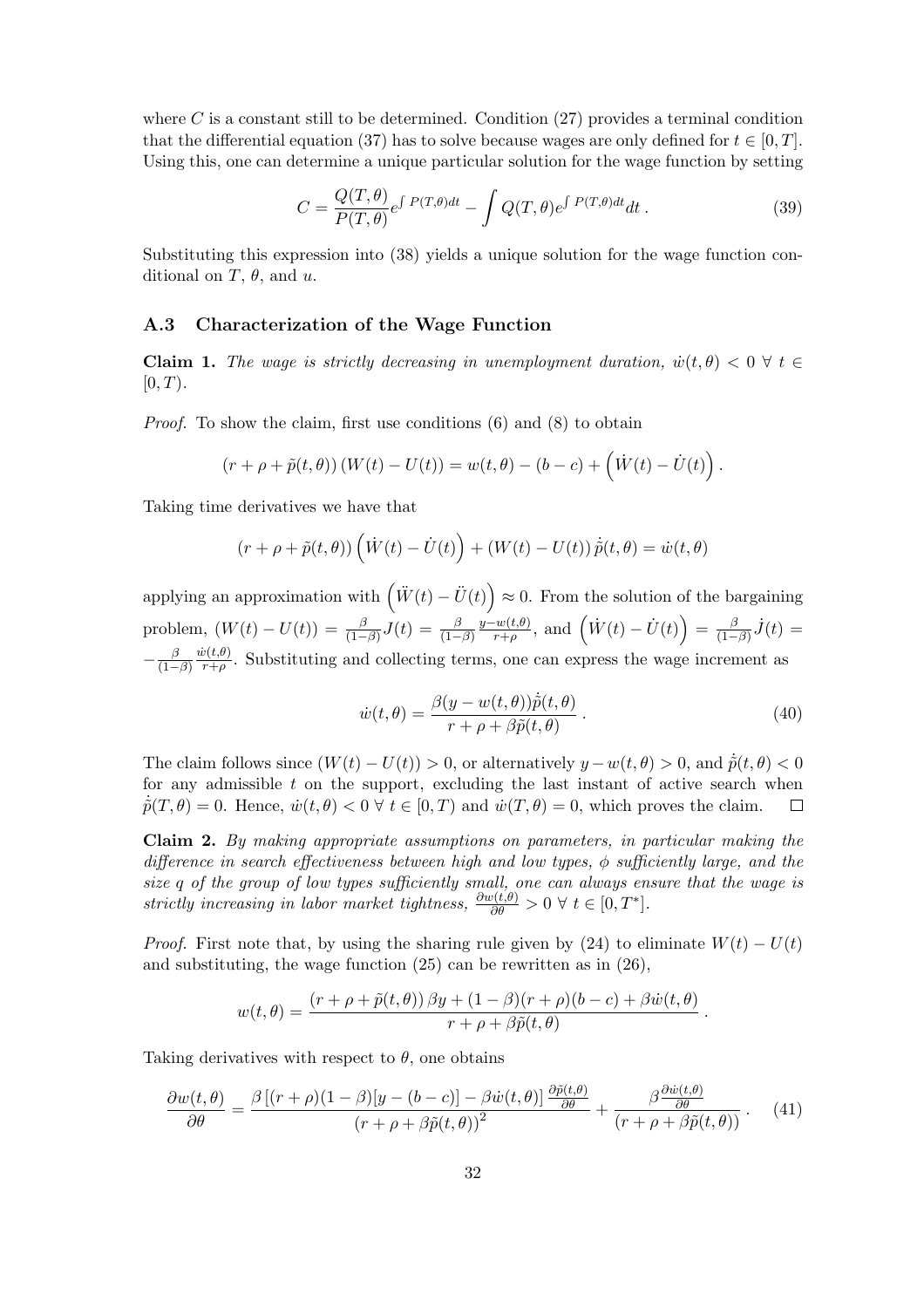Now remember that  $\tilde{p}(t, \theta) = -\phi + m(\theta) \left(1 + \frac{1}{1 + \frac{q}{1-q} e^{\phi t}}\right)$ , and hence  $\frac{\partial \tilde{p}(t, \theta)}{\partial \theta}$  $\frac{\partial m(\theta)}{\partial \theta} \left(1 + \frac{1}{1 + \frac{q}{1-q}e^{\phi t}}\right) > 0.$  Since  $\dot{w}(t, \theta) < 0$ , it follows that the first term on the right hand side of equation (41) is unambiguously positive. This condition implies that the wage increases in labor market tightness  $\theta$  as long as the direct effect of better outside labor market conditions (the first, positive, term) outweighs the indirect effect of a worse self perception due to faster negative updating under better labor market conditions (the second, negative, term). To see this, take  $\dot{w}(t, \theta)$  from condition (40) and derive with respect to unemployment duration t. For notational simplicity, in the following we denote derivatives with respect to unemployment duration t by  $\dot{x} = \frac{\partial x}{\partial t}$ , and derivatives with respect to labor market tightness  $\theta$  by  $x' = \frac{\partial x}{\partial \theta}$ . Then,

$$
\dot{w}'(t,\theta) = \frac{(y - w(t,\theta))\beta}{(r + \rho + \beta\tilde{p}(t,\theta))^2} \left[\dot{\tilde{p}}'(t,\theta)(r + \rho + \tilde{p}(t,\theta)) - \beta\dot{\tilde{p}}'(t,\theta)\tilde{p}'(t,\theta)\right] - \frac{\beta\dot{\tilde{p}}w'(t,\theta)}{(r + \rho + \beta\tilde{p}(t,\theta))}.
$$

Using this to eliminate  $\dot{w}'(t, \theta) = \frac{\partial \dot{w}(t, \theta)}{\partial \theta}$  from condition (41), and isolating  $\frac{\partial w(t, \theta)}{\partial \theta}$ , we finally get

$$
\frac{\partial w(t,\theta)}{\partial \theta} = \frac{\beta \left[ (r+\rho)(1-\beta)[y-(b-c)] - \beta \dot{w}(t,\theta) \right] \frac{\partial \tilde{p}(t,\theta)}{\partial \theta}}{(r+\rho+\beta \tilde{p}(t,\theta))^2 + \beta^2 \dot{\tilde{p}} + \frac{\beta (y-w(t,\theta)) \left[ \dot{\tilde{p}}'(t,\theta)(r+\rho+\tilde{p}(t,\theta)) - \beta \dot{\tilde{p}}'(t,\theta) \tilde{p}'(t,\theta) \right]}{(r+\rho+\beta \tilde{p}(t,\theta)) \left( (r+\rho+\beta \tilde{p}(t,\theta))^2 + \beta^2 \dot{\tilde{p}}(t,\theta) \right)}.
$$
(42)

Given that the denominator of the first term is positive, a sufficient condition for the term in the second line being positive is that the term in brackets is positive. Using the properties of  $\tilde{p}(t, \theta)$ , in particular  $\dot{\tilde{p}}(t, \theta) = \frac{\partial \tilde{p}(t, \theta)}{\partial t} = m(\theta)$  $\int -\phi \frac{q}{1-q} e^{-\phi t}$  $\left(1+\frac{q}{1-q}e^{\phi t}\right)^2$  $\setminus$  $< 0$  and consequently,  $\dot{\tilde{p}}(t,\theta) = \frac{\partial \dot{\tilde{p}}(t,\theta)}{\partial \theta} = \frac{m'(\theta)}{m(\theta)}$  $\frac{m'(\theta)}{m(\theta)}\tilde{p}(t,\theta)$ , the term in brackets can be simplified to

$$
\dot{\tilde{p}}(t,\theta)\left[(r+\rho+\beta\tilde{p}(t,\theta))\frac{m'(\theta)}{m(\theta)}-\beta\tilde{p}'(t,\theta)\right]=\dot{\tilde{p}}(t,\theta)\frac{m'(\theta)}{m(\theta)}\left[r+\rho-\beta\phi\right]\,,
$$

where the last step involves using the definition of  $\tilde{p}(t, \theta)$ . Since  $\dot{\tilde{p}}(t, \theta) < 0$  and  $\frac{m'(\theta)}{m(\theta)} > 0$ , one can always find a  $\phi \ge (r + \rho)/\beta$  such that the entire term is non-negative.

Finally, to see that the denominator can indeed be made positive, first note that the condition that ensures search is optimal,  $\tilde{p}(0, \theta) = -\phi + m(\theta)(2 - q) > \frac{r+\rho}{\beta(q-b)}$ , implies an upper bound on the size of the group of low types,  $q$ . Developing the denominator for a given admissible  $\phi$ , it is straightforward to show that a sufficiently small q ensures positivity of the denominator. But then we have that, for a sufficiently large  $\phi$  and a sufficiently low q that satisfies both constraints,  $\frac{\partial w(t,\theta)}{\partial \theta} > 0$  for any admissible t.  $\Box$ 

Note, however, that  $\frac{\partial w(t,\theta)}{\partial \theta} > 0$  requires much weaker conditions because of the positive first term in condition (41). The parametric conditions merely ensure positiveness of the second term, which is a second-order effect.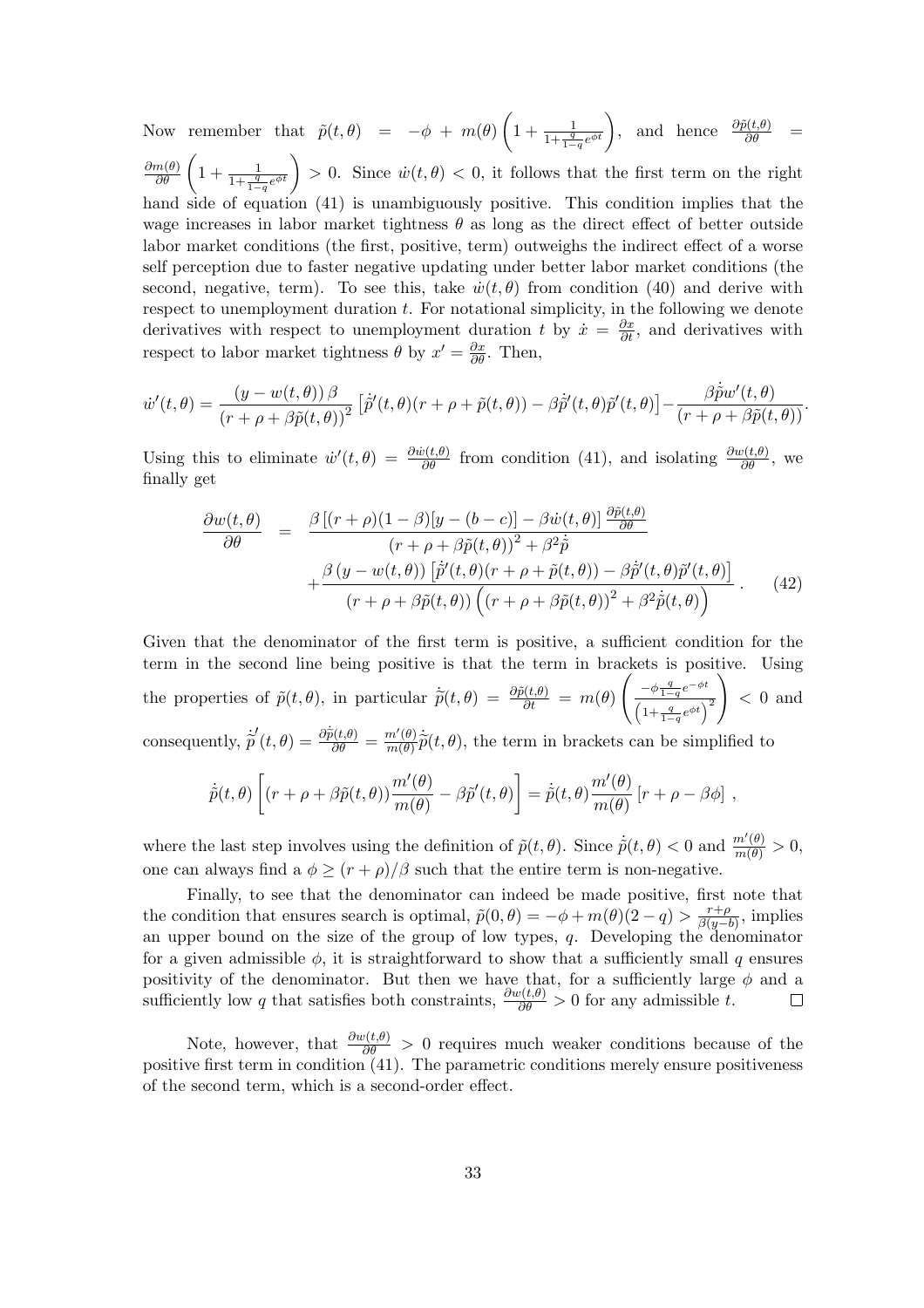### **B Existence and Uniqueness of Equilibrium**

Existence of an interior equilibrium can be inferred from an analysis of the loci implied by G as given by condition (28) and H as given by condition (30) in the  $\theta - T$ -space. In fact, given the results in the text and that  $\frac{\partial \tilde{p}(T,\theta)}{\partial \theta} > 0$ , both loci are upward sloping.<sup>41</sup> For a stable equilibrium to exist, it suffices to show that

$$
\left.\frac{d\theta^*}{dT^*}\right|_G > \left.\frac{d\theta^*}{dT^*}\right|_H \Leftrightarrow -\frac{\partial G/\partial T}{\partial G/\partial \theta} > -\frac{\partial H/\partial T}{\partial H/\partial \theta}\;.
$$

But note that as a consequence of rent sharing under Nash bargaining and by the fact that  $E(t|T \to \infty, \theta)$  is finite implying that the wage is bounded from below, we have that  $\left|\frac{\partial \hat{G}}{\partial T}\right|$  $\frac{\partial \grave{G}}{\partial T}\Bigr|>\bigl|\frac{\partial H}{\partial T}$  $\frac{\partial H}{\partial T}$ . Thus, the direct (negative) effect of a longer unemployment spell on the subjective job finding probability  $\tilde{p}(T,\theta)$  is larger in absolute terms than the indirect effect of a lower expected wage as consequence of a delayed inactivity threshold. Note also that,  $\left| \frac{\partial G}{\partial \theta} \right|$  $\left|\frac{\partial G}{\partial \theta}\right|<\left|\frac{\partial H}{\partial \theta}\right|$  $\frac{\partial H}{\partial \theta}$ : the direct negative effects of labor market tightness on the value of vacancies through congestion and wages are larger in absolute terms than the effect on subjective job finding probabilities which might be mitigated by (negative) self-perception effects. With the assumption about the difference in job finding rates of low and high types in 21 the latter are zero, however. The existence of a unique stable equilibrium can be verified by analyzing the remaining conditions studying the loci implied by  $G$  as given by condition (28) and u given by condition (16) in the  $u - T$ -space and the loci of H and u implied by conditions (30) and (16) in the  $\theta - u$ -space.

<sup>&</sup>lt;sup>41</sup> With a downward sloping locus G as implied by the alternative assumptions discussed in footnote  $24$ , the existence of a unique interior equilibrium follows immediately.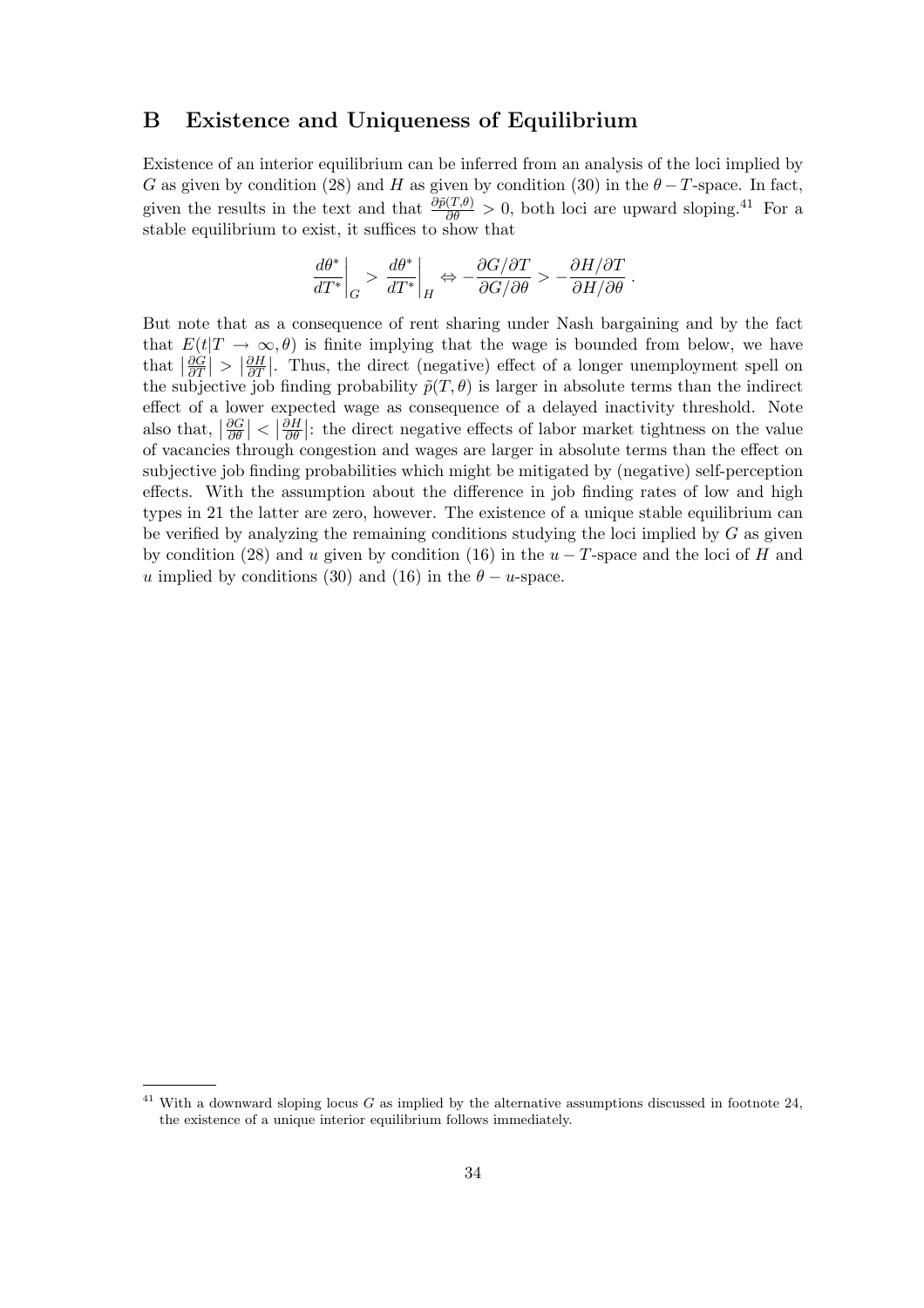# **C Figures**